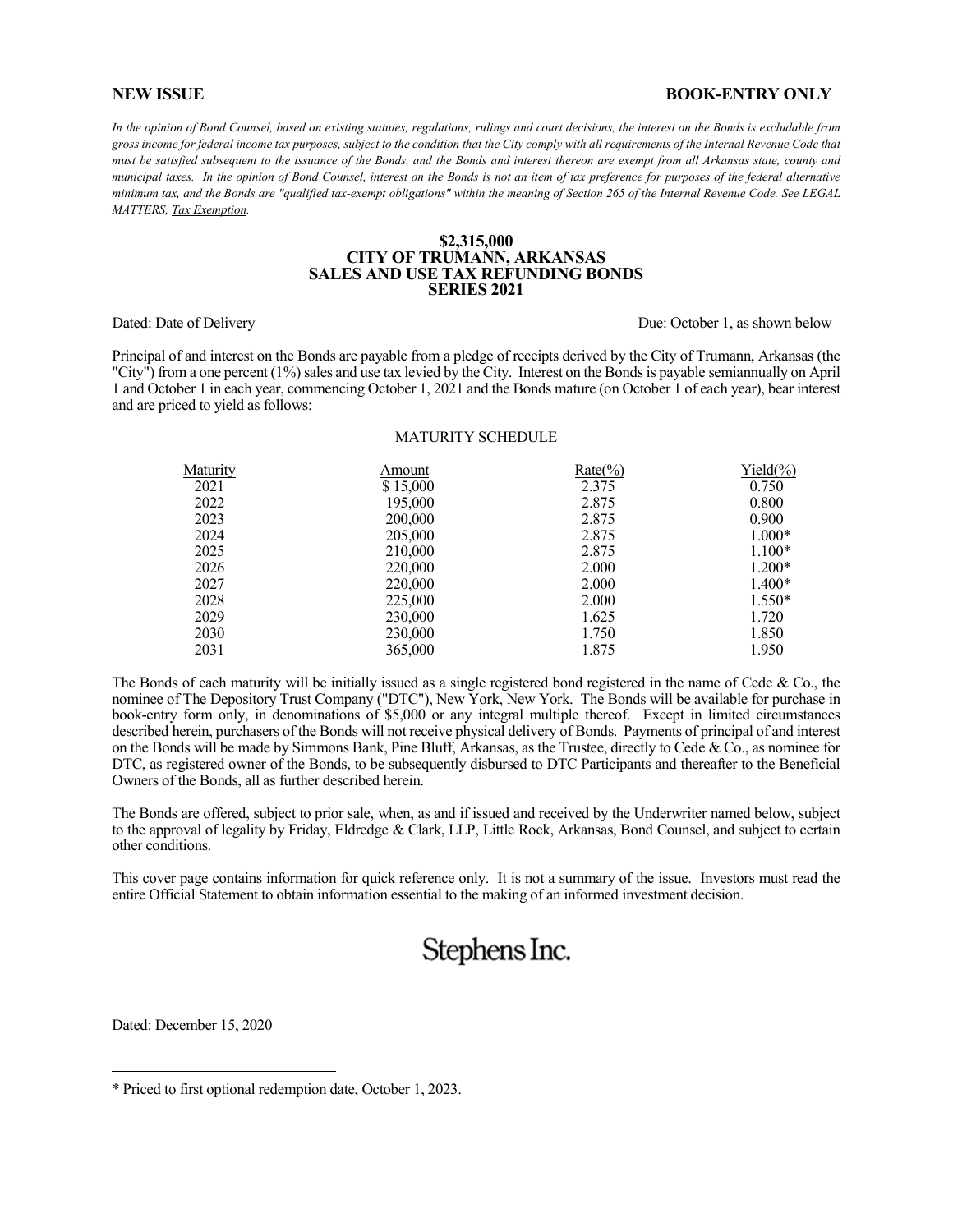No dealer, broker, salesman or other person has been authorized by the City or the Underwriter to give any information or to make any representations, other than those contained in this Official Statement, and, if given or made, such other information or representations must not be relied upon as having been authorized by any of the foregoing. This Official Statement does not constitute an offer to sell or other solicitation of an offer to buy, nor shall there be any sale of the Bonds by any persons in any state in which it is unlawful for such person to make such offer, solicitation or sale. The information and expressions of opinion herein are subject to change without notice, and neither the delivery of this Official Statement nor any sale made hereunder shall under any circumstances create any implication that there has been no change in the affairs of the City since the date hereof.

# TABLE OF CONTENTS

| <b>INTRODUCTION TO OFFICIAL STATEMENT</b>                                                                                                                                                       | $\mathbf{1}$                                                                                                               |
|-------------------------------------------------------------------------------------------------------------------------------------------------------------------------------------------------|----------------------------------------------------------------------------------------------------------------------------|
| THE BONDS                                                                                                                                                                                       | $\overline{2}$                                                                                                             |
| Book-Entry Only System<br>Generally<br>Redemption<br>Purposes for Bonds<br>Security<br>COVID-19 Disclosure                                                                                      | $\overline{2}$<br>$\begin{array}{c} 4 \\ 5 \\ 5 \\ 6 \end{array}$<br>6                                                     |
| THE CITY AND THE COUNTY                                                                                                                                                                         | $\overline{7}$                                                                                                             |
| Location<br>Population<br>Transportation<br>Government<br><b>Medical Facilities</b><br><b>Financial Institutions</b><br>Education<br>Economy<br>Litigation<br>County Economic Data              | $\boldsymbol{7}$<br>$\begin{array}{c} 7 \\ 7 \\ 7 \\ 7 \end{array}$<br>$\begin{array}{c}\n 8 \\ 8 \\ 8\n \end{array}$<br>9 |
| THE TAX                                                                                                                                                                                         | 9                                                                                                                          |
| Generally<br>Administration<br><b>Historical Tax Receipts</b><br><b>Future Tax Receipts</b>                                                                                                     | 11<br>10<br>10<br>11                                                                                                       |
| THE AUTHORIZING ORDINANCE                                                                                                                                                                       | 11                                                                                                                         |
| The Revenue Fund<br>The Bond Fund<br>Investments<br><b>Certain Covenants</b><br>Defaults and Remedies<br>Defeasance<br><b>Additional Bonds</b><br>The Trustee<br><b>Supplemental Ordinances</b> | 11<br>12<br>13<br>13<br>14<br>15<br>15<br>15<br>15                                                                         |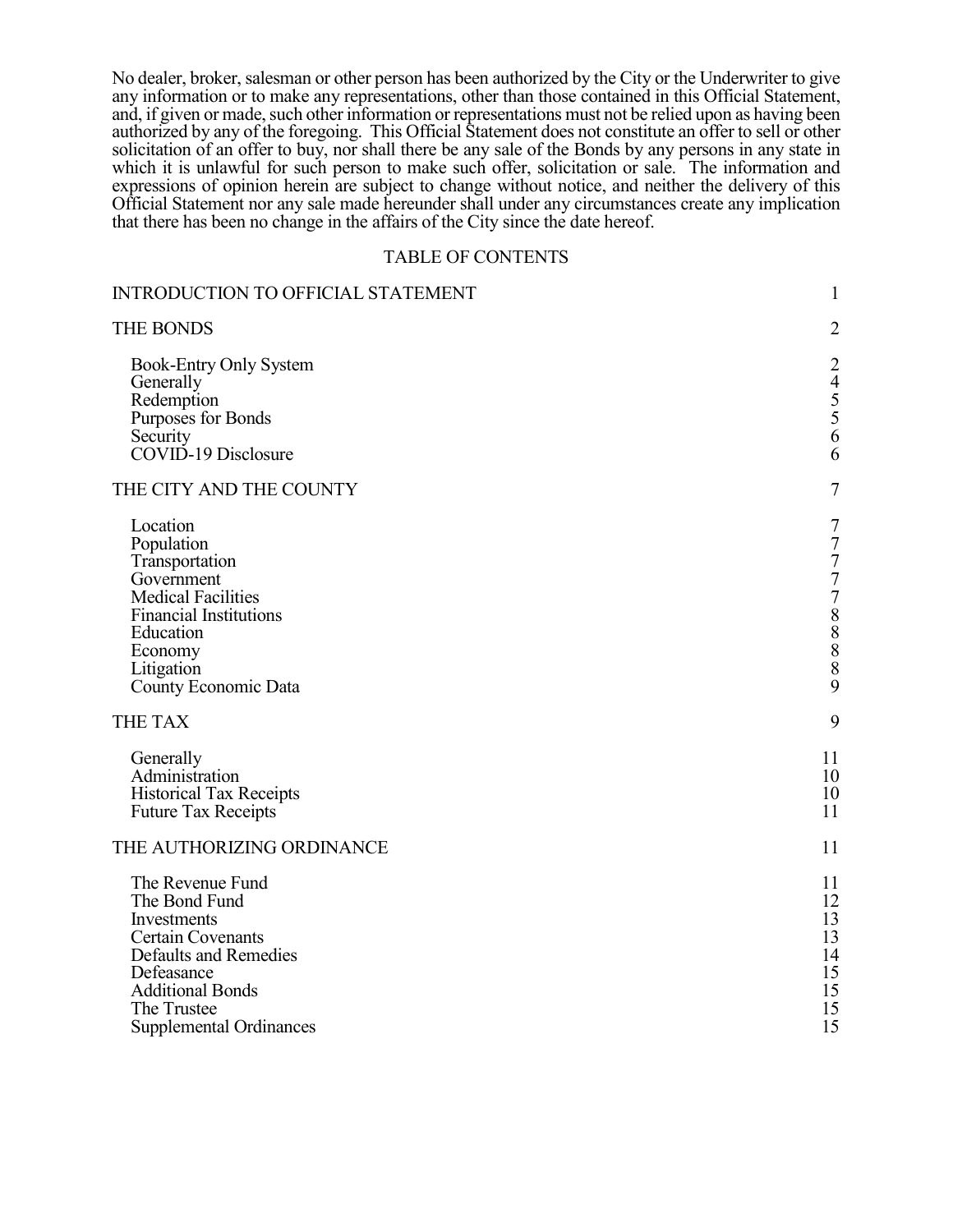| CONTINUING DISCLOSURE AGREEMENT                                                                                                                                                                                                                                                                                                                                                                            | 16                                                                         |
|------------------------------------------------------------------------------------------------------------------------------------------------------------------------------------------------------------------------------------------------------------------------------------------------------------------------------------------------------------------------------------------------------------|----------------------------------------------------------------------------|
| Past Compliance<br>Purpose of the Continuing Disclosure Agreement<br>Definitions<br>Provision of Annual Report<br><b>Content of Annual Report</b><br>Reporting of Listed Events<br>Termination of Reporting Obligation<br>Dissemination Agent<br>Amendment; Waiver<br><b>Additional Information</b><br>Default<br>Duties of Trustee and Dissemination Agent and Right of Indemnity<br><b>Beneficiaries</b> | 16<br>16<br>17<br>17<br>18<br>18<br>19<br>19<br>19<br>20<br>20<br>20<br>21 |
| <b>DEBT SERVICE COVERAGE</b>                                                                                                                                                                                                                                                                                                                                                                               | 21                                                                         |
| DEBT SERVICE REQUIREMENTS                                                                                                                                                                                                                                                                                                                                                                                  | 21                                                                         |
| <b>LEGAL MATTERS</b>                                                                                                                                                                                                                                                                                                                                                                                       | 21                                                                         |
| Legal Proceedings<br>Legal Opinions<br>Tax Exemption                                                                                                                                                                                                                                                                                                                                                       | 21<br>$\frac{22}{22}$                                                      |
| <b>MISCELLANEOUS</b>                                                                                                                                                                                                                                                                                                                                                                                       | 24                                                                         |
| Underwriting<br><b>Enforceability of Remedies</b><br>Information in Official Statement                                                                                                                                                                                                                                                                                                                     | 24<br>24<br>24                                                             |

EXHIBIT A - Summary of State Sales and Use Tax Provisions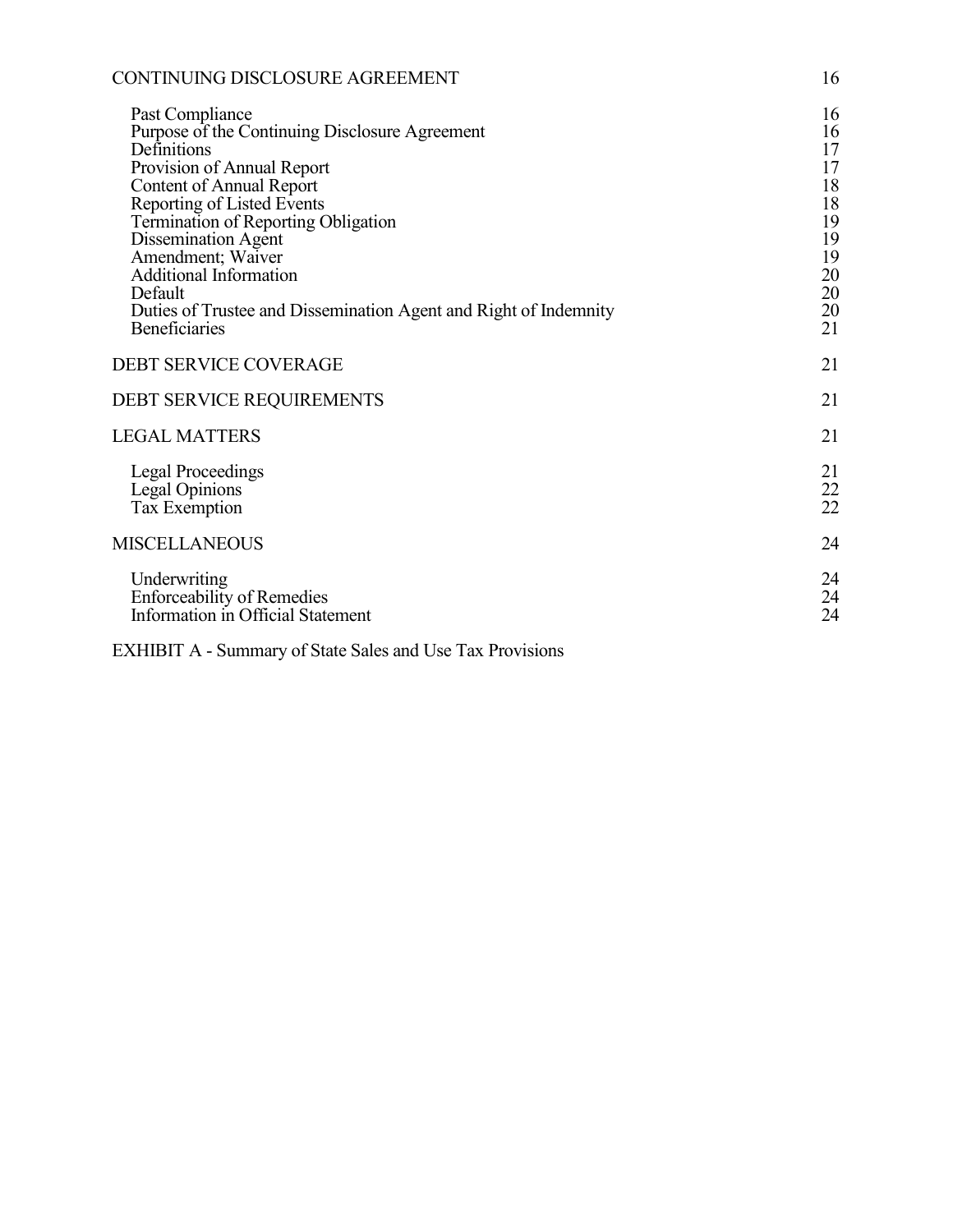# **OFFICIAL STATEMENT**

#### **\$2,315,000 CITY OF TRUMANN, ARKANSAS SALES AND USE TAX REFUNDING BONDS SERIES 2021**

# **INTRODUCTION TO OFFICIAL STATEMENT**

This Introduction is subject in all respects to the more complete information contained in this Official Statement. The offering of the bonds to potential investors is made only by means of the entire Official Statement, including the cover page hereof. A full review should be made of the entire Official Statement, as well as the Authorizing Ordinance described herein.

This Official Statement of the City of Trumann, Arkansas (the "City") is furnished in connection with the offering by the City of its \$2,315,000 principal amount of Sales and Use Tax Refunding Bonds, Series 2021 (the "Bonds"). The Bonds are being issued for the purpose of refunding the City's outstanding Sales and Use Tax Refunding and Improvement Bonds, Series 2015 (the "Bonds Refunded"), funding a debt service reserve and paying expenses of issuing the Bonds.

The City is a city of the first class duly organized under the laws of the State of Arkansas (the "State") and is located in northeastern Arkansas. The City is authorized under Amendment No. 62 to the Constitution of the State ("Amendment 62") and Title 14, Chapter 164, Subchapter 3 of the Arkansas Code of 1987 Annotated (the "Authorizing Legislation") to issue capital improvement bonds and to expend the proceeds thereof for the intended purposes. See **THE CITY AND THE COUNTY**.

The Bonds are not general obligations of the City, but are special obligations payable solely from collections of a 1% sales and use tax (the "Tax") levied by the City. See **THE TAX** and **THE BONDS**, Security. The Tax is levied under Ordinance No. 528, adopted July 8, 2008, as amended by Ordinance No. 602, adopted May 19, 2015 (collectively, the "Tax Ordinance"). The Tax will expire on December 31, 2032. The issuance of the Bonds Refunded and the pledging of the Tax to the payment of the principal of and interest on the Bonds Refunded was approved at a special election held August 11, 2015. The Bonds are being issued pursuant to and in full compliance with Amendment 62 and the Authorizing Legislation and Ordinance No. 675-2020 of the City, adopted on December 8, 2020 (the "Authorizing Ordinance"). See **THE AUTHORIZING ORDINANCE**.

The Bonds will be initially issued in book-entry form and purchasers of Bonds will not receive certificates representing their interest in the Bonds purchased. See **THE BONDS**, Book-Entry Only System. The Bonds will contain such other terms and provisions as described herein. See **THE BONDS**, Generally.

The Bonds are issuable only as fully registered bonds, without coupons, in the denomination of \$5,000 or any integral multiple thereof. Interest is payable October 1, 2021 and semiannually thereafter on each April I and October 1. Principal is payable at the principal office of Simmons Bank, Pine Bluff, Arkansas, as trustee and paying agent for the Bonds (the "Trustee"). Interest is payable by check mailed by the Trustee to the registered owners as of the record date for each interest payment date. The record date for payment of interest on the Bonds shall be the fifteenth day of the calendar month next preceding each interest payment date. A Bond may be transferred, in whole or in part (in integral multiples of \$5,000), but only upon delivery of the Bond, together with a written instrument of transfer, to the Trustee. See **THE BONDS**, Generally and Book-Entry Only System.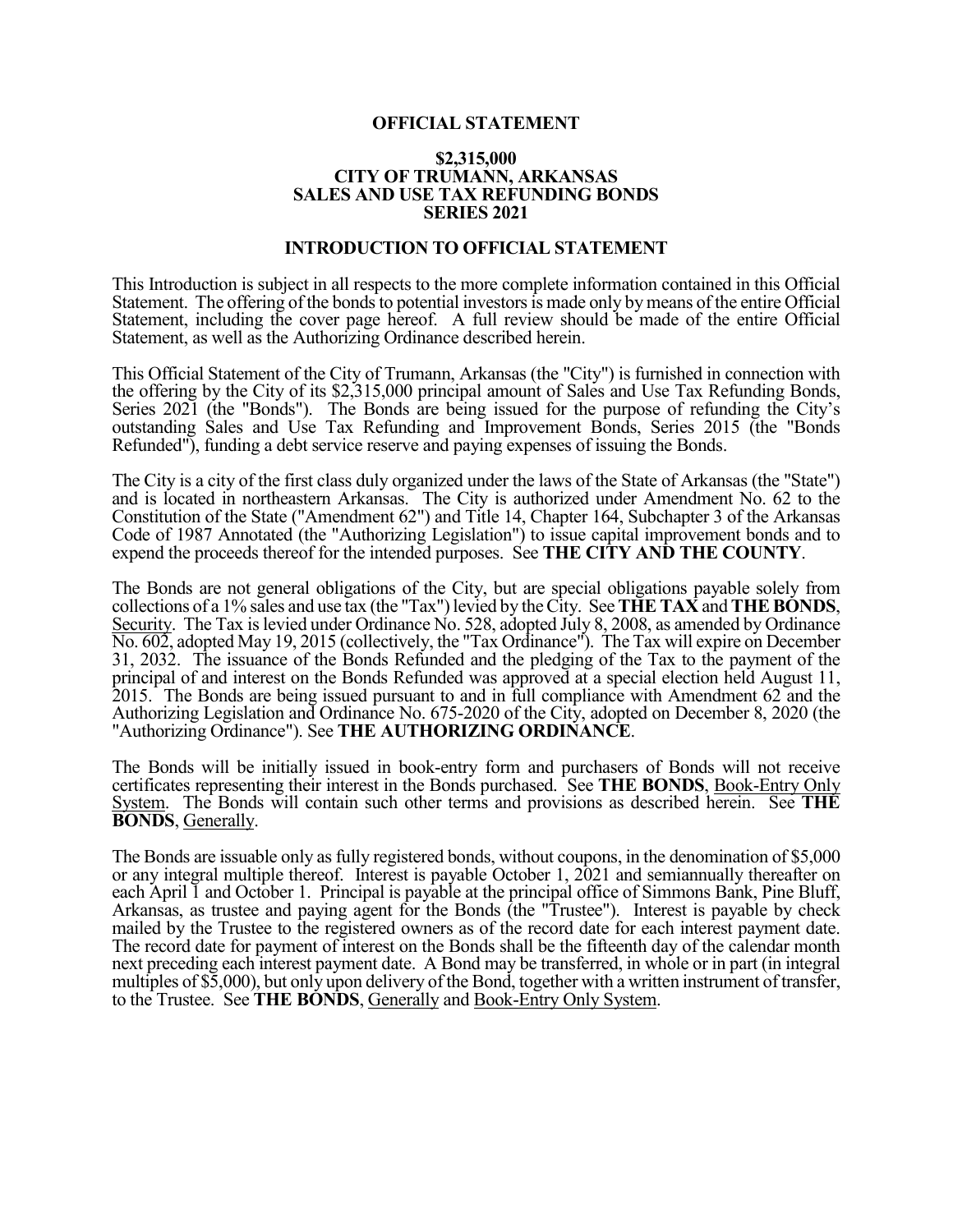The Bonds are subject to extraordinary redemption from proceeds of the Bonds not needed for the purposes intended. The Bonds are also subject to optional redemption on and after October 1, 2023. The Trustee shall give at least thirty (30) days notice of redemption. See **THE BONDS**, Redemption.

The City has reserved the right in the Authorizing Ordinance to issue additional bonds on a parity of security with the Bonds ("Additional Parity Bonds"). See **THE AUTHORIZING ORDINANCE**, Additional Bonds.

Under existing law and assuming compliance with certain covenants described herein, (i) interest on the Bonds is excludable from gross income for federal income tax purposes, (ii) interest on the Bonds is not an item of tax preference for purposes of the federal alternative minimum tax, (iii) the Bonds are "qualified tax-exempt obligations" within the meaning of Section 265 of the Internal Revenue Code of 1986, as amended (the "Code") and (iv) the Bonds and interest thereon are exempt from all State, county and municipal taxes. See **LEGAL MATTERS**, Tax Exemption.

It is expected that the Bonds will be available for delivery on or about January 19, 2021, through the facilities of the Depository Trust Company in New York, New York.

The City and the Trustee will enter into a Continuing Disclosure Agreement in order to assist the Underwriter in complying with Securities and Exchange Commission Rule 15c2-12(b)(5) (the "Continuing Disclosure Agreement"). See **CONTINUING DISCLOSURE AGREEMENT**.

This Official Statement speaks only as of its date, and the information contained herein is subject to change. Copies of the Authorizing Ordinance and the Continuing Disclosure Agreement summarized herein are available upon request from Stephens Inc., 111 Center Street, Suite 1720, Little Rock, Arkansas 72201, Attention: Public Finance.

# **THE BONDS**

Book-Entry Only System. The Depository Trust Company ("DTC"), New York, New York, or its successor, will act as securities depository for the Bonds. The Bonds will each be issued as fullyregistered securities registered in the name of Cede & Co. (DTC's partnership nominee) or such other name as may be requested by an authorized representative of DTC. One fully-registered Bond certificate for each maturity will be issued in the principal amount of the maturity, and will be deposited with DTC.

DTC is a limited-purpose trust company organized under the New York Banking Law, a "banking organization" within the meaning of the New York Banking Law, a member of the Federal Reserve System, a "clearing corporation" within the meaning of the New York Uniform Commercial Code, and a "clearing agency" registered pursuant to the provisions of Section 17A of the Securities Exchange Act of 1934. DTC holds securities that its participants ("Direct Participants") deposit with DTC. DTC also facilitates the post-trade settlement among Direct Participants of sales and other securities transactions in deposited securities, through electronic computerized book-entry transfers and pledges between Direct Participants' accounts. This eliminates the need for physical movement of securities certificates. Direct Participants include both U.S. and non-U.S. securities brokers and dealers, banks, trust companies, clearing corporations, and certain other organizations. DTC is a wholly-owned subsidiary of The Depository Trust & Closing Corporation ("DTCC"). DTCC is the holding company for DTC, National Securities Clearing Corporation and Fixed Income Clearing Corporation, all of which are registered clearing agencies. DTCC is owned by the users of its regulated subsidiaries. Access to the DTC system is also available to others such as both U.S. and non-U.S. securities brokers and dealers, banks, trust companies and clearing corporations that clear through or maintain a custodial relationship with a Direct Participant, either directly or indirectly ("Indirect Participants"). The DTC Rules applicable to its Participants are on file with the Securities and Exchange Commission. More information about DTC can be found at www.dtcc.com.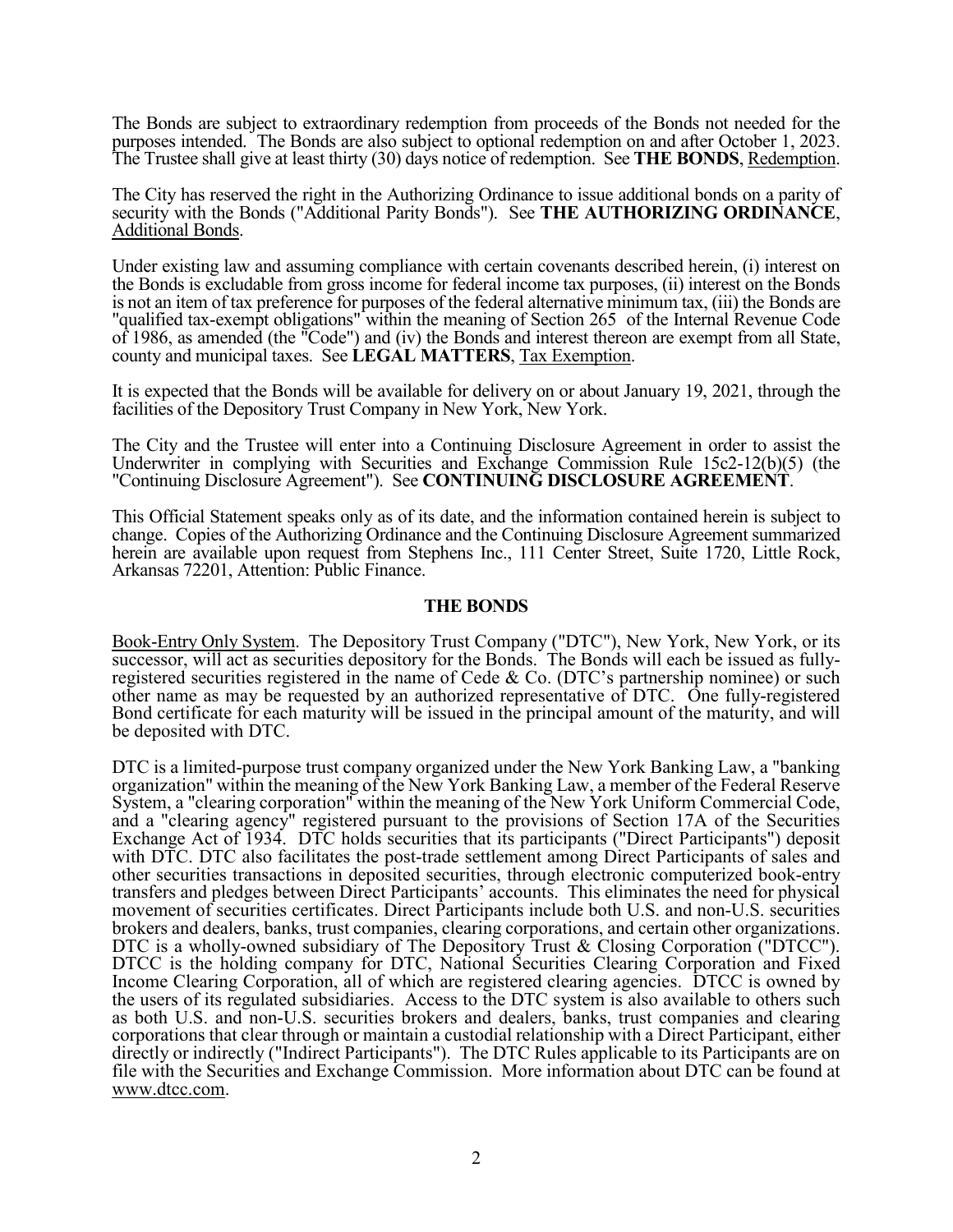Purchases of Bonds under the DTC system must be made by or through Direct Participants, which will receive a credit for the Bonds on DTC's records. The ownership interest of each actual purchaser of each Bond (referred to herein as "Beneficial Owner") is in turn to be recorded on the Direct and Indirect Participants' records. Beneficial Owners will not receive written confirmation from DTC of their purchase. Beneficial Owners are, however, expected to receive written confirmations providing details of the transaction, as well as periodic statements of their holdings, from the Direct or Indirect Participant through which the Beneficial Owner entered into the transaction. Transfers of ownership interests in the Bonds are to be accomplished by entries made on the books of Participants acting on behalf of Beneficial Owners. Beneficial Owners will not receive certificates representing their ownership interest in Bonds, except in the event that use of the book-entry system for the Bonds is discontinued.

To facilitate subsequent transfers, all Bonds deposited by Direct Participants with DTC are registered in the name of DTC's partnership nominee, Cede & Co. or such other name as may be requested by an authorized representative of DTC. The deposit of Bonds with DTC and their registration in the name of Cede & Co. or such other DTC nominee do not effect any change in beneficial ownership. DTC has no knowledge of the actual Beneficial Owners of the Bonds; DTC's records reflect only the identity of the Direct Participants to whose accounts such Bonds are credited, which may or may not be the Beneficial Owners. Direct and Indirect Participants will remain responsible for keeping account of their holdings on behalf of their customers.

Conveyance of notices and other communications by DTC to Direct Participants, by Direct Participants to Indirect Participants and by Direct Participants and Indirect Participants to Beneficial Owners will be governed by arrangements among them, subject to any statutory or regulatory requirements as may be in effect from time to time.

Redemption notices will be sent to Cede  $&$  Co. If fewer than all of the Bonds are being redeemed, DTC's practice is to determine by lot the amount of the interest of each Direct Participant to be redeemed.

Neither DTC nor Cede & Co. (nor any other DTC nominee) will consent or vote with respect to the Bonds unless authorized by a Direct Participant in accordance with DTC's MMI Procedures. Under its usual procedures, DTC mails an Omnibus Proxy to the City as soon as possible after the record date. The Omnibus Proxy assigns Cede & Co.'s consenting or voting rights to those Direct Participants to whose accounts the Bonds are credited on the record date (identified in a listing attached to the Omnibus Proxy).

Principal, interest and premium, if any, payments on the Bonds will be made to Cede & Co., or such other nominee as may be requested by an authorized representative of DTC. DTC's practice is to credit Direct Participants' accounts upon DTC's receipt of funds and corresponding detail information from the City or the Trustee, on the payable date in accordance with their respective holdings shown on DTC's records. Payments by Participants to Beneficial Owners will be governed by standing instructions and customary practices, as is the case with securities held for the accounts of customers in bearer form or registered in "street name," and will be the responsibility of such Participant and not of DTC, the Trustee, or the City, subject to any statutory or regulatory requirements as may be in effect from time to time. Payment of principal, interest and premium, if any, to Cede & Co. (or such other nominee as may be requested by an authorized representative of DTC) is the responsibility of the Trustee, disbursement of such payments to Direct Participants will be the responsibility of DTC, and disbursement of such payments to the Beneficial Owners shall be the responsibility of Direct and Indirect Participants.

DTC may discontinue providing its services as securities depository with respect to the Bonds at any time by giving reasonable notice to the City or the Trustee. Under such circumstances, in the event that a successor securities depository is not obtained, Bonds are required to be printed and delivered. The City may decide to discontinue use of the system of book-entry transfers through DTC (or a successor securities depository). In that event, Bonds will be printed and delivered.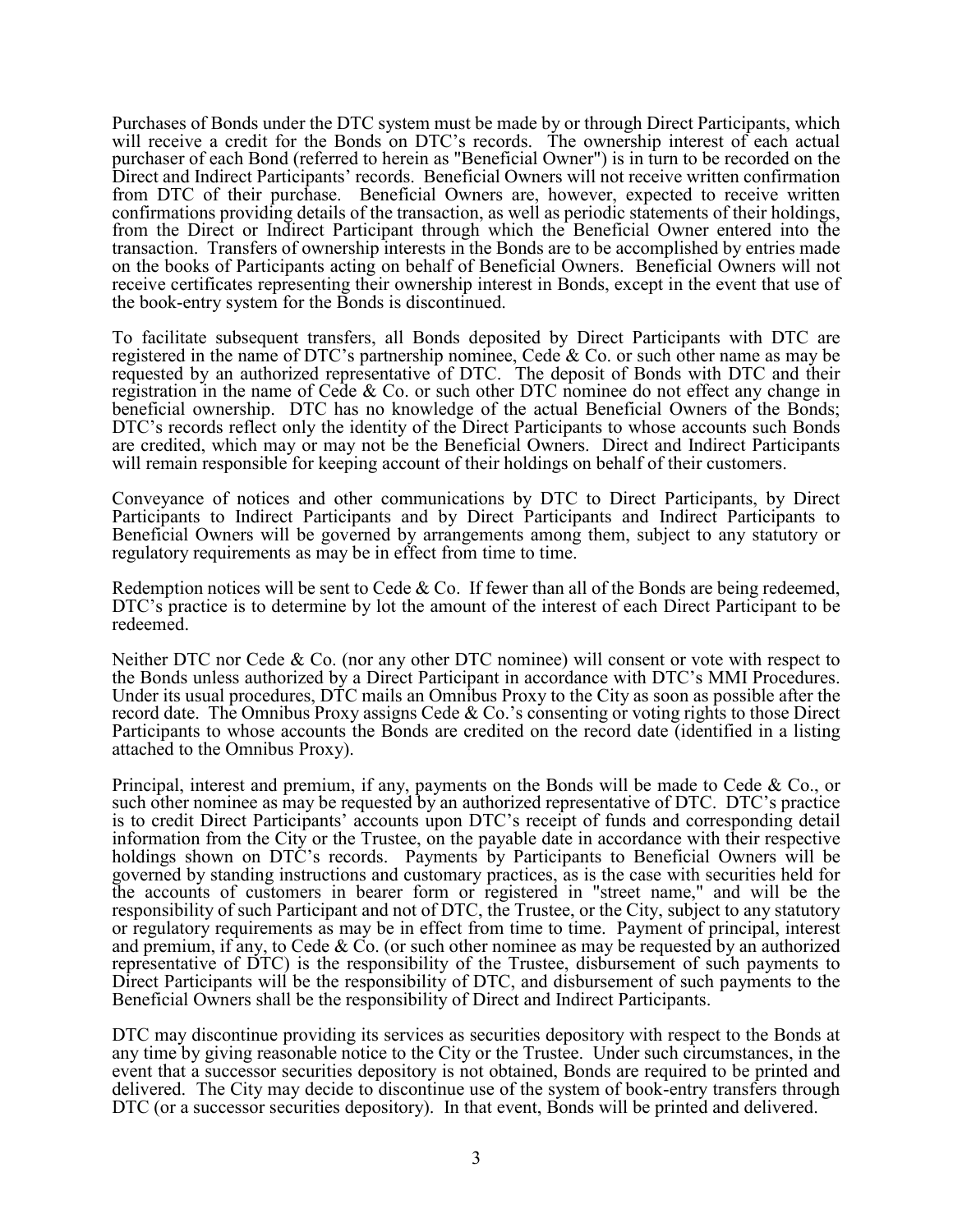The information concerning DTC and DTC's book-entry system set forth above has been obtained from DTC. Neither the Underwriter nor the City make any representation or warranty regarding the accuracy or completeness thereof.

**So long as the Bonds are in book-entry only form, Cede & Co., as nominee for DTC, will be treated as the sole owner of the Bonds for all purposes under the Authorizing Ordinance, including receipt of all principal of and interest on the Bonds, receipt of notices, voting and requesting or directing the Trustee to take or not to take, or consenting to, certain actions under the Authorizing Ordinance. The City and the Trustee have no responsibility or obligation to the Participants or the Beneficial Owners with respect to (a) the accuracy of any records maintained by DTC or any Participant; (b) the payment by any Participant of any amount due to any Beneficial Owner in respect of the principal of and interest on the Bonds; (c) the delivery or timeliness of delivery by any Participant of any notice to any Beneficial Owner which is required or permitted under the terms of the Authorizing Ordinance to be given to owners of Bonds; or (d) other action taken by DTC or Cede & Co. as owner of the Bonds** 

Generally. The Bonds are dated, mature and bear interest as set forth on the cover page hereof. The principal of the Bonds is payable upon presentation and surrender at the principal office of the Trustee. Payment of interest on the Bonds will be made to each registered owner thereof by check or draft mailed by the Trustee to such owner at his address as such name and address appear on the registration book of the City kept by the Trustee on the record date which is the fifteenth day of the calendar month next preceding the calendar month in which such interest payment date falls. All such payments will be made in lawful money of the United States of America.

The Bonds are issuable in the form of registered Bonds without coupons in the denomination of \$5,000 each or any integral multiple thereof, interchangeable in accordance with the provisions of the Authorizing Ordinance. In the event any Bond is mutilated, lost or destroyed, the City shall, if not then prohibited by law, execute and the Trustee may authenticate a new Bond in accordance with the provisions therefor in the Authorizing Ordinance.

Each Bond is transferable by the registered owner thereof or by his attorney duly authorized in writing at the principal office of the Trustee. Upon such transfer a new fully registered Bond or Bonds of the same maturity, of authorized denomination or denominations, for the same aggregate principal amount will be issued to the transferee in exchange therefor.

No charge shall be made to any owner of any Bond for the privilege of registration, but any owner of any Bond requesting any such registration shall pay any tax or other governmental charge required to be paid with respect thereto. Except as otherwise provided in the immediately preceding sentence, the cost of preparing each new Bond upon each exchange or transfer and any other expenses of the City or the Trustee incurred in connection therewith shall be paid by the City. Neither the City nor the Trustee shall be required to transfer or exchange any Bonds selected for redemption in whole or in part.

The person in whose name any Bond shall be registered shall be deemed and regarded as the absolute owner thereof for all purposes, and payment of or on account of the principal or interest of any Bond shall be made only to or upon the order of the registered owner thereof or his legal representative, but such registration may be changed as hereinabove provided. All such payments shall be valid and effectual to satisfy and discharge the liability upon such Bond to the extent of the sum or sums so paid.

In any case where the date of maturity of interest on or principal of the Bonds or the date fixed for redemption of any Bonds shall be a Saturday or Sunday or shall be in the State a legal holiday or a day on which banking institutions are authorized by law to close, then payment of interest or principal (and premium, if any) need not be made on such date but may be made on the next succeeding business day with the same force and effect as if made on the date of maturity or the date fixed for redemption, and no interest shall accrue for the period after the date of maturity or date fixed for redemption.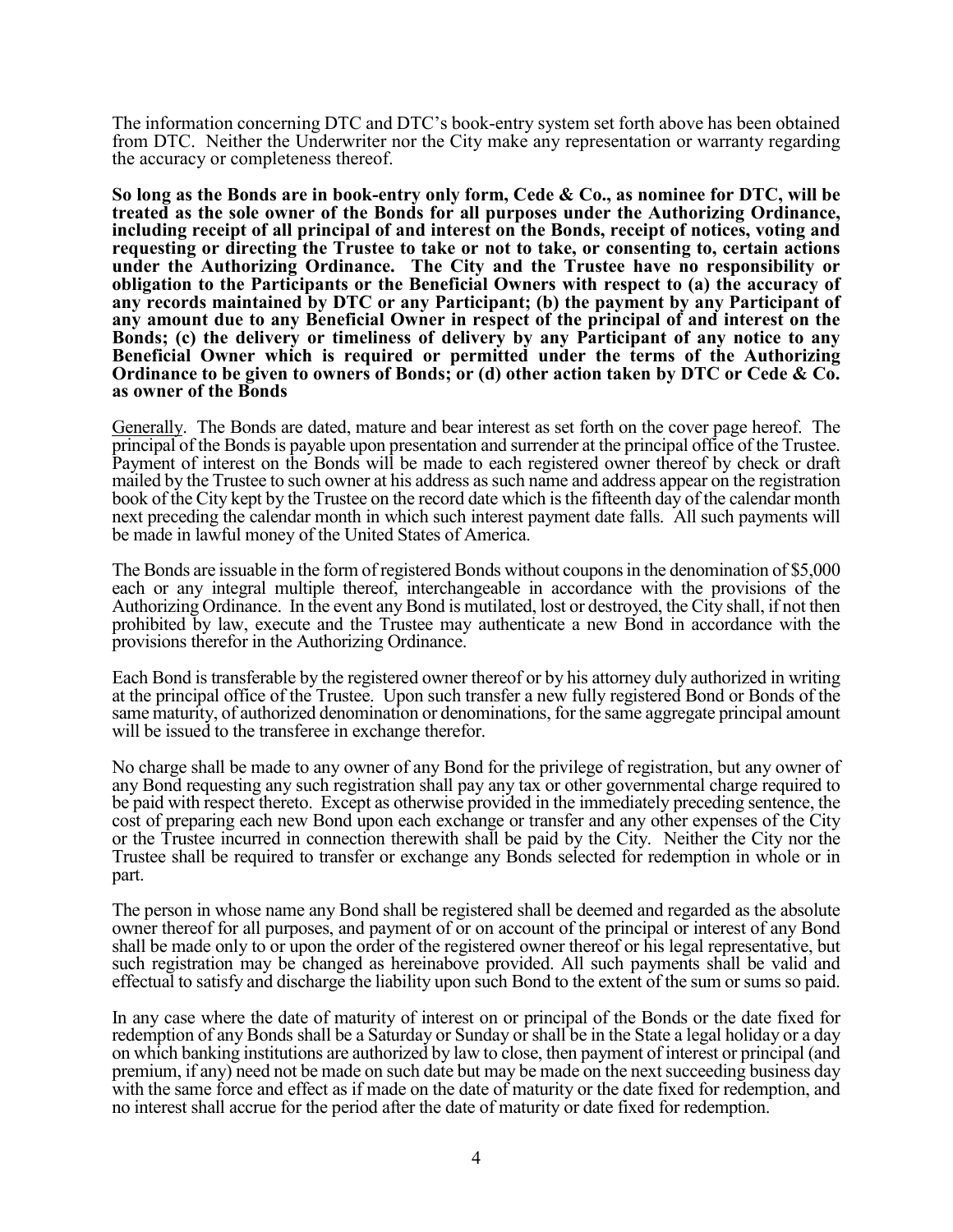Redemption. The Bonds are subject to extraordinary and optional redemption prior to maturity as follows:

 (1) Extraordinary Redemption. The Bonds shall be redeemed from proceeds of the Bonds not needed for the purposes intended on any interest payment date, in inverse order of maturity (and by lot within a maturity in such manner as the Trustee shall determine), in whole or in part, at a redemption price equal to the principal amount being redeemed plus accrued interest to the redemption date.

 (2) Optional Redemption. The Bonds are subject to redemption at the option of the City, from funds from any source, on and after October 1, 2023 in whole or in part at any time, at a redemption price equal to the principal amount being redeemed plus accrued interest to the redemption date. If fewer than all of the Bonds shall be called for redemption, the particular maturities to be redeemed shall be selected by the City in its discretion. If fewer than all of the Bonds of any one maturity shall be called for redemption, the particular Bonds or portion thereof to be redeemed from such maturity shall be selected by lot by the Trustee.

In the case of any redemption of Bonds prior to maturity, the Trustee shall mail, or send via other acceptable standard means, including facsimile or electronic communication, a copy of the redemption notice to the registered owners of the Bonds to be redeemed, in each case not less than 30 nor more than 60 days prior to the date of redemption. After the date for redemption no further interest shall accrue on any Bond called for redemption if funds for redemption of such Bond have been deposited with the Trustee as provided in the Authorizing Ordinance.

Notwithstanding the above, so long as the Bonds are issued in book-entry only form, if fewer than all the Bonds of an issue are called for redemption, the particular Bonds to be redeemed will be selected pursuant to the procedures established by DTC. So long as the Bonds are issued in book-entry only form, notice of redemption will be given only to Cede & Co., as nominee for DTC. **The Trustee will not give any notice of redemption to the Beneficial Owners of the Bonds.**

Purposes for Bonds. The Bonds are being issued to current refund the Bonds Refunded (the "Refunding"), fund a debt service reserve, and pay the expenses of issuing the Bonds. A portion of the proceeds of the Bonds and other available funds will be deposited with the trustee for the Bonds Refunded and invested in United States Treasury Obligations which will mature and bear interest at such times and in such amounts as will, together with uninvested cash, provide a cash flow sufficient to fully redeem the Bonds Refunded on April 1, 2021, at a redemption price of par plus accrued interest.

The sources and uses of funds to accomplish the Refunding are estimated by the City as follows:

#### SOURCES:

| Principal Amount of Bonds<br>Existing Funds for Bonds Refunded<br>Net Original Issue Premium        | \$2,315,000<br>192,016<br>41,960           |
|-----------------------------------------------------------------------------------------------------|--------------------------------------------|
| <b>Total Sources</b>                                                                                | \$2,548,976                                |
| <b>USES:</b>                                                                                        |                                            |
| <b>Refunding Costs</b><br>Debt Service Reserve<br>Cost of Issuance<br><b>Underwriter's Discount</b> | \$2,357,514<br>120,000<br>36,737<br>34,725 |
| <b>Total Uses</b>                                                                                   | \$2,548,976                                |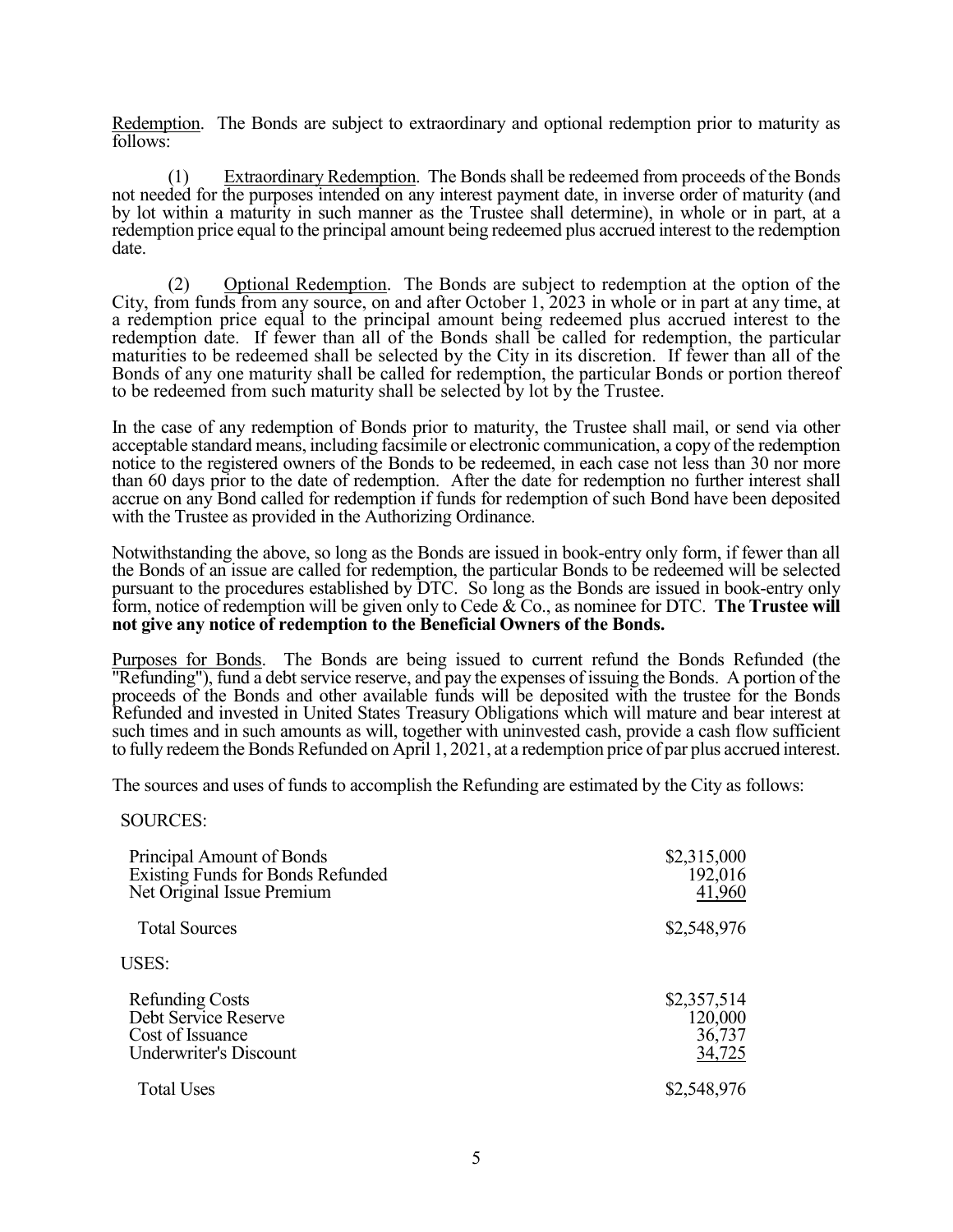The payment of Underwriter's discount and the fee of Bond Counsel will be contingent on the Bonds being issued. See **MISCELLANEOUS**, Underwriting for a description of the Underwriter's discount.

Security. The Bonds are not general obligations of the City but are special obligations, secured by a first and prior pledge of collections of the Tax ("Tax receipts"). Tax receipts will be used to pay the principal of and interest on the Bonds and any Additional Parity Bonds, pay any arbitrage rebate due under Section 148(f) of the Code and pay Trustee's and administrative fees and expenses in connection with the Bonds and any Additional Parity Bonds. Tax receipts not needed for such purposes shall be released from the pledge in favor of the Bonds and any Additional Parity Bonds and may be used by the City for any lawful purpose for which Tax receipts may be used. The Tax will expire on December 31, 2032.

The Bonds are secured under the Authorizing Ordinance. For a summary of the terms of the Authorizing Ordinance, see **THE AUTHORIZING ORDINANCE**. The City may issue Additional Parity Bonds. See **THE AUTHORIZING ORDINANCE**, Additional Bonds.

A debt service reserve will be maintained in the Bond Fund in an amount equal to \$120,000. See **THE AUTHORIZING ORDINANCE**, The Bond Fund. The debt service reserve will be funded with Bond proceeds.

COVID-19 Disclosure. The World Health Organization has declared a pandemic following the global outbreak of COVID-19, a respiratory disease caused by a new strain of coronavirus. On March 13, 2020, President Trump declared a national emergency to unlock federal funds and assistance to help states and local governments fight the pandemic. Arkansas Governor Asa Hutchinson (the "Governor") has declared a state of emergency due to the outbreak of COVID-19 in the State. There has been significant volatility in the financial markets in the United States attributed to concerns about the duration of the pandemic and its continued economic impact. If market declines and/or volatility continues, the ability to sell or trade securities in the financial markets could be materially constrained.

In an attempt to slow the spread of COVID-19 in the State, the Governor has taken numerous and wide-spread actions designed to mandate or encourage "social distancing." Developments with respect to COVID-19 and the State's responses to COVID-19 (including governmental mandates) continue to occur at a rapid pace, and the swift spread of the outbreak may continue to increase in severity for an unknown period of time.

The full impact of COVID-19 on the City is not known. The City continues to operate at normal levels and revenues overall remain steady. The City also experienced a decrease in franchise fee revenue and revenues from the court system. Revenues from the City's water, sewer and sanitation departments have remained stable. The City expects that its available funds will be sufficient to fund its essential services and make all debt service payments. The City is not aware of any major businesses located in the City that have permanently closed due to COVID-19.

The City has implemented several changes to its operations to protect its employees and the public. The City has closed its offices to the public except for limited circumstances where members of the public may enter City buildings at designated locations if they wear masks. The City administration building and public works offices have drop boxes through which citizens can conduct business. The City requires its employees to wear face coverings and practice social distancing. First responders in particular, including police officers and firemen, are required to wear personal protective equipment ("PPE") when in contact with the public. The City has offered testing to all of its employees.

The City has incurred several expenses as a result of COVID-19: (1) each of the City's departments purchased masks, gloves, hand sanitizers, foggers, PPE for certified employees, and chemicals to disinfect buildings and vehicles; (2) the police department, fire department, and public works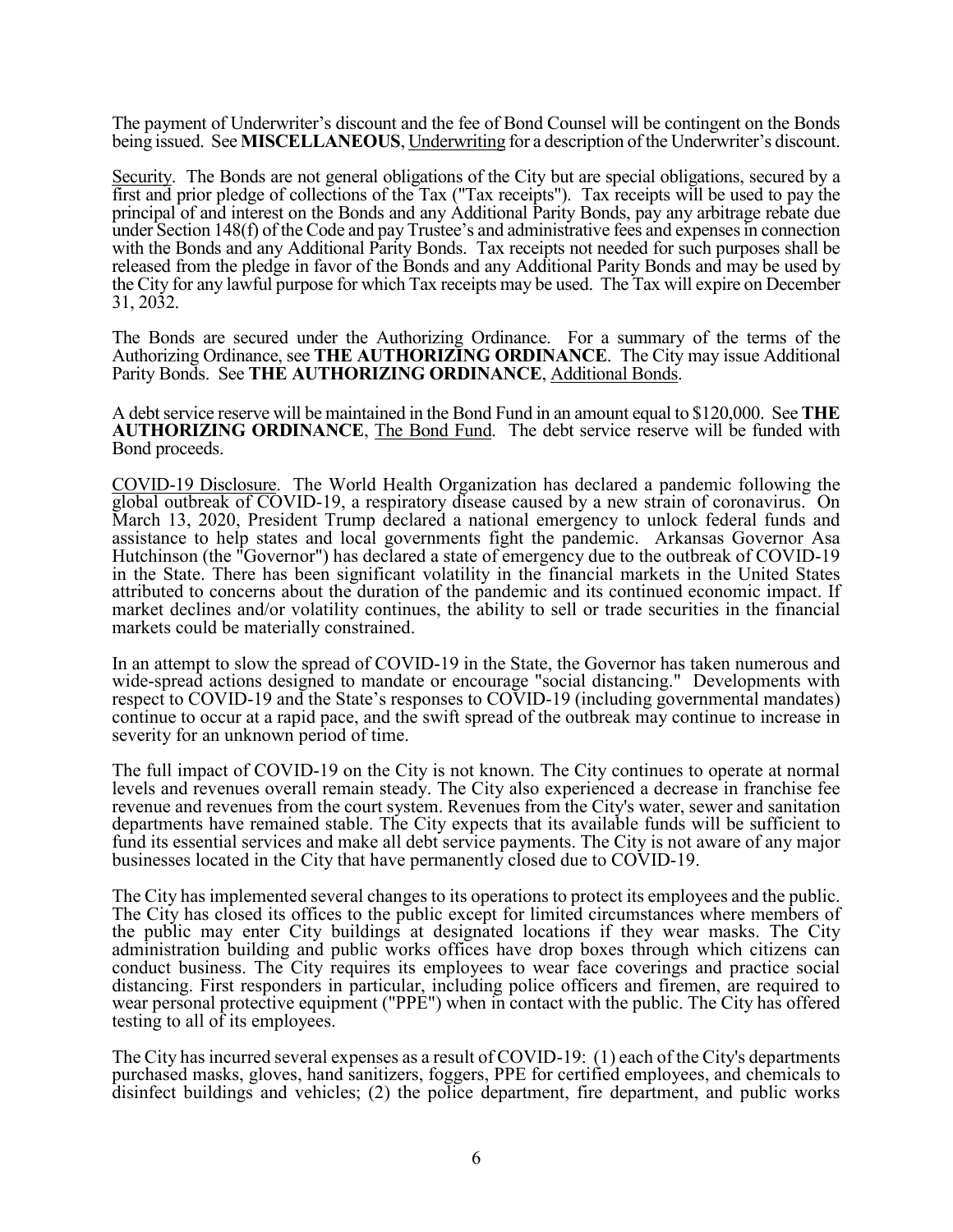department shared the cost of a new dispatch console to improve the City's response to the pandemic by allowing the departments to communicate more effectively; and (3) the public works department and police department paid overtime costs for their personnel due to increased demand during the pandemic. The City is working with the Federal Emergency Management Agency and the State to be reimbursed for COVID-19 related expenses from the Coronavirus Aid, Relief and Economic Securities Act ("CARES Act") funding. The City qualifies for up to \$298,000 in aid from the CARES Act and expects to be receive at least a portion of that sum.

# **THE CITY AND THE COUNTY**

Location. The City is located in Poinsett County (the "County") in northeastern Arkansas, approximately 158 miles northeast of Little Rock, Arkansas and 52 miles northwest of Memphis, Tennessee. The City lies within an area which is considered by a number of seismologists to be subject to major earthquake damage in the event of an earthquake along and in proximity of the New Madrid Fault. Whether an earthquake might occur while any of the Bonds are outstanding, the extent of damage to properties located within the City and the effect upon the City's ability to pay debt service cannot be predicted.

Population. The population trends for the City and the County have been as follows:

| <u>Year</u> |                      | County              |
|-------------|----------------------|---------------------|
| 1980        | $\frac{City}{6,395}$ | $\overline{27,032}$ |
| 1990        | 6,304                | 24,664              |
| 2000        | 6,889                | 25,614              |
| 2010        | 7,243                | 24,583              |
| 2019*       | 6,969                | 23,528              |
|             |                      |                     |

\*Estimate as of July 1, 2019.

Transportation. The City is served by Interstate 555 and State Highway Nos. 69, 463, 198 and 214. The nearest airport, providing private charter service and limited commercial flights, is located 16 miles away in Jonesboro, Arkansas. The Memphis International Airport is located approximately 54 miles away in Memphis, Tennessee. Several motor freight carriers service the City.

Government. The government of the City operates under the mayor-city council form of government, pursuant to which a mayor is elected for a four-year term and city council members are elected for two-year terms. The current mayor, whose term expires December 31, 2022, and council members, whose terms expire December 31, 2020, and their principal occupations are as follows:

| Occupation                                   |
|----------------------------------------------|
| Mayor                                        |
| Supervisor, Historic Community House         |
| Retired                                      |
| Senior Sales Account Manager, UPS            |
| Retired                                      |
| Appraiser, Poinsett County Assessor's Office |
| Owner/Manager, Thompson Funeral Home         |
| Retired                                      |
| Disabled                                     |
| Foreman, Southern Cast Products              |
| Office Manager, Trumann Rural Water          |
|                                              |

Medical Facilities. Two hospitals, St. Bernards and Northeast Arkansas Baptist, are located approximately 16 miles northwest of the City in Jonesboro, Arkansas. NEA Baptist Clinic is located in the City, with two physicians and a nurse practitioner, along with a physical therapy clinic with one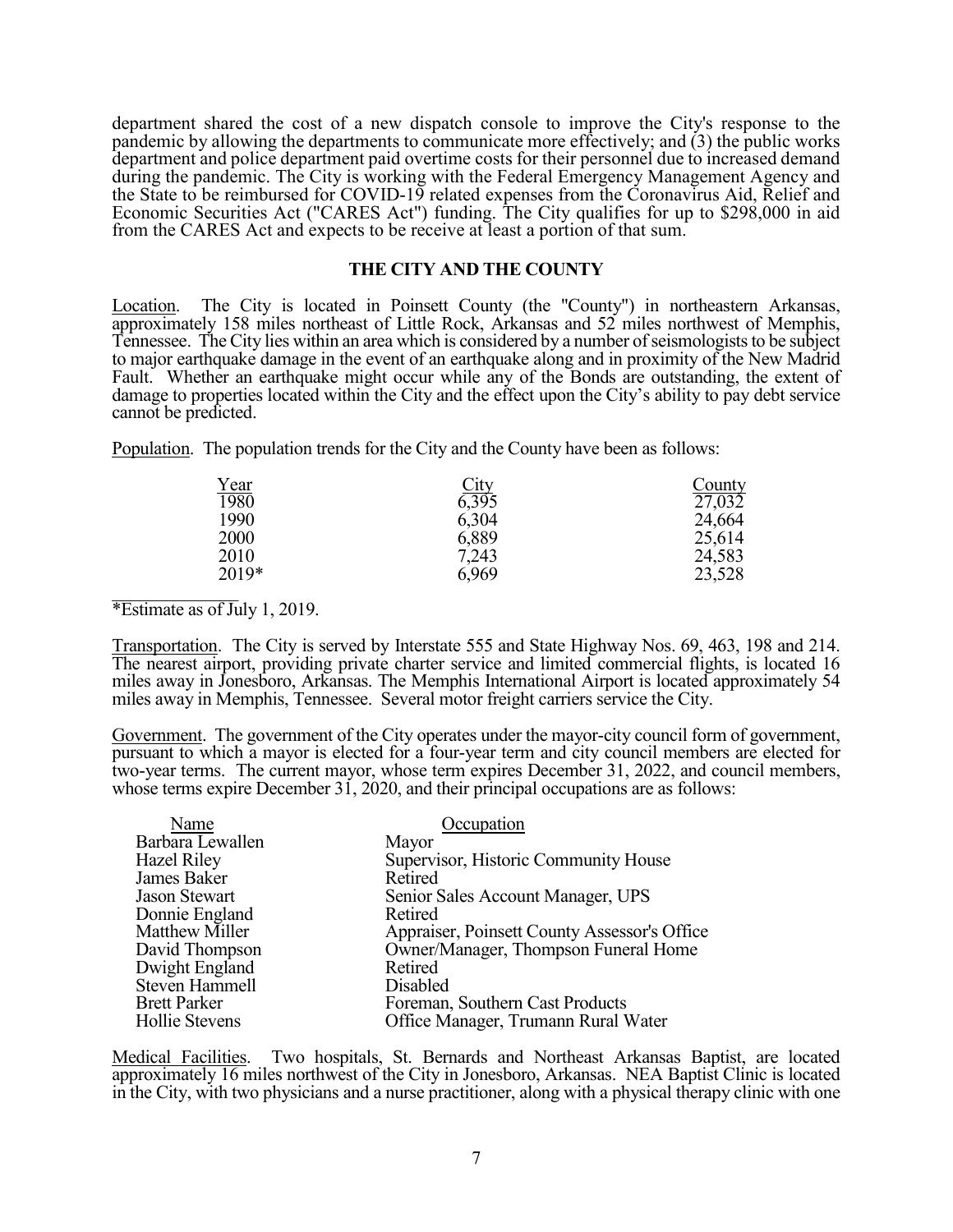physical therapist and one physical therapy assistant on site. St. Bernards operates a medical clinic with one physician and a rehabilitation clinic with one physical therapist on site. Four behavioral health clinics and one dental clinic serve the City and surrounding area. In addition, Quail Run Nursing Home, which provides services for long term care patients, and Plantation Homes Residential Care Facility are located within the City.

Financial Institutions. The City is served by branches of Armor Bank, Southern Bancorp Bank and Unico Bank.

Education. Primary and secondary education for the City's inhabitants are provided by a public school system serving approximately 1,461 students. This number includes students who are participating in virtual learning through the local school system.

Arkansas State University is located 16 miles away in Jonesboro, Arkansas. Sims-Talbot Adult Education Center ("Sims-Talbot"), a satellite location for Arkansas State University-Newport, is located in the City. Sims-Talbot offers GED and basic skills classes for adults and plans to expand its curriculum in the future.

Economy. Set forth below are the major employers (with 10 or more employees) in the City:

|                                          |                                              | Number of        |
|------------------------------------------|----------------------------------------------|------------------|
| <b>Company</b>                           | Product or Service                           | <b>Employees</b> |
| Roach Conveyors                          | Conveyors                                    | 460              |
| Trumann School District                  | Education                                    | 200              |
| Walmart (including Pharmacy)             | Retail/Grocery                               | 175              |
| The Bilco Company                        | <b>Specialty Metal Openings</b>              | 95               |
| City of Trumann                          | Municipal Government                         | 72               |
| <b>Quail Run Nursing Care</b>            | Nursing Home                                 | 65               |
| TruCab, Inc.                             | Cabinets                                     | 60               |
| Commerce Warehousng                      | Warehousing/Industry                         | 39               |
| Miracle Kids Pediatric Day Care          | Day Care                                     | 30               |
| Camfil                                   | Industrial Air Pollution Control             | 30               |
| Gamble's Furniture                       | Import Assembly, Warehouse, Distribution     | 25               |
| Gateway Tire Distribution                | Dunlop/Kyle Distribution                     | 25               |
| <b>Central Ford Sales</b>                | Ford Dealership                              | 25               |
| Families, Inc.                           | <b>Counseling Services</b>                   | 20               |
| Southern Bancorp Bank                    | Banking                                      | 20               |
| Kid Spot                                 | Day Care                                     | 20               |
| Midsouth Warehouse                       | Warehouse/Industry                           | 19               |
| Ashley Lighting, Inc.                    | Hospitality Lighting                         | 17               |
| <b>Plantation Homes Residential Care</b> | Assisted Living                              | 17               |
| <b>NEA Baptist Clinic</b>                | <b>Health Care</b>                           | 16               |
| <b>Trumann Housing Authority</b>         | <b>Federal Housing Assistance</b>            | 16               |
| <b>Winfield Solutions</b>                | Agricultural Chemical Sales and Distribution | 16               |
| AR Kids Pediatric Day Care               | Day Care                                     | 14               |
| Life Strategies                          | <b>Counseling Services</b>                   | 14               |
| Rage Fab                                 | Metal Fabrication                            | 13               |
| East Arkansas Family Health Clinic       | <b>Health Care</b>                           | 13               |
| <b>AllCare Pharmacy</b>                  | Pharmacy                                     | 12               |
| Trumann Animal Clinic                    | <b>Veterinary Services</b>                   | 11               |

Litigation. There is no material litigation or administrative proceeding pending or threatened against the City.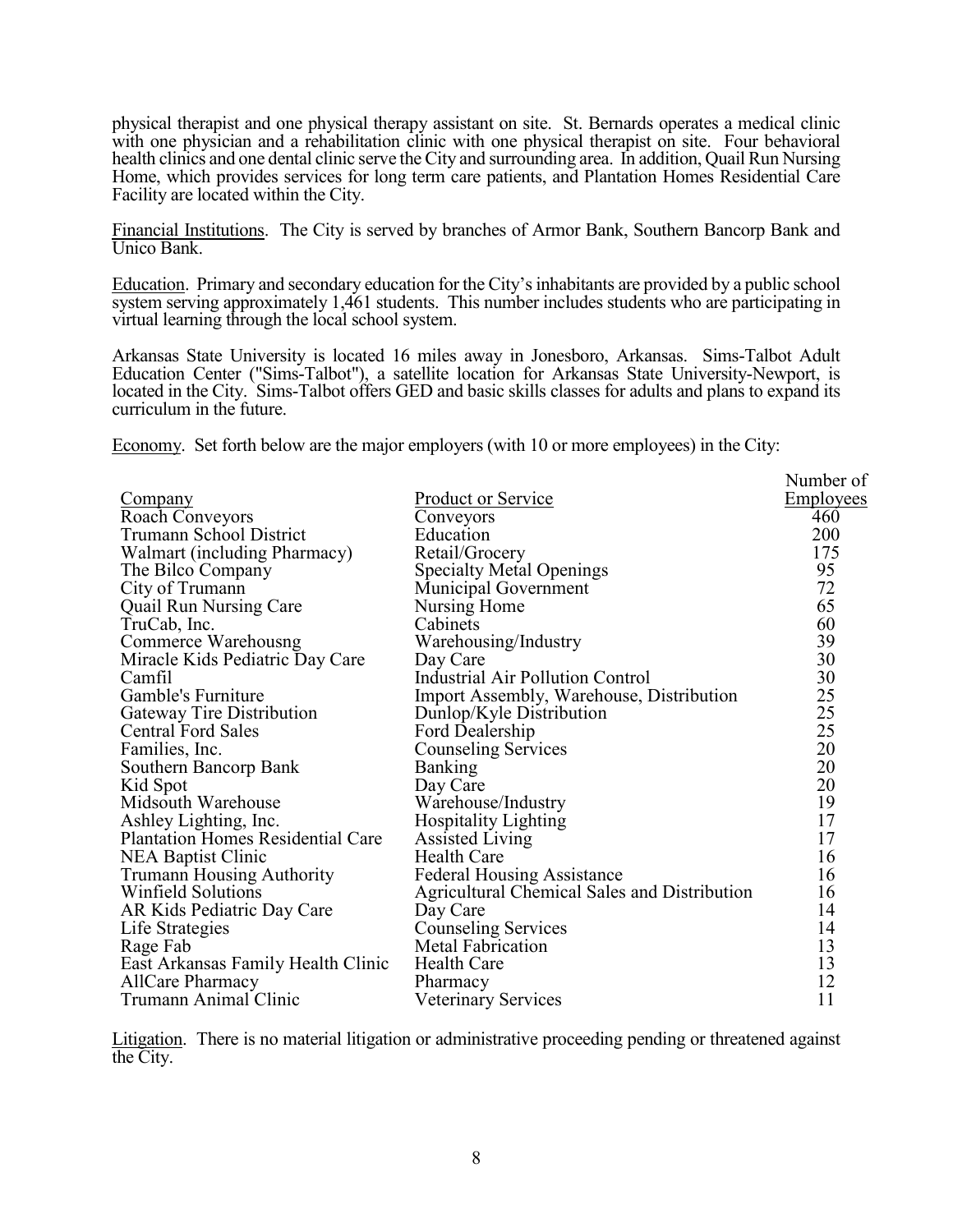County Economic Data. Per capita personal income estimates for the County are as follows:<sup>(1)</sup>

|      | Per Capita      |
|------|-----------------|
| Year | Personal Income |
| 2015 | \$29,601        |
| 2016 | 30,458          |
| 2017 | 32,340          |
| 2018 | 33,314          |
| 2019 | 35,558          |

Total personal income estimates for the County are as follows:<sup>(1)</sup>

|      | Total           |
|------|-----------------|
| Year | Personal Income |
| 2015 | \$710,486,000   |
| 2016 | 730,190,000     |
| 2017 | 778,464,000     |
| 2018 | 796,302,000     |
| 2019 | 836,620,000     |
|      |                 |

Set forth below are the annual average unemployment rates for the County and the State since 2015 according to the Arkansas Department of Workforce Services:

|       | <b>Annual Average</b> |              |
|-------|-----------------------|--------------|
|       | Unemployment Rate (%) |              |
| Year  | County                | <b>State</b> |
| 2015  | 5.6                   | 5.0          |
| 2016  | 4.3                   | 4.0          |
| 2017  | 4.2                   | 3.7          |
| 2018  | 3.8                   | 3.6          |
| 2019  | 3.4                   | 3.5          |
| 2020* | 4.9                   | 5.7          |
|       |                       |              |

\*As of October 2020.

 $\overline{a}$ 

# **THE TAX**

Generally. Pursuant to the Tax Ordinance and Title 26, Chapter 75, Subchapter 2 of the Arkansas Code of 1987 Annotated, the City has levied the Tax which is a tax within the City on all items which are subject to taxation under The Arkansas Gross Receipts Tax Act of 1941 and a tax on the receipts from storing, using or consuming tangible personal property under The Arkansas Compensating (Use) Tax Act of 1949. Pursuant to the Authorizing Ordinance, the City has pledged the Tax receipts to the payment of the Bonds. The Tax went into effect on April 1, 2009 and will expire on December 31, 2032.

The Streamline Sales and Use Tax Agreement ("Streamline") has been adopted by the State and became effective on January 1, 2008. Streamline amended Arkansas sales and use tax law to allow the State to collect sales and use taxes from internet sales from vendors outside the State. Streamline limits the collection of the local sales and use tax on the first \$2,500 of sales proceeds only on the following sales: motor vehicles, aircraft, watercraft, modular homes, manufactured homes or mobile homes. There is no limit of the amount of local sales and use tax to be paid on all other items. The State allows businesses, nonprofits and governmental entities to file for a credit or rebate on a local sales and use tax if the amount on an invoice totals more than \$2,500 on certain qualified purchases.

<sup>(1)</sup> Source: Bureau of Economic Analysis, United States Department of Commerce.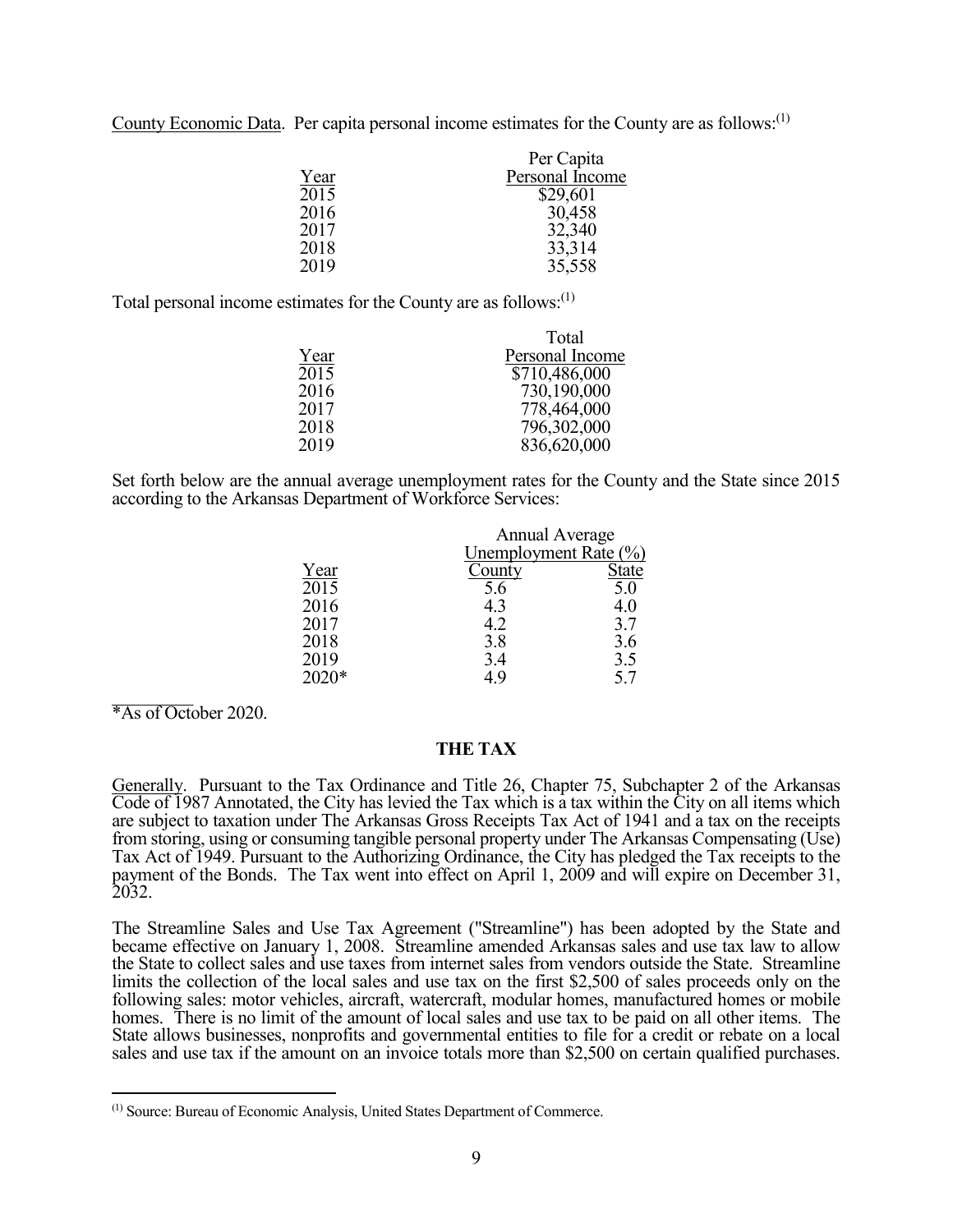Claims for credit or rebates must be filed with the Arkansas Department of Finance and Administration ("DF&A") within one year from the date of purchase or one year from the date of payment, if later. DF&A will then cause the State Treasurer to withhold the amount of the refund from future disbursements to the local government levying the sales and use tax.

Pursuant to Act 757 of 2011 (the "Sales Tax Holiday Act"), the State has created an annual sales tax holiday in which clothing (which are less than \$100 per item), clothing accessories or equipment (which are less than \$50 per item), school art supplies, school instructional materials and school supplies are exempt from taxation under The Arkansas Gross Receipts Tax Act of 1941. The annual sales tax holiday is from 12:01 a.m. on the first Saturday in August until 11:59 p.m. the following Sunday.

Set forth in Exhibit A attached hereto is a summary of certain State sales and use tax provisions. The summary does not purport to be complete statements of the laws. Reference is made to Arkansas Code Annotated §§26-52-101 et seq. and 26-53-101 et seq. for the full text and complete descriptions of such provisions.

Administration. The Commissioner of Revenues of the State (the "Commissioner") performs all functions incidental to the administration, collection, enforcement and operation of the Tax. All Tax receipts collected, less certain charges payable and retainage due the Commissioner for administrative services in the amount of 3% of the gross Tax receipts, shall be remitted by the State Treasurer to the Trustee monthly for deposit into the Revenue Fund. See **THE AUTHORIZING ORDINANCE**, The Revenue Fund.

Historical Tax Receipts. Collections of the Tax for the last five years have been as follows for the years indicated (taxes are collected in one month and received by the levying entity two months later):

|           | 2015            | 2016         | 2017         | 2018         | 2019            | 2020           |
|-----------|-----------------|--------------|--------------|--------------|-----------------|----------------|
| January   | 64,715.53<br>S. | \$74,409.04  | \$75,970.21  | \$75,133.76  | 80,894.09<br>S. | 84,411.83<br>S |
| February  | 78,549.21       | 83,693.94    | 80,032.54    | 85,334.54    | 84,002.95       | 89,238.07      |
| March     | 69,384.07       | 66,959.81    | 64, 391. 74  | 68,152.89    | 70,514.88       | 76,174.34      |
| April     | 73,749.56       | 77,436.01    | 73,679.45    | 79,729.19    | 71,885.49       | 80,052.94      |
| May       | 82,038.31       | 78,861.30    | 77,736.74    | 87,630.06    | 82,850.82       | 94,585.27      |
| June      | 72,339.95       | 66,762.01    | 69,273.67    | 69,788.88    | 79,591.43       | 100,509.65     |
| July      | 78,086.98       | 87,918.09    | 81,446.80    | 80,279.69    | 82,495.66       | 105,572.17     |
| August    | 73,829.96       | 79,615.86    | 73,184.45    | 83,168.55    | 83,185.15       | 97,229.04      |
| September | 73,461.30       | 83,493.04    | 77,240.36    | 80,700.18    | 80,287.15       | 95,669.38      |
| October   | 68,348.34       | 67,093.44    | 72,829.03    | 80,378.15    | 78,620.83       | 89,924.20      |
| November  | 71,862.67       | 73,021.47    | 72,607.65    | 74,368.77    | 82,443.00       | 94,922.34      |
| December  | 76,194.51       | 77,264.62    | 71,625.16    | 74,953.68    | 80,469.90       | N/A            |
| Total     | \$882,560.39    | \$916,528.63 | \$890,017.80 | \$939,618.34 | \$957,241.35    | \$1,008,289.23 |

TAXES ARE COLLECTED IN ONE MONTH AND RECEIVED BY THE LEVYING ENTITY TWO MONTHS LATER. (For example, collections shown in June in the chart above are taxes paid in the City in April.)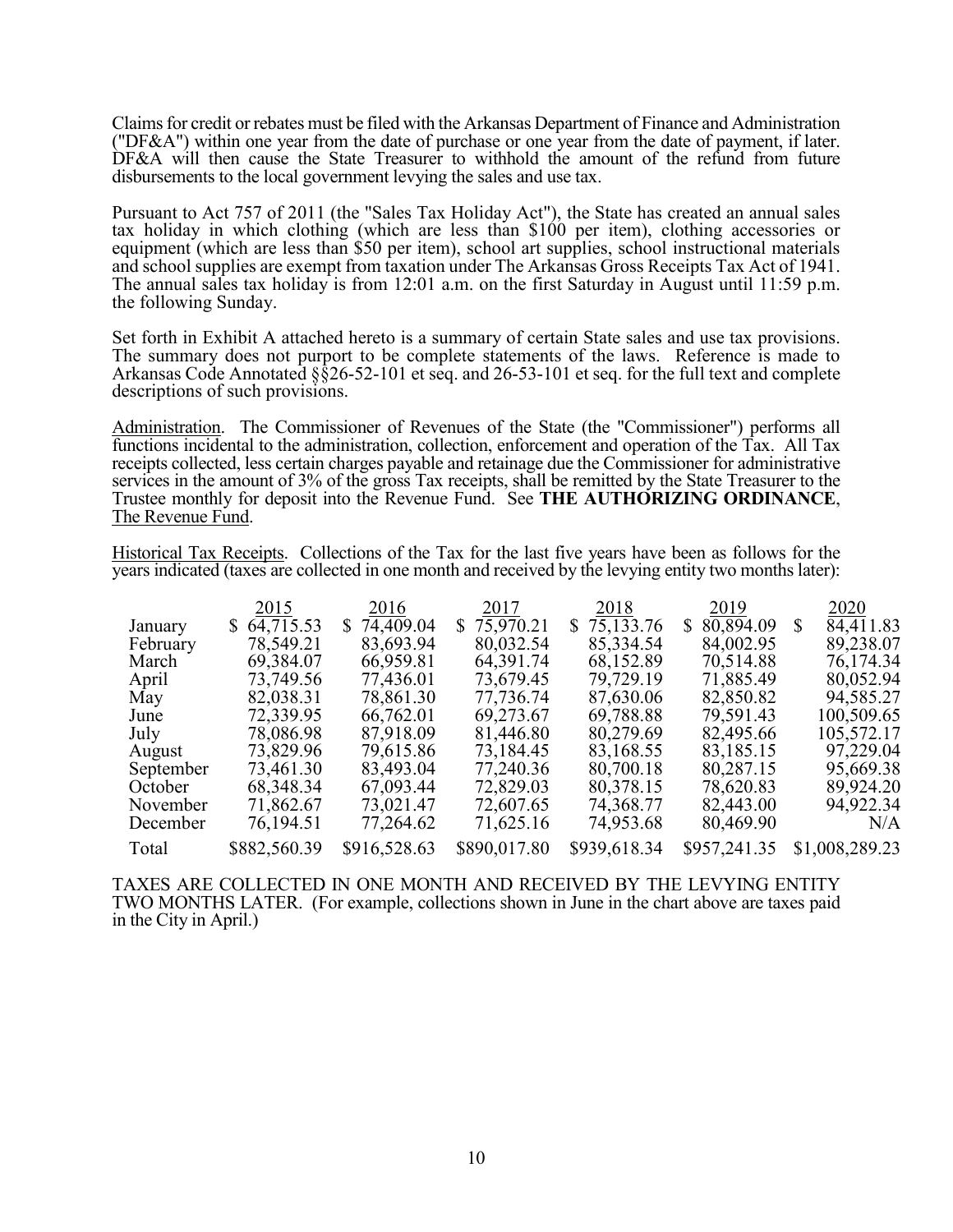Collections of the Tax for the twelve-month periods ended November 30 have been as follows for the last five years (taxes are collected in one month and received by the levying entity two months later):

| Period                               | Tax Collections |
|--------------------------------------|-----------------|
| December 1, 2015 – November 30, 2016 | \$915,458.52    |
| December 1, 2016 – November 30, 2017 | 895,657.26      |
| December 1, 2017 – November 30, 2018 | 936,289.82      |
| December 1, 2018 – November 30, 2019 | 951,725.13      |
| December 1, 2019 – November 30, 2020 | 1,088,759.13    |

Future Tax Receipts. Tax receipts will be contingent upon the sale and use of property and services within the City, which activity is generally dependent upon economic conditions within the City and surrounding trade area. Also, Tax receipts may be affected by changes to transactions exempted from the Tax made by legislation adopted by the General Assembly of the State or by the people of the State in the form of a constitutional amendment or initiated act. In the past the General Assembly of the State has considered new exemptions to the Tax, such as food sales, which, if adopted, would materially reduce Tax receipts. The City has no control over actions of the General Assembly or the people of the State and cannot predict whether changes to the Tax may be made. Accordingly, the City cannot predict with certainty the expected amount of Tax receipts to be received and, therefore, there can be no assurance that Tax receipts will be sufficient to pay the principal of and interest on the Bonds.

The United States Supreme Court held in *S. Dakota v. Wayfair, Inc.*, No. 17-494, 2018 WL 3058015 (U.S. June 21, 2018) that in certain circumstances retailers can be required to collect sales tax even in states where they have no physical presence. The Arkansas General Assembly passed Act 822 of 2019, which was signed by the Governor of the State on April 9, 2019, that requires out-of-state sellers without a physical presence in the State to collect and remit sales and use taxes to the State on annual sales of more than \$100,000 from products and services delivered into the State. Alternatively, such sellers would be required to collect and remit sales and use taxes to the State if sales of products and services for delivery in the State consist of 200 or more transactions. These thresholds are identical to those imposed by the United States Supreme Court in *S. Dakota v. Wayfair, Inc.*

# **THE AUTHORIZING ORDINANCE**

Set forth below is a summary of certain portions of the Authorizing Ordinance. This summary does not purport to be comprehensive and reference is made to the full text of the Authorizing Ordinance for a complete description of its provisions. Unless the context clearly indicates otherwise, all references under this heading to the "Bonds" shall include the bonds offered hereby and any Additional Parity Bonds. The City will covenant as set forth below in the Authorizing Ordinance.

The Revenue Fund. The Trustee shall deposit all Tax receipts as and when received into a special fund of the City in the Trustee which is created by the Authorizing Ordinance and designated "Sales and Use Tax Revenue Fund" (the "Revenue Fund"). There is created in the Revenue Fund the following accounts: Bond Account and Surplus Revenues Account. Monthly Tax receipts shall be disbursed as follows: (a) the amount necessary to make the transfers set forth in  $(1)$  through  $(4)$  of the next paragraph shall be deposited into the Bond Account and (b) the balance shall be deposited into the Surplus Revenues Account.

Moneys in the Bond Account shall, within five (5) days of receipt, be transferred to the following accounts each month, in the following order of priority: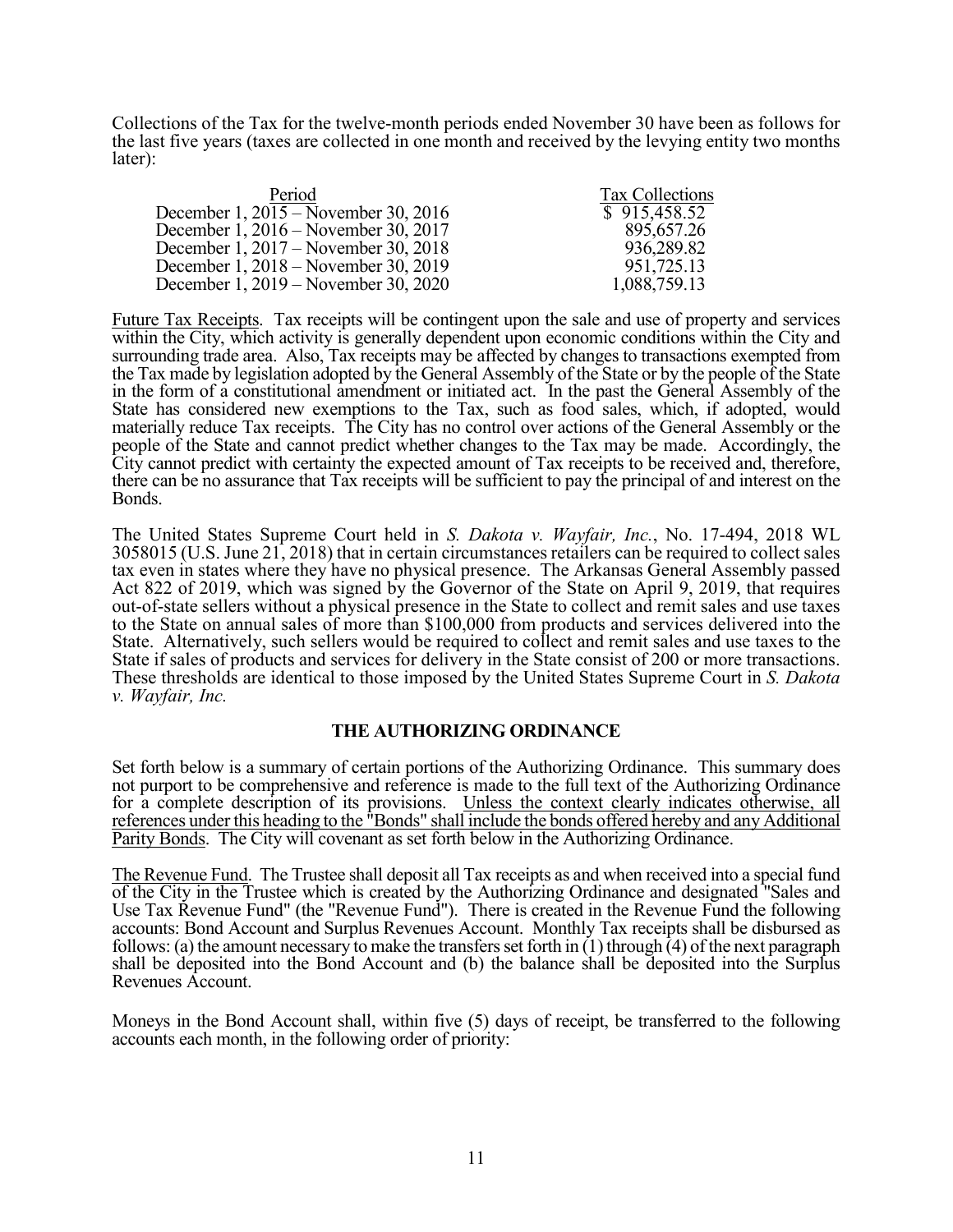(1) the Trustee's fees and expenses and other administrative charges next due and any arbitrage rebate due the United States Treasury under Section 148(f) of the Code - Expense Account in the Bond Fund; and

 (2) 1/6 of the interest on the Bonds next due - Debt Service Account in the Bond Fund; and

 (3) 1/12 of the principal of the Bonds next due at maturity or upon mandatory sinking fund redemption - Debt Service Account in the Bond Fund; and

 (4) the amount which may be necessary to increase the Debt Service Reserve Account to the required level - Debt Service Reserve Account in the Bond Fund; and

any remaining amounts shall be used to cover any deficiency in the monthly transfers required by (1) through (4) above for any previous month or deposited into the Surplus Revenues Account.

The deposits made into the Debt Service Account in the Bond Fund shall be reduced in order to take into account as a credit (1) interest earnings on moneys in the Debt Service Account, (2) transfers from the Debt Service Reserve Account and  $(3)$  transfers from funds held in connection with the Bonds Refunded.

Moneys in the Surplus Revenues Account in the Revenue Fund shall be paid to the City and used for any lawful purpose for which Tax collections may be used. Such payments shall be made to the City within five (5) days after moneys are deposited into the Surplus Revenues Account.

The Bond Fund. There is created by the Authorizing Ordinance a special fund of the City in the Trustee which is designated "Sales and Use Tax Bond Fund" (the "Bond Fund") for the purpose of providing funds for the payment of principal of and interest on the Bonds as they become due at maturity or at redemption prior to maturity, the Trustee's fees and expenses, administrative charges and any arbitrage rebate. There shall be established in the Bond Fund the following accounts into which moneys from the Revenue Fund shall be deposited monthly: Debt Service Account and Expense Account. Moneys in the following Bond Fund accounts shall be used on each interest payment date in the following order of priority as and when necessary:

 (1) to pay the Trustee's fees and expenses and other administrative charges then due - Expense Account; and

(2) to pay the interest on the Bonds then due - Debt Service Account; and

(3) to pay the principal of the Bonds then due at maturity or upon mandatory sinking fund redemption- Debt Service Account.

In addition, moneys in the Expense Account in the Bond Fund shall be used to pay, when due, any arbitrage rebate under Section 148(f) of the Code.

There shall also be established in the Bond Fund a Debt Service Reserve Account which shall be maintained in an amount equal to \$120,000 (the "required level"). Moneys in the Debt Service Reserve Account shall be used to make the payments described in clauses (2) and (3) above if moneys in the Debt Service Account in the Bond Fund are not otherwise sufficient for that purpose. Moneys in the Debt Service Reserve Account over and above the required level shall be immediately transferred from the Debt Service Reserve Account into the Debt Service Account in the Bond Fund.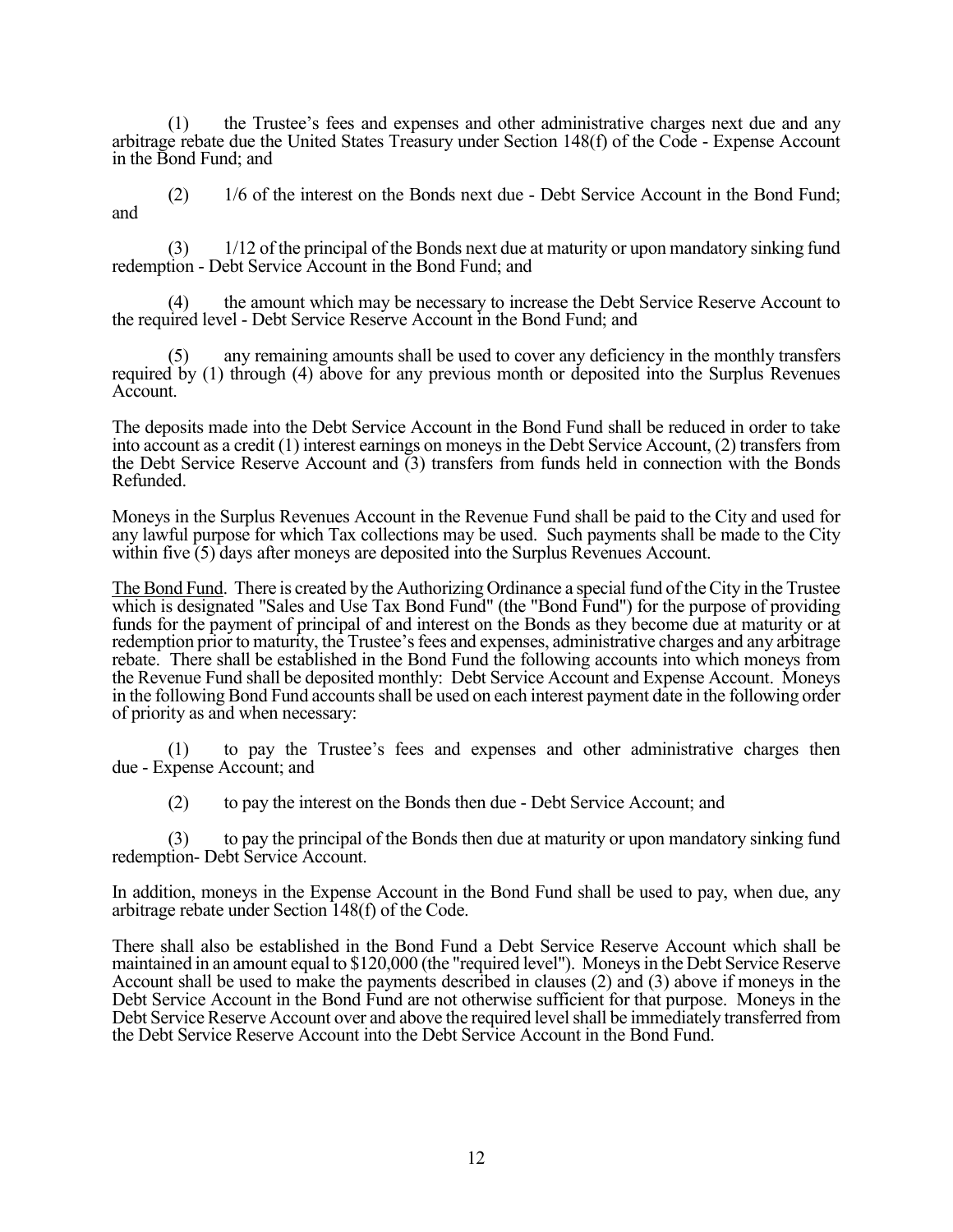When the moneys in the Bond Fund shall be and remain sufficient to pay (1) the principal of the Bonds then outstanding, (2) interest on the Bonds until the next interest payment date, (3) the Trustee's fees and expenses and other administrative charges and (4) any arbitrage rebate due under Section 148(f) of the Code, there shall be no obligation to make any further payments into the Bond Fund and any Pledged Revenues remaining in the Bond Fund after the principal of, premium, if any, and interest on the Bonds have been paid may be used by the City for any lawful purpose for which Tax collections may be used.

Investments. (a) Moneys held for the credit of the Debt Service Reserve Account shall be invested and reinvested at the direction of the City, and in the Trustee's discretion in the absence of any direct instructions from the City, in Permitted Investments, which shall mature, or which shall be subject to redemption by the holder thereof, at the option of such holder, not later than seven (7) years after the date of investment or the final maturity date of the outstanding Bonds, whichever is earlier.

 (b) Moneys held for the credit of the Revenue Fund and the Bond Fund (other than the Debt Service Reserve Account) shall be invested and reinvested at the direction of the City, and in the Trustee's discretion in the absence of any direct instructions from the City in Permitted Investments, which will mature, or which will be subject to redemption by the holder thereof at the option of the holder, not later than the date or dates on which the money shall be required for the payment of the principal of and interest on the Bonds when due.

 (c) Obligations purchased as an investment of any fund or account shall be deemed at all times a part of such fund. Any profit or loss realized on investments of moneys in any fund shall be charged to said fund.

 (d) "Permitted Investments" are defined as (i) direct or fully guaranteed obligations of the United States of America ("Government Securities"), (ii) direct obligations of an agency, instrumentality or government-sponsored enterprise created by an act of the United States Congress and authorized to issue securities or evidences of indebtedness, regardless of whether the securities or evidences of indebtedness are guaranteed for repayment by the United States Government, (iii) certificates of deposit or demand deposits of banks, including the Trustee, which are insured by the Federal Deposit Insurance Corporation or, if in excess of insurance coverage, collateralized by Government Securities or other securities authorized by State law to secure public funds or (iv) money market funds invested exclusively in Government Securities and the obligations described in (ii) above.

 (e) All investments and deposits shall have a par value (or market value when less than par, exclusive of accrued interest) at all times at least equal to the amount of money credited to such funds and shall be made in such a manner that the money required to be expended from any fund will be available at the proper time or times.

 (f) Investments of moneys in all funds shall be valued in terms of current market value as of the last day of each year, except that direct obligations of the United States (State and Local Government Series) in book-entry form shall be continuously valued at par or face principal amount.

Certain Covenants. The City covenants that: (a) it will not take, suffer or permit any action which may cause the interest payable on the Bonds offered hereby to be included in gross income for federal income tax purposes, including any use of proceeds of the sale of the Bonds offered hereby or Tax receipts directly or indirectly in such manner as to cause the Bonds offered hereby to be treated as "arbitrage bonds" within the meaning of Section 148 of the Code.

 (b) It will not use or permit the use of the improvements financed and refinanced by the Bonds offered hereby or the proceeds of the Bonds offered hereby in such manner as to cause the Bonds offered hereby to be private activity bonds within the meaning of Section 141 of the Code.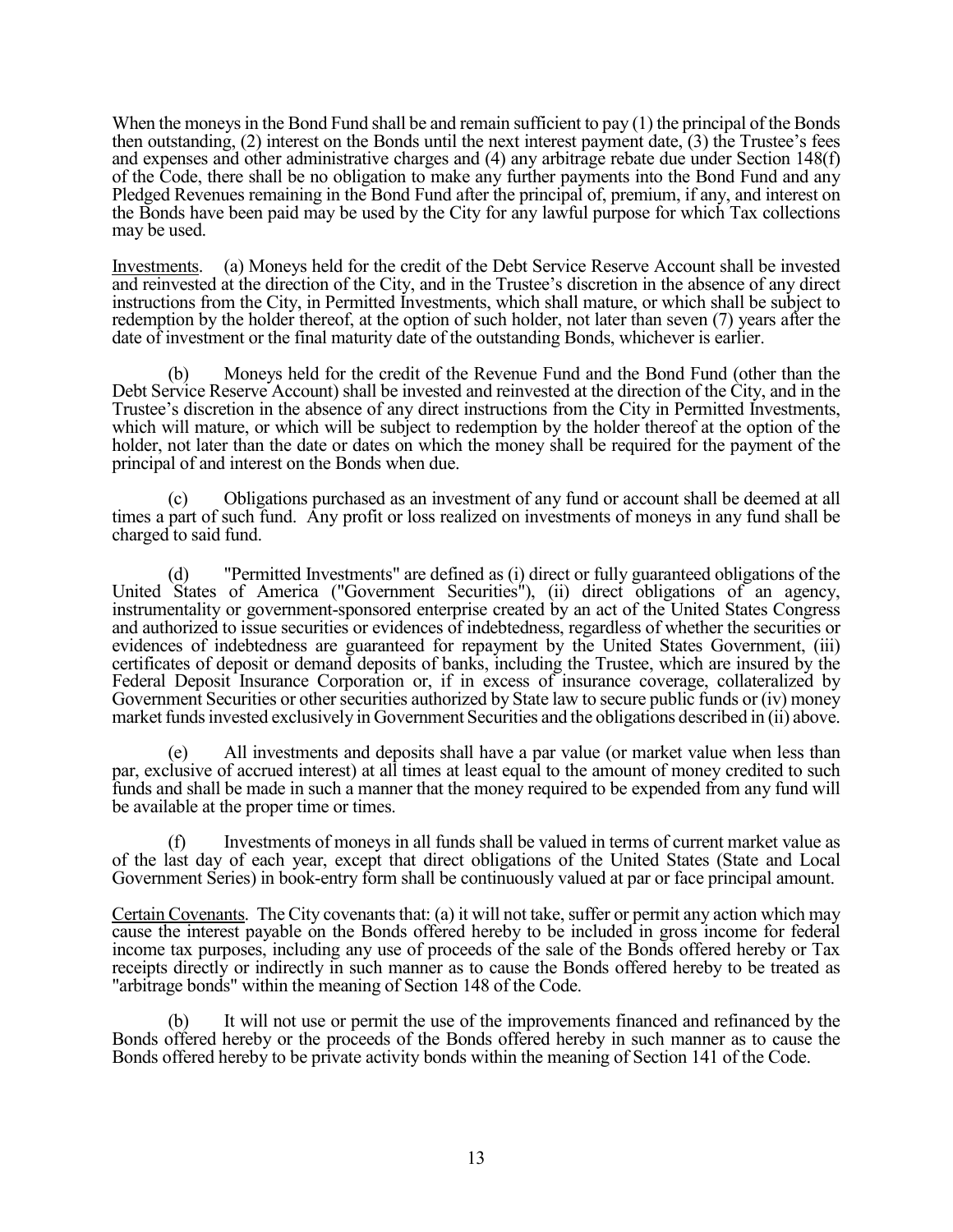(c) It will faithfully and punctually perform all duties with reference to the Tax and the Bonds, required by the Constitution and laws of the State and by the Authorizing Ordinance, including the collection of the Tax, as therein specified and covenanted, the segregating of the Tax receipts and the applying of the Tax receipts as provided in the Authorizing Ordinance.

 (d) It will make any arbitrage rebate payment due the United States Treasury under Section 148(f) of the Code from moneys in the Bond Fund.

Defaults and Remedies. If there be any default in the payment of the principal of and interest on the Bonds, or if the City defaults in the performance of any covenant contained in the Authorizing Ordinance, the Trustee may, and upon the written request of the owners of not less than 10% in principal amount of the Bonds then outstanding shall, by proper suit compel the performance of the duties of the officials of the City and officials of the State, under the Authorizing Ordinance, to take any action or obtain any proper relief in law or equity available under the Constitution and laws of the State.

No owner of any Bond shall have any right to institute any suit, action, mandamus or other proceeding in equity or in law for the protection or enforcement of any right under the Authorizing Ordinance or under the Constitution and laws of the State unless such owner previously shall have given to the Trustee written notice of the default on account of which such suit, action or proceeding is to be taken, and unless the owners of not less than 10% in principal amount of the Bonds then outstanding shall have made written request of the Trustee after the right to exercise such powers or right of action, as the case may be, shall have accrued, and shall have afforded the Trustee a reasonable opportunity either to proceed to exercise the powers herein granted or granted by the Constitution and laws of the State, or to institute such action, suit or proceeding in its name, and unless, also, there shall have been offered to the Trustee reasonable security and indemnity against the cost, expense and liabilities to be incurred therein or thereby and the Trustee shall have refused or neglected to comply with such request within a reasonable time, and such notification, request and offer of indemnity are in every such case, at the option of the Trustee, to be conditions precedent to the execution of the powers and trust of the Authorizing Ordinance or to any other remedy thereunder. No one or more owners of the Bonds shall have any right in any manner whatever by his or their action to affect, disturb or prejudice the security of the Authorizing Ordinance, or to enforce any right thereunder except in the manner therein provided, that all proceedings at law or in equity shall be instituted, had and maintained in the manner therein provided and for the benefit of all owners of the outstanding Bonds, and any individual rights of action or other right given to one or more of such owners by law are restricted by the Authorizing Ordinance to the rights and remedies therein detailed.

All rights of action under the Authorizing Ordinance or under any of the Bonds secured thereby, enforceable by the Trustee, may be enforced by it without the possession of any of the Bonds, and any such suit, action or proceeding instituted by the Trustee shall be brought in its name and for the benefit of all the owners of the Bonds, subject to the provisions of the Authorizing Ordinance.

No remedy conferred upon or reserved to the Trustee or to the owners of the Bonds is intended to be exclusive of any other remedy or remedies, and each and every such remedy shall b cumulative and shall be in addition to every other remedy given under the Authorizing Ordinance or given by any law or by the Constitution of the State.

No delay or omission of the Trustee or of any owners of the Bonds to exercise any right or power accrued upon any default shall impair any such right or power or shall be construed to be a waiver of any such default or an acquiescence therein, and every power and remedy given by the Authorizing Ordinance to the Trustee and to the owners of the Bonds, respectively, may be exercised from time to time and as often as may be deemed expedient.

The Trustee may, and upon the written request of the owners of not less than a majority in principal amount of the Bonds then outstanding shall, waive any default which shall have been remedied before the entry of final judgment or decree in any suit, action or proceeding instituted under the provision of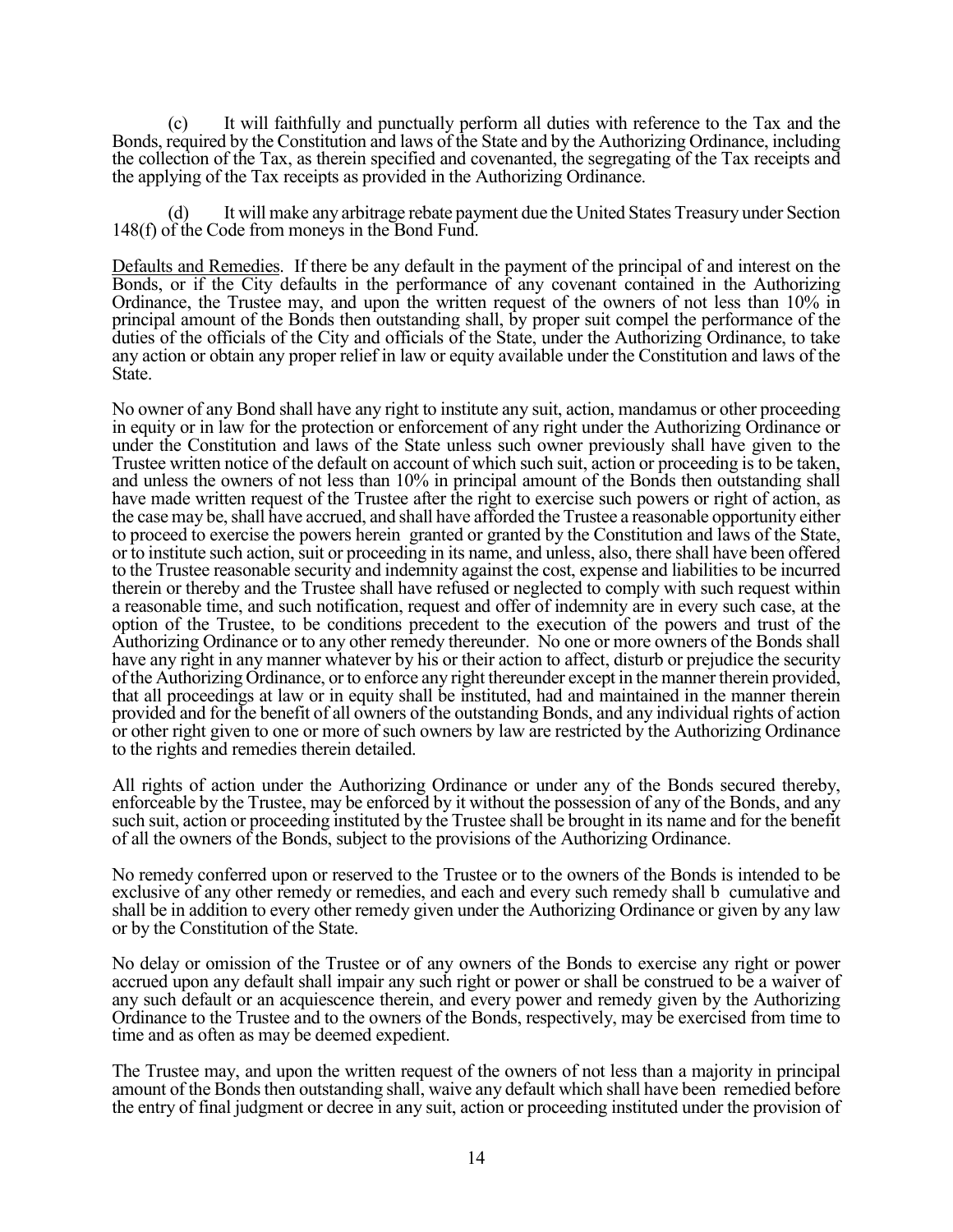the Authorizing Ordinance or before the completion of the enforcement of any other remedy, but no such waiver shall extend to or affect any other existing or any subsequent default or defaults or impair any rights or remedies consequent thereon.

Defeasance. The Bonds shall be deemed paid when there has been deposited with the Trustee an amount sufficient to pay the principal or redemption price of and interest on the Bonds to the date of maturity or redemption. The Bonds shall also be deemed paid if there shall be irrevocably deposited with the Trustee  $(1)$  cash fully insured by the FDIC and/or fully collateralized with direct obligations of the United States of America ("Defeasance Securities") sufficient to make such payments and/or (2) Defeasance Securities maturing as to principal and interest in such amounts and at such times as will provide sufficient moneys to make such payments, and all necessary and proper fees, compensation and expenses of the Trustee with respect to which such deposit is made shall have been paid or the payment thereof provided for to the satisfaction of the Trustee.

On the payment of any Bonds within the meaning of the Authorizing Ordinance, the Trustee shall hold in trust, for the benefit of the owners of such Bonds, all such moneys and/or Defeasance Securities.

When all the Bonds shall have been paid within the meaning of the Authorizing Ordinance, if the Trustee has been paid its fees and expenses and if any arbitrage rebate due the United States Treasury under Section 148(f) of the Code has been paid or provided for to the satisfaction of the Trustee, the Trustee shall take all appropriate action to cause (i) the pledge and lien of the Authorizing Ordinance to be discharged and cancelled and (ii) all moneys held by it pursuant to the Authorizing Ordinance and which are not required for the payment of such Bonds, to be paid over or delivered to or at the direction of the City.

Additional Bonds. The City covenants that it will not issue any bonds, or incur any obligation, secured by a lien on or pledge of the Tax receipts, except as hereinafter provided. The City may issue Additional Parity Bonds so long as the City has received collections of the Tax for a 12 month period that ends not less than 30 and not more than 90 days prior to the date that the Additional Parity Bonds are authorized by the City Council to be issued, in an amount equal to or in excess of 120% of the maximum annual debt service requirement for the Bonds, any outstanding Additional Parity Bonds and the Additional Parity Bonds proposed to be issued.

The City may issue bonds or incur obligations secured by a lien on and pledge of Tax receipts subordinate to the lien and pledge in favor of the Bonds.

The Trustee. The Trustee shall be responsible for the exercise of good faith and ordinary prudence in the execution of its trusts and duties. The recitals in the Authorizing Ordinance and in the Bonds are the recitals of the City and not of the Trustee. The Trustee shall not be required to take any action unless it shall have been requested to do so in writing by the owners of not less than 10% in principal amount of Bonds then outstanding and shall have been offered reasonable security and indemnity against the costs, expenses and liabilities to be incurred therein or thereby. The Trustee may resign at any time by 60 days' notice in writing to the City and the owners of the Bonds. The majority in principal amount of the owners of the outstanding Bonds or the City, so long as it is not in default under the Authorizing Ordinance, may at any time, with or without cause, remove the Trustee. In the event of a vacancy in the office of Trustee either by resignation or by removal, the City shall forthwith designate a new Trustee. The Trustee and any successor Trustee shall file a written acceptance and agreement to execute the trusts and duties imposed upon it by the Authorizing Ordinance, but only upon the terms and conditions set forth in the Authorizing Ordinance and subject to the provisions of the Authorizing Ordinance, to all of which the respective owners of the Bonds agree. Such written acceptance shall be filed with the City, and a copy thereof shall be placed in the bond transcript. Any successor Trustee shall have all the powers herein granted to the original Trustee.

Supplemental Ordinances. The terms of the Authorizing Ordinance constitute a contract between the City and the owners of the Bonds and no variation or change in the undertaking set forth in the Authorizing Ordinance shall be made while any of the Bonds are outstanding, except as hereinafter set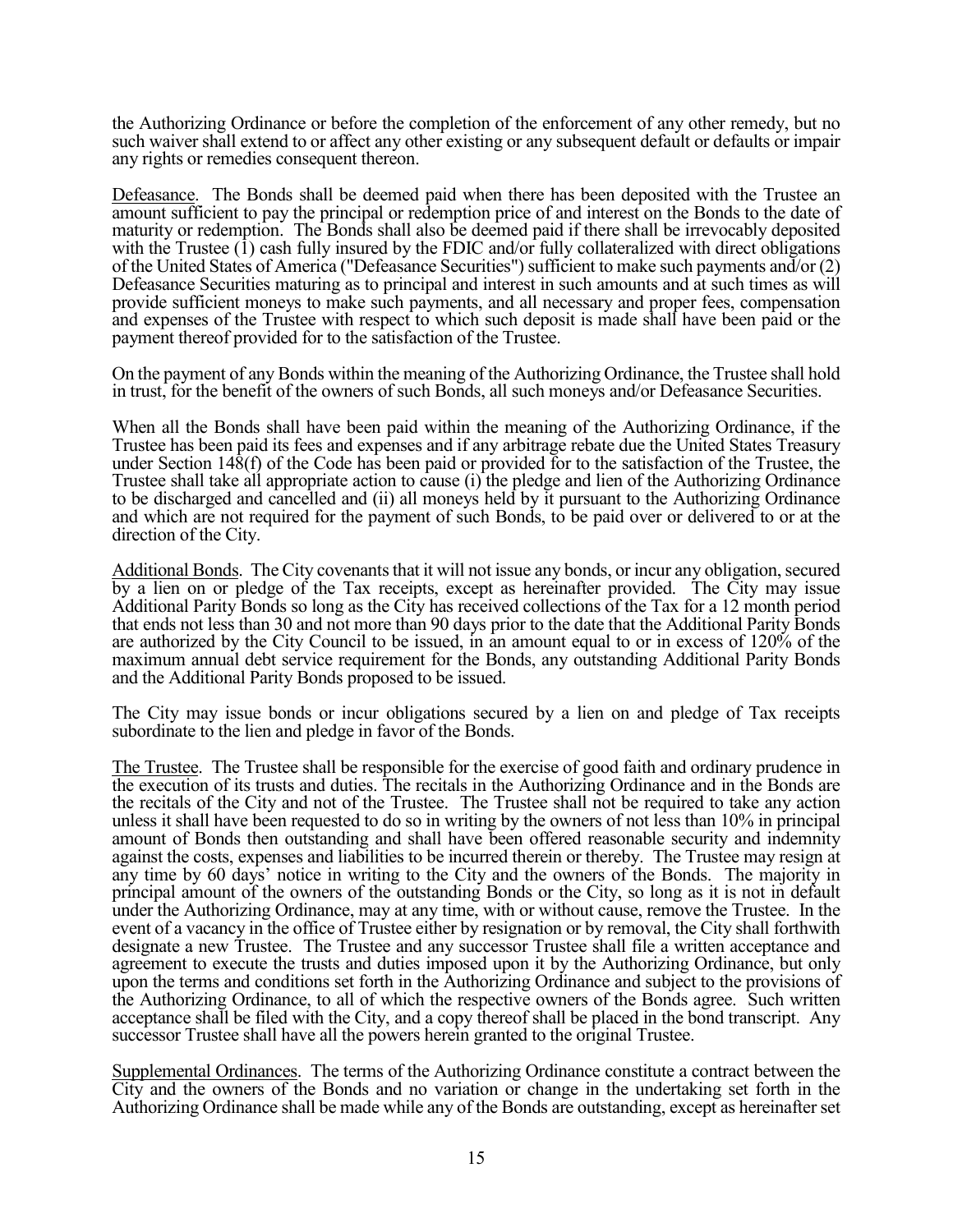forth. The owners of not less than 75% in aggregate principal amount of the Bonds then outstanding shall have the right, from time to time, to consent to and approve the adoption by the City of a supplemental ordinance as shall be necessary or desirable for the purpose of modifying, altering, amending, adding to or rescinding, in any particular, any of the terms or provisions contained in the Authorizing Ordinance or in any supplemental ordinance. The Trustee may consent to any change without the consent of 75% of the owners of the aggregate principal amount of Bonds outstanding that the Trustee determines is not to the material prejudice of the owners of the Bonds, in connection with the issuance of Additional Parity Bonds or in order to cure any ambiguity or formal defect or omission in the Authorizing Ordinance or any amendment thereto, provided, however, that nothing therein contained shall permit or be construed as permitting (a) an extension of the maturity of the principal of or the interest on any Bond issued thereunder, or (b) a reduction in the principal amount of any Bond or the rate of interest thereon, or (c) the creation of a pledge of Tax receipts superior to or on a parity with the pledge created by the Authorizing Ordinance, or (d) a privilege or priority of any Bond or Bonds over any other Bond or Bonds, or (e) a reduction in the aggregate principal amount of the Bonds required for consent to such supplemental ordinance.

# **CONTINUING DISCLOSURE AGREEMENT**

Past-Compliance. During the past five years, the City has been obligated to comply with a continuing disclosure agreement related to one bond issue. The City was required to file certain information with the Municipal Securities Rulemaking Board on its Electronic Municipal Market Access System ("EMMA") on an annual basis within the time period set forth in the agreement. While the City has not made any determination as to materiality, the following summarizes a nonexhaustive discussion of the City's compliance with its continuing disclosure obligations over the past five years.

As part of its annual reports, the City has been obligated to file on EMMA its audited financial statements and certain statistical information related to the City. The City did not timely file its audited financial statements for the fiscal years ended December 31, 2015, 2016 and 2019; these were filed 40 days late, 96 days late and 17 days late, respectively. The audited financial statements for the fiscal years ended December 31, 2017 and 2018 were timely filed.

For the fiscal years ended December 31, 2015, 2016, 2017, 2018 and 2019, the City failed to file all of the required statistical information in its annual reports. The City was required to file the unemployment rates for the County and the State for the latest year for which the data was available and the four previous years. The City did provide unemployment rates for the County, but did not file the unemployment rates for the State.

Notices concerning the City's failure to comply with its continuing disclosure obligations as summarized above were not timely filed on EMMA.

The continuing disclosure agreement also obligated the City to file a notice of the occurrence of any event listed in Securities and Exchange Commission, Rule 15c2-12(b)(5). During the past five years, the City has timely filed any required notices of such listed events.

Set forth below is a summary of certain portions of the Continuing Disclosure Agreement. This summary does not purport to be comprehensive and reference is made to the full text of the Continuing Disclosure Agreement for a complete description of the provisions.

Purpose of the Continuing Disclosure Agreement. The Continuing Disclosure Agreement is executed and delivered by the City and the Trustee for the benefit of the Beneficial Owners of the Bonds and in order to assist the Underwriter in complying with the Securities and Exchange Commission, Rule 15c2-12(b)(5).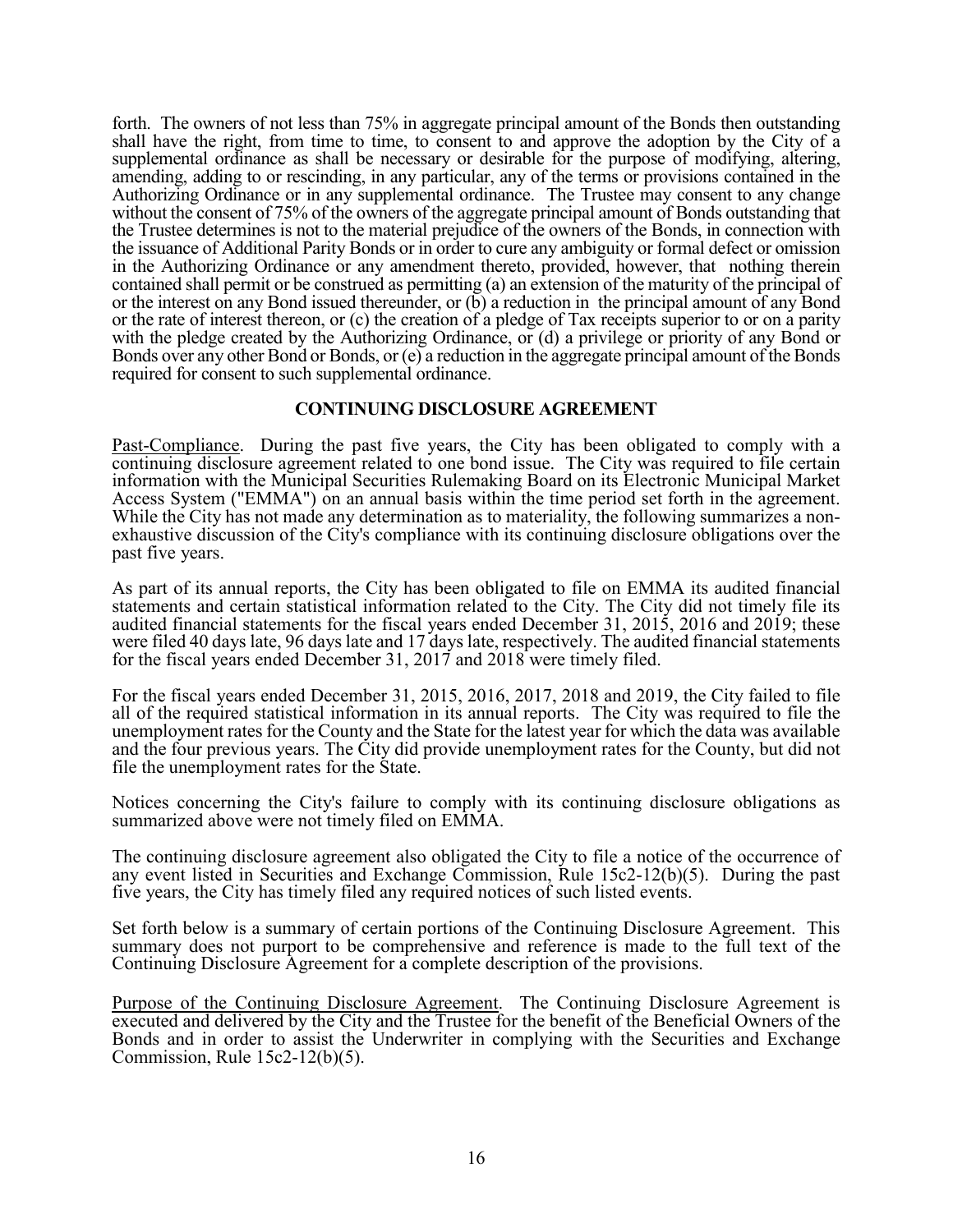Definitions. In addition to the definitions set forth in this Official Statement, the following capitalized terms shall have the following meanings:

 "Annual Report" shall mean any annual report provided by the City pursuant to, and as described in, the Continuing Disclosure Agreement.

 "Beneficial Owner" of a Bond shall mean any person who has or shares the power, directly or indirectly, to make investment decisions concerning ownership of any Bonds (including persons holding Bonds through nominees, depositories or other intermediaries).

 "Dissemination Agent" shall mean the Trustee, acting in its capacity as Dissemination Agent, or any successor Dissemination Agent designated in writing by the City and which has filed with the Trustee a written acceptance of such designation.

 "EMMA" shall mean the Electronic Municipal Market Access System as described in 1934 Act Release No. 59062 and maintained by the MSRB for purposes of the Rule.

"Financial Obligation" shall mean a

- (A) debt obligation;
- (B) derivative instrument entered into in connection with, or pledged as security or a source of payment for, an existing or planned debt obligation; or
- $(C)$  guarantee of obligations described in  $(A)$  or  $(B)$ .

The term Financial Obligation shall not include municipal securities as to which a final official statement has been provided to the MSRB consistent with the Rule.

"Listed Events" shall mean any of the events listed hereunder.

"MSRB" shall mean the Municipal Securities Rulemaking Board.

 "Rule" shall mean Rule 15c2-12(b)(5) adopted by the Securities and Exchange Commission under the Securities Exchange Act of 1934, as the same may be amended from time to time.

Provision of Annual Report. (a) The City shall, or cause the Dissemination Agent to, not later than one hundred eighty (180) days after the end of the City's fiscal year (presently December 31), commencing with the report after the end of the 2021 fiscal year, provide to the MSRB, through its continuing disclosure service portal provided through EMMA at http://www.emma.msrb.org or any similar system acceptable to the Securities and Exchange Commission, an Annual Report which is consistent with the requirements of the Continuing Disclosure Agreement. The Annual Report shall be in electronic format as prescribed by the MSRB and shall be accompanied by identifying information as prescribed by the MSRB. The Annual Report may be submitted as a single document or as separate documents comprising a package and may cross-reference other information as provided in the Continuing Disclosure Agreement; provided that the Financial Statements (as defined below) may be submitted separately from the balance of the Annual Report and later than the date required above for the filing of the Annual Report if they are not available by that date, but, in such event, such Financial Statements shall be submitted within thirty (30) days after receipt thereof by the City. If the City's fiscal year changes, it shall give notice of such change in the manner as for a Listed Event.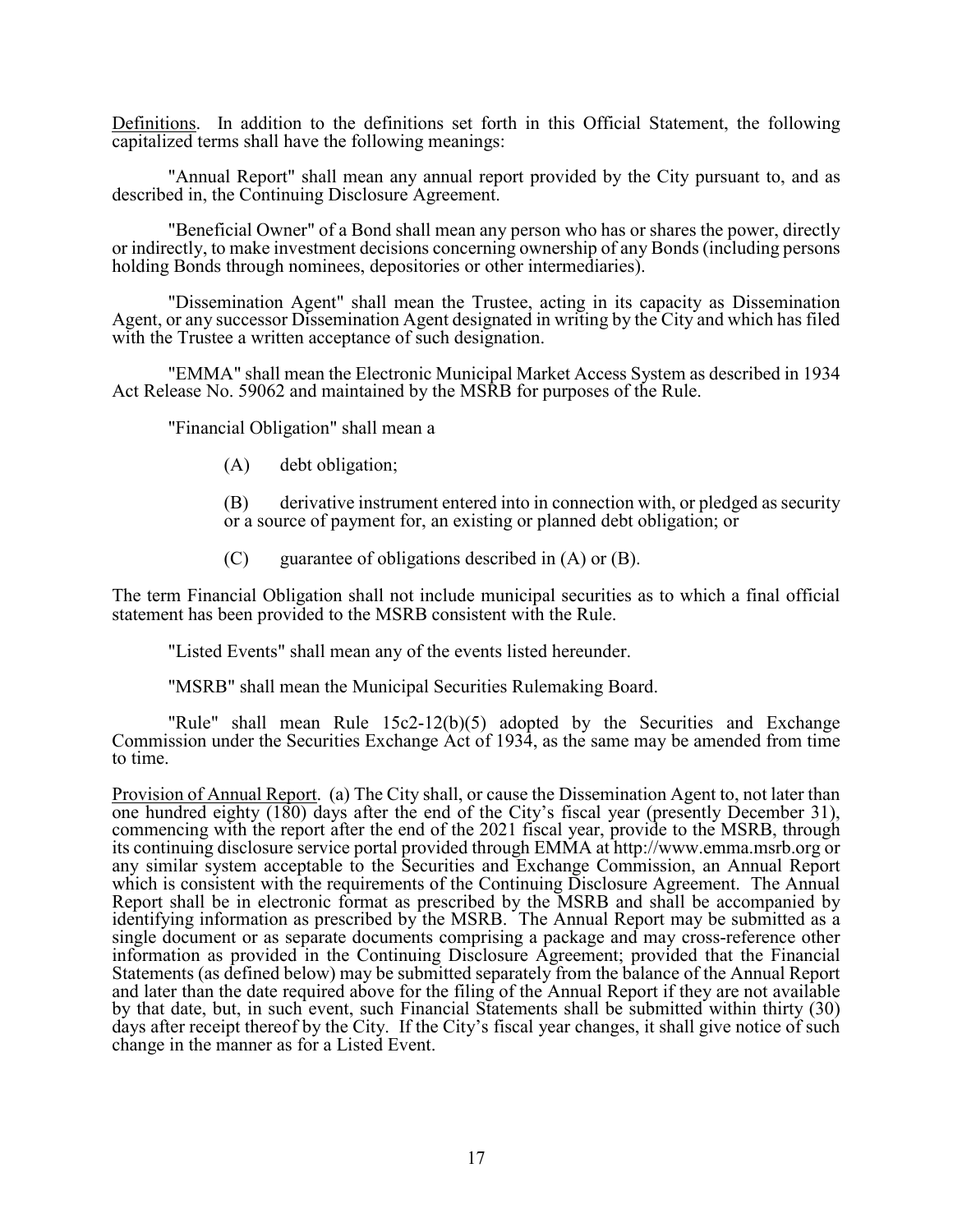(b) Not later than fifteen (15) days prior to the date specified in subsection (a) for providing the Annual Report to the MSRB, the City shall provide the Annual Report to the Dissemination Agent and the Trustee (if the Trustee is not the Dissemination Agent). If by such date, the Trustee has not received a copy of the Annual Report, the Trustee shall contact the City and the Dissemination Agent to determine if the City is in compliance with the first sentence of this subsection (b).

 (c) If the Trustee is unable to verify that an Annual Report (containing the information required in (a) under Content of Annual Report, below) has been provided to the MSRB by the date required in subsection (a), the Trustee shall send a notice to the MSRB.

Content of Annual Report. The City's Annual Report shall contain or incorporate by reference the following:

(a) Tax receipts for the latest calendar year and the four (4) previous years, if available.

 (b) The annual financial statements of the general fund of the City, which (i) need not be audited in accordance with auditing standards generally accepted in the United States of America, (ii) shall be prepared using accounting principles prescribed by Arkansas Code Annotated Section 10-4- 412, as it may be amended from time to time, or any successor statute and (iii) shall be audited in accordance with, and as required by, State law (the "Financial Statements").

Any or all of the items above may be incorporated by reference from other documents, including official statements of debt issues of the City or related public entities, which are available to the public on the MSRB's website or filed with the Securities and Exchange Commission. The City shall clearly identify each such other document so incorporated by reference.

Reporting of Listed Events. (a) This caption describes the giving of notices of the occurrence of any of the following events:

- 1. Principal and interest payment delinquencies.
- 2. Non-payment related defaults, if material.
- 3. Unscheduled draws on debt service reserves reflecting financial difficulties.
- 4. Unscheduled draws on credit enhancements reflecting financial difficulties.
- 5. Substitution of credit or liquidity providers, or their failure to perform.

 6. Adverse tax opinions, the issuance by the Internal Revenue Service of proposed or final determinations of taxability, Notices of Proposed Issue (IRS Form 5701-TEB) or other material notices or determinations with respect to the tax status of the security, or other material events affecting the tax-exempt status of the security.

- 7. Modification to rights of security holders, if material.
- 8. Bond calls (excluding mandatory sinking fund redemptions), if material.
- 9. Defeasances and tender offers.

 10. Release, substitution, or sale of property securing repayment of the securities, if material.

11. Rating changes.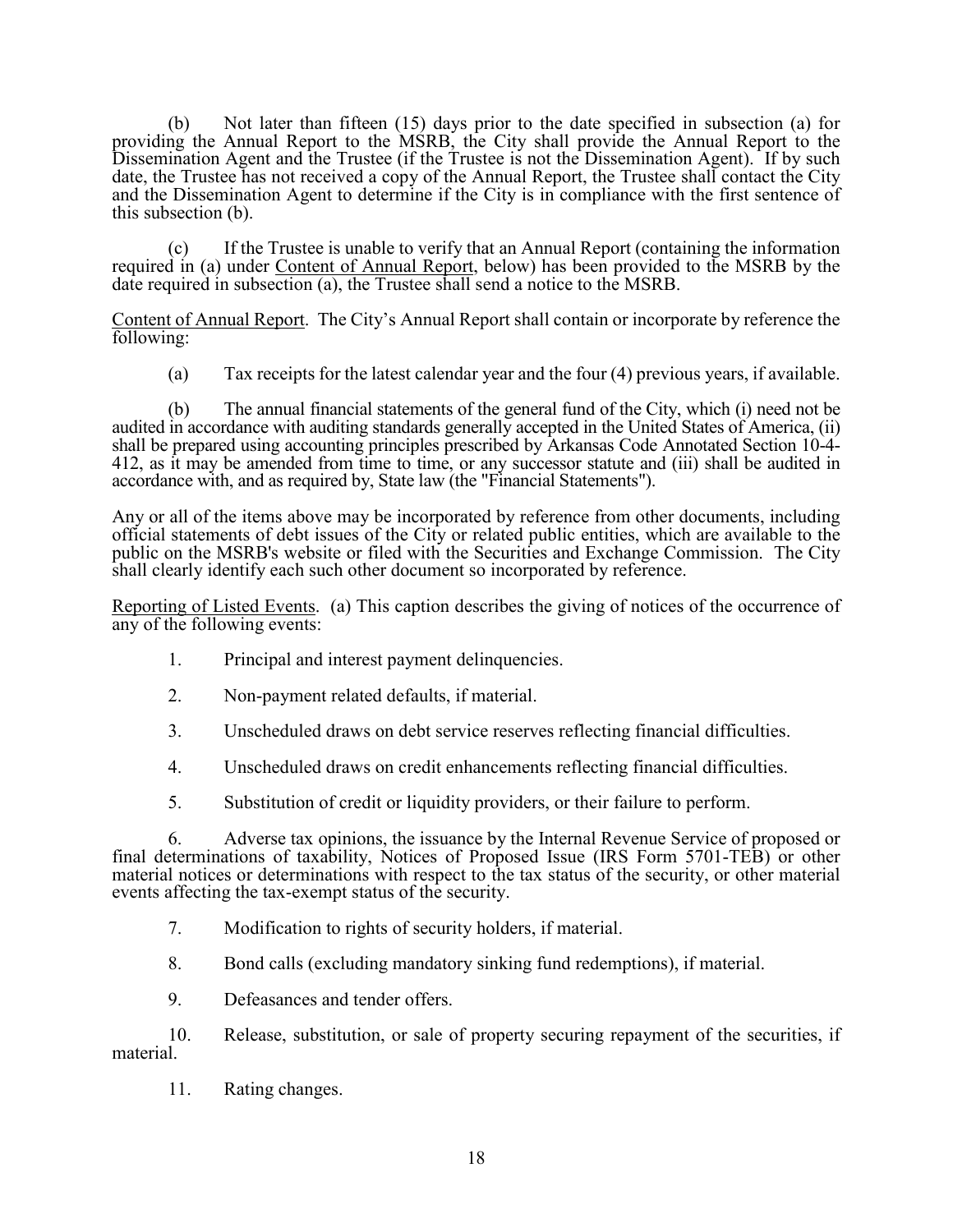12. Bankruptcy, insolvency, receivership or similar event of the City.

 13. The consummation of a merger, consolidation or acquisition involving the City or the sale of all or substantially all of the assets of the City, other than in the ordinary course of business, the entry into a definitive agreement to undertake such action or the termination of a definitive agreement relating to any such actions, other than pursuant to its terms, if material.

 14. Appointment of a successor or additional trustee or the change of name of a trustee, if material.

 15. Incurrence of a Financial Obligation of the City, if material, or agreement to covenants, events of default, remedies, priority rights, or other similar terms of a Financial Obligation of the City, any of which affect security holders, if material.

 16. Default, event of acceleration, termination event, modification of terms, or other similar events under the terms of a Financial Obligation of the City, any of which reflect financial difficulties.

 (b) After the occurrence of a Listed Event (excluding an event described in (a)8 above), the City shall promptly notify the Dissemination Agent (if other than the City) in writing. Such notice shall instruct the Dissemination Agent to report the occurrence.

 (c) After the occurrence of a Listed Event (excluding an event described in (a)8 above), whether by notice from the Trustee or otherwise, the City shall file (or shall cause the Dissemination Agent to file), in a timely manner not in excess of ten (10) business days after the occurrence of such Listed Event, a notice of such occurrence with the MSRB, through its continuing disclosure service portal provided through EMMA at http://www.emma.msrb.org or any other similar system that is acceptable to the Securities and Exchange Commission, with a copy to the Trustee (if the Trustee is not the Dissemination Agent). Each notice of the occurrence of a Listed Event shall be captioned "Notice of Listed Event" and shall be filed in electronic format as prescribed by the MSRB and shall be accompanied by identifying information as prescribed by the MSRB. In the event of a Listed Event described in (a)8 above, the Trustee shall make a filing in a timely manner not in excess of ten (10) business days after the occurrence of such Listed Event.

Termination of Reporting Obligation. The City's obligations under the Continuing Disclosure Agreement shall terminate upon the defeasance, prior redemption or payment in full of all the Bonds.

Dissemination Agent. The City may, from time to time, appoint or engage a Dissemination Agent to assist it in carrying out its obligations under the Continuing Disclosure Agreement, and may discharge any such Agent, with or without appointing a successor Dissemination Agent. The Dissemination Agent shall not be responsible in any manner for the content of any notice or report prepared by the City pursuant to the Continuing Disclosure Agreement. If at any time there is not any other designated Dissemination Agent, the Trustee shall be the Dissemination Agent. The initial Dissemination Agent shall be the Trustee.

Amendment; Waiver. Notwithstanding any other provision of the Continuing Disclosure Agreement, the City and the Trustee may amend the Continuing Disclosure Agreement, and any provisions of the Continuing Disclosure Agreement may be waived, provided that the following conditions are satisfied:

 (a) If the amendment or waiver relates to the requirements for providing an Annual Report, to the contents of the Annual Report or the reporting of Listed Events, it may only be made in connection with a change in circumstances that arises from a change in legal requirements,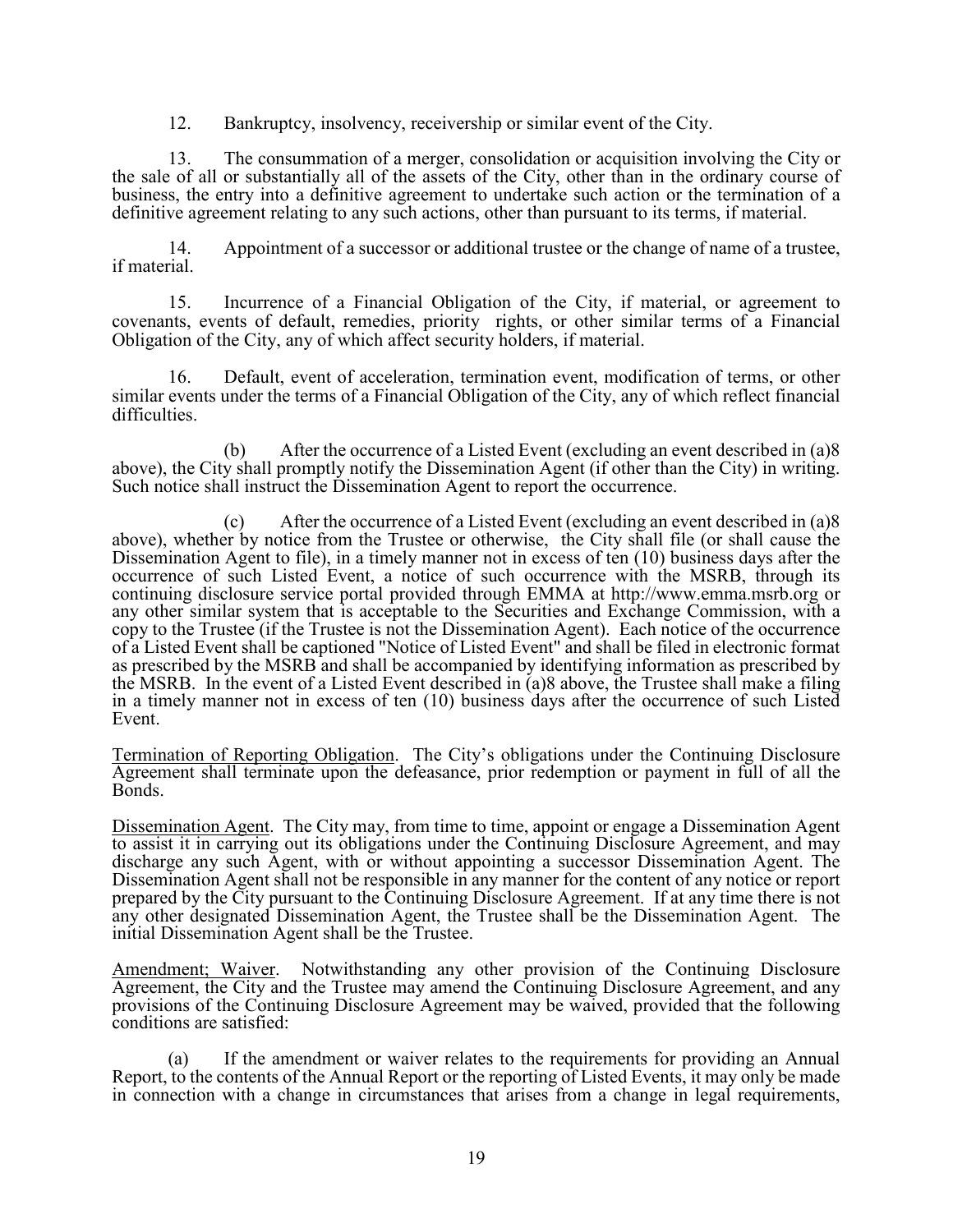change in law, or change in the identity, nature or status of an obligated person with respect to the Bonds, or the type of business conducted;

 (b) The undertaking, as amended or taking into account such waiver, would, in the opinion of nationally recognized bond counsel, have complied with the requirements of the Rule at the time of the original issuance of the Bonds, after taking into account any amendments or interpretations of the Rule, as well as any change in circumstances; and

 (c) The amendment or waiver either (i) is approved by the Beneficial Owners of the Bonds in the same manner as provided in the Authorizing Ordinance for amendments to the Authorizing Ordinance with the consent of Beneficial Owners, or (ii) does not, in the opinion of the Trustee, materially impair the interests of the Beneficial Owners of the Bonds.

In the event of any amendment or waiver of a provision of the Continuing Disclosure Agreement, the City shall describe such amendment in the next Annual Report, and shall include, as applicable, a narrative explanation of the reason for the amendment or waiver and its impact on the type (or in the case of a change of accounting principles, on the presentation) of financial information or operating data being presented by the City. In addition, if the amendment relates to the accounting principles to be followed in preparing financial statements, (i) notice of such change shall be given in the same manner as for a Listed Event, and (ii) the Annual Report for the year in which the change is made should present a comparison (in narrative form and also, if feasible, in quantitative form) between the financial statements as prepared on the basis of the new accounting principles and those prepared on the basis of the former accounting principles.

Additional Information. Nothing in the Continuing Disclosure Agreement shall be deemed to prevent the City from disseminating any other information, using the means of dissemination set forth in the Continuing Disclosure Agreement or any other means of communication, or including any other information in any Annual Report or notice of occurrence of a Listed Event, in addition to that which is required by the Continuing Disclosure Agreement. If the City chooses to include any information in any Annual Report or notice of occurrence of a Listed Event in addition to that which is specifically required by the Continuing Disclosure Agreement, the City shall have no obligation under the Continuing Disclosure Agreement to update such information or include it in any future Annual Report or notice of occurrence of a Listed Event

Default. In the event of a failure of the City or the Trustee to comply with any provision of the Continuing Disclosure Agreement, the Trustee, the City or any Beneficial Owner may (and the Trustee, at the request of the Underwriter or the Beneficial Owners of at least 25% aggregate principal amount of outstanding Bonds, shall) take such actions as may be necessary and appropriate, including seeking mandamus or specific performance by court order, to cause the City or the Trustee, as the case may be, to comply with its obligations under the Continuing Disclosure Agreement. A default under the Continuing Disclosure Agreement shall not be deemed a default under the Authorizing Ordinance, and the sole remedy under the Continuing Disclosure Agreement in the event of any failure of the City or the Trustee to comply with the Continuing Disclosure Agreement shall be an action to compel performance.

Duties of Trustee and Dissemination Agent and Right of Indemnity. The Dissemination Agent (if other than the Trustee) and the Trustee in its capacity as Dissemination Agent shall have only such duties as are specifically set forth in the Continuing Disclosure Agreement, and the City agrees to indemnify and save the Dissemination Agent and the Trustee, their officers, directors, employees and agents, harmless against any loss, expense and liabilities which they may incur arising out of or in the exercise or performance of their powers and duties hereunder, including the costs and expenses (including attorney's fees) of defending against any claim of liability, but excluding liabilities due to the Dissemination Agent's or the Trustee's gross negligence or willful misconduct.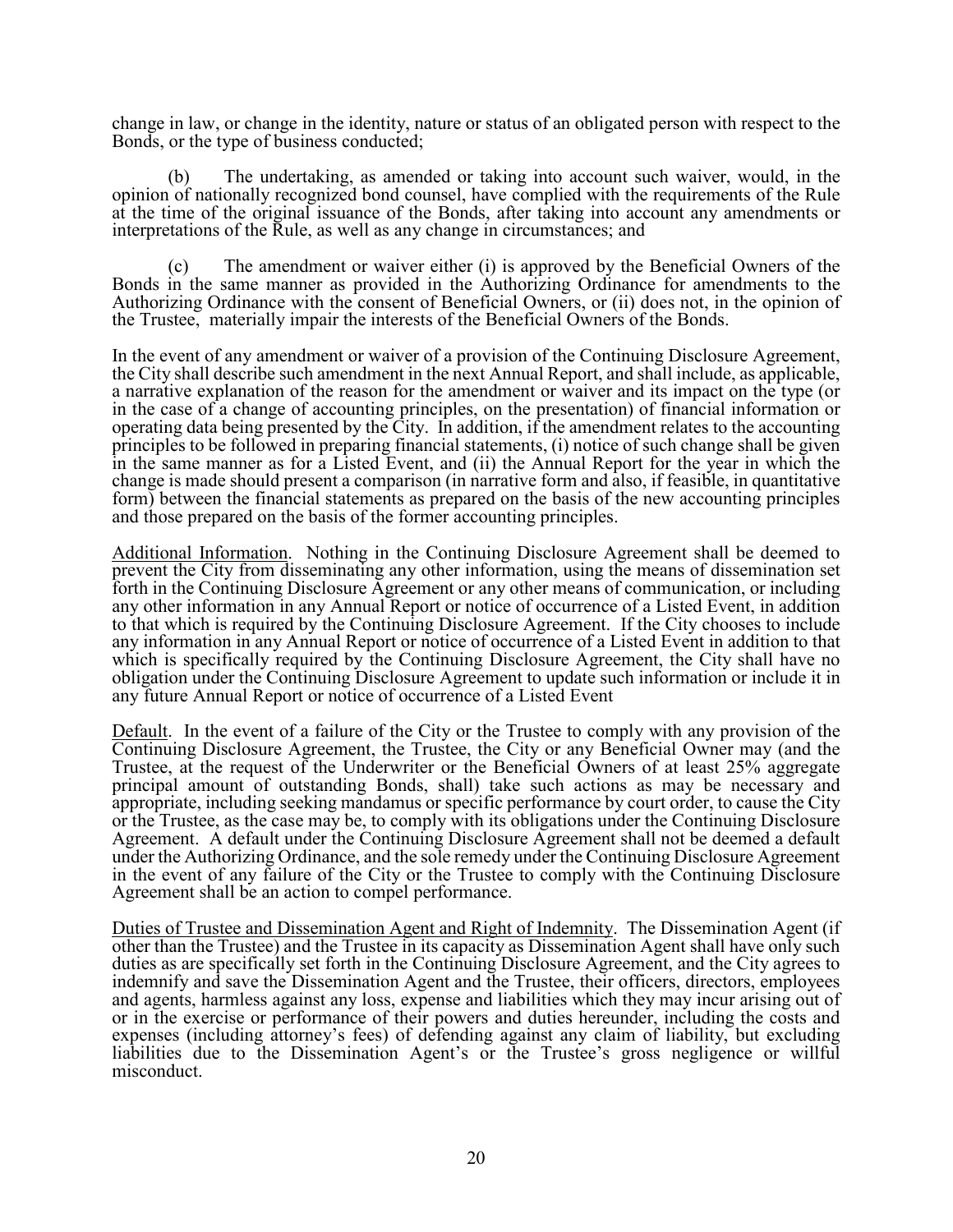Beneficiaries. The Continuing Disclosure Agreement shall inure solely to the benefit of the City, the Trustee, the Dissemination Agent, the Underwriter and the Beneficial Owners and shall create no rights in any other person or entity.

# **DEBT SERVICE COVERAGE**

Set forth below is debt service coverage information for the Bonds. In arriving at the estimate of annual Tax receipts for this calculation, the City examined the collections of the Tax for the twelve-month period ended November 30, 2020.

Actual Tax receipts collected by the City will depend upon, among other things, the level of retail activity within the City, the economic health of the City and surrounding trade area, possible future actions by the people of the State or General Assembly of the State defining transactions subject to the Tax and granting exemptions from the Tax, such as exemptions for food sales. The figure set forth below is only an estimate and there can be no assurance that actual Tax receipts will equal the estimate shown below. See THE TAX, Future Tax Receipts.

Based upon the pledge of 100% of estimated Tax receipts, debt service coverage as follows:

| <b>Estimated Tax Receipts Available for Debt Service</b> | \$1,088,759 |
|----------------------------------------------------------|-------------|
| Maximum Annual Debt Service                              | 371,844     |
| Debt Service Coverage                                    | 2.93x       |

# **DEBT SERVICE REQUIREMENTS**

The following table shows amounts required to pay scheduled principal and interest on the Bonds during each calendar year:

|         | Bond         | Bond                      | Total           |
|---------|--------------|---------------------------|-----------------|
| Year    | Principal    | Interest                  | Debt Service    |
| 2021    | 15,000<br>\$ | 36,085.00<br>$\mathbb{S}$ | 51,085.00<br>S. |
| 2022    | 195,000      | 51,193.76                 | 246,193.76      |
| 2023    | 200,000      | 45,587.50                 | 245,587.50      |
| 2024    | 205,000      | 39,837.50                 | 244,837.50      |
| 2025    | 210,000      | 33,943.76                 | 243,943.76      |
| 2026    | 220,000      | 27,906.26                 | 247,906.26      |
| 2027    | 220,000      | 23,506.26                 | 243,506.26      |
| 2028    | 225,000      | 19,106.26                 | 244,106.26      |
| 2029    | 230,000      | 14,606.26                 | 244,606.26      |
| 2030    | 230,000      | 10,868.76                 | 240,868.76      |
| 2031    | 365,000      | 6,843.76                  | 371,843.76      |
| Totals: | \$2,315,000  | \$309,485.08              | \$2,624,485.08  |

#### **LEGAL MATTERS**

Legal Proceedings. There is no litigation pending seeking to restrain or enjoin the Tax or the issuance or delivery of the Bonds, or questioning or affecting the legality of the Tax or Bonds or the proceedings and authority under which the Bonds are to be issued, or questioning the right of the City to adopt the Authorizing Ordinance or to issue the Bonds or the levy and pledge of the Tax by the City.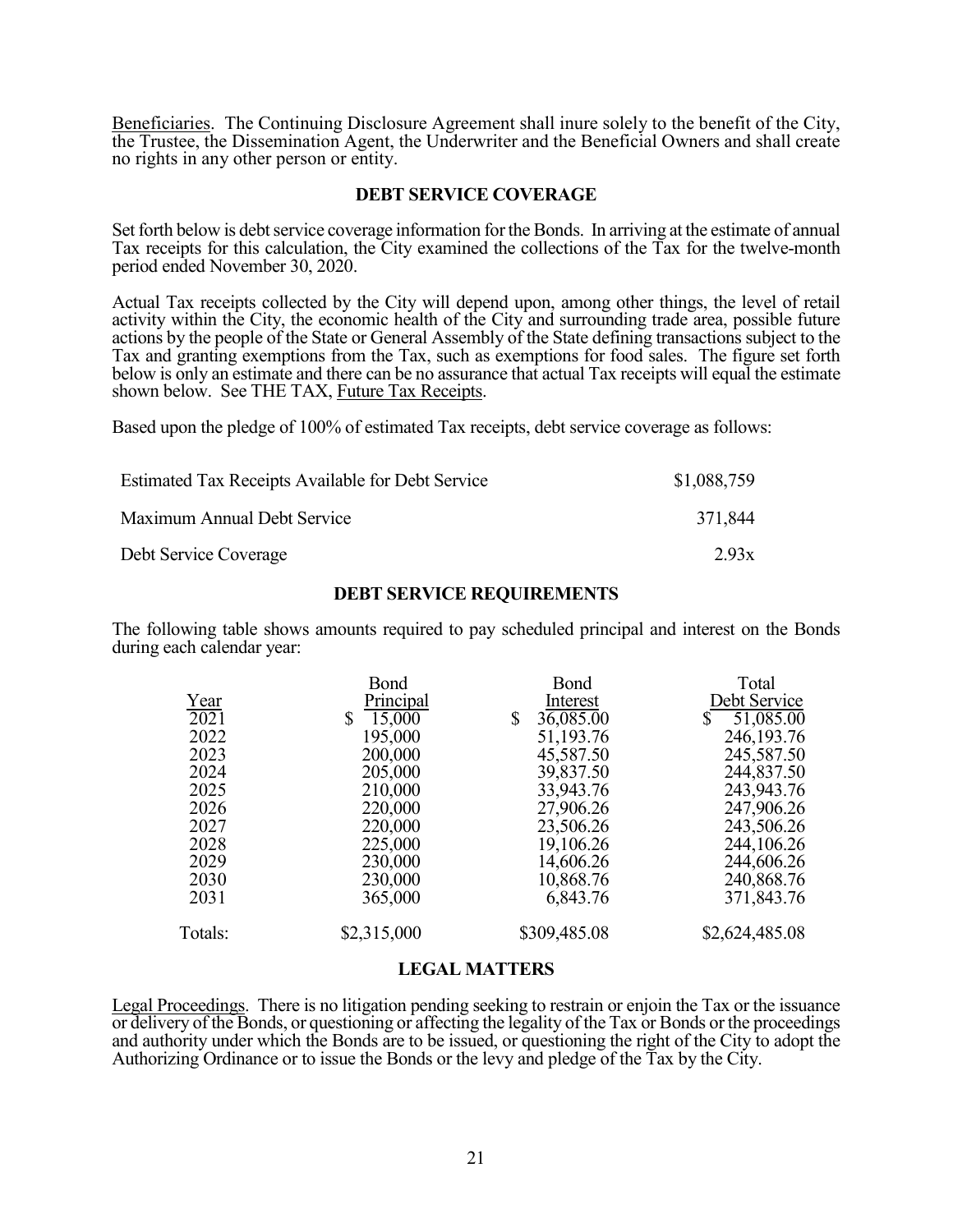Legal Opinions. Legal matters incident to the authorization and issuance of the Bonds are subject to the unqualified approving opinion of Friday, Eldredge & Clark, LLP, Little Rock, Arkansas, Bond Counsel.

Tax Exemption. In the opinion of Friday, Eldredge & Clark, LLP, Bond Counsel, under existing law the interest on the Bonds is exempt from all Arkansas state, county and municipal taxes.

Also, in the opinion of Bond Counsel, interest on the Bonds under existing law is excludable from gross income for federal income tax purposes and is not an item of tax preference for purposes of the federal alternative minimum tax. The opinions set forth in the preceding sentence are subject to the condition that the City comply with all requirements of the Code that must be satisfied subsequent to the issuance of the Bonds in order that interest thereon be (or continue to be) excludable from gross income for federal income tax purposes. These requirements generally relate to arbitrage and the use of the proceeds of the Bonds. Failure to comply with certain of such requirements could cause the interest on the Bonds to be so included in gross income retroactive to the date of issuance of the Bonds. The City has covenanted to comply with all such requirements in the Authorizing Ordinance.

Prospective purchasers of the Bonds should be aware that (i) with respect to insurance companies subject to the tax imposed by Section 831 of the Code, Section 832(b)(5)(B)(i) reduces the deduction for loss reserves by 15 percent of the sum of certain items, including interest on the Bonds, (ii) interest on the Bonds earned by certain foreign corporations doing business in the United States could be subject to a branch profits tax imposed by Section 884 of the Code, (iii) passive investment income including interest on the Bonds, may be subject to federal income taxation under Section 1375 of the Code for Subchapter S corporations that have Subchapter C earnings and profits at the close of the taxable year if greater than 25% of the gross receipts of such Subchapter S corporation is passive investment income and (iv) Section 86 of the Code requires recipients of certain Social Security and certain Railroad Retirement benefits to take into account in determining gross income, receipts or accruals of interest on the Bonds.

Prospective purchasers of the Bonds should be further aware that Section 265 of the Code denies a deduction for interest on indebtedness incurred or continued to purchase or carry the Bonds or, in the case of a financial institution, that portion of a holder's interest expense allocated to interest on the Bonds, except with respect to certain financial institutions (within the meaning of Section 265(b)(5) of the Code).

An exception allows a deduction of certain interest expense allocable to "qualified tax-exempt obligations." The City has designated the Bonds as "qualified tax exempt obligations" and has covenanted not to use the improvements financed by the Bond to be Refunded and the proceeds of the Bonds in a manner which would cause the Bonds to be "private activity bonds" within the meaning of the Code, and has represented that the City and its subordinate entities have not and do not expect to issue more than \$10,000,000 of such tax exempt obligations (other than private-activity bonds (excluding from that term "qualified  $501(c)(3)$  bonds" under the Section 145 of the Code)) during calendar year 2021.

Prospective purchasers of the Bonds should also be aware that Section 17 of Act 785 of the Acts of Arkansas of 1993 added new subsections (b) and (c) to Section 26-51-431 of the Arkansas Code of 1987 Annotated. Subsection (b) states that Section 265(a) of the Internal Revenue Code is adopted for the purpose of computing Arkansas individual income tax liability. Subsection (c) provides that in computing Arkansas corporation income tax liability, no deduction shall be allowed for interest "on indebtedness incurred or continued to purchase or carry obligations the interest on which is wholly exempt from the taxes imposed by Arkansas law." On December 8, 1993, the Arkansas Department of Finance and Administration Revenue Division issued Revenue Policy Statement 1993-2, which provides in part: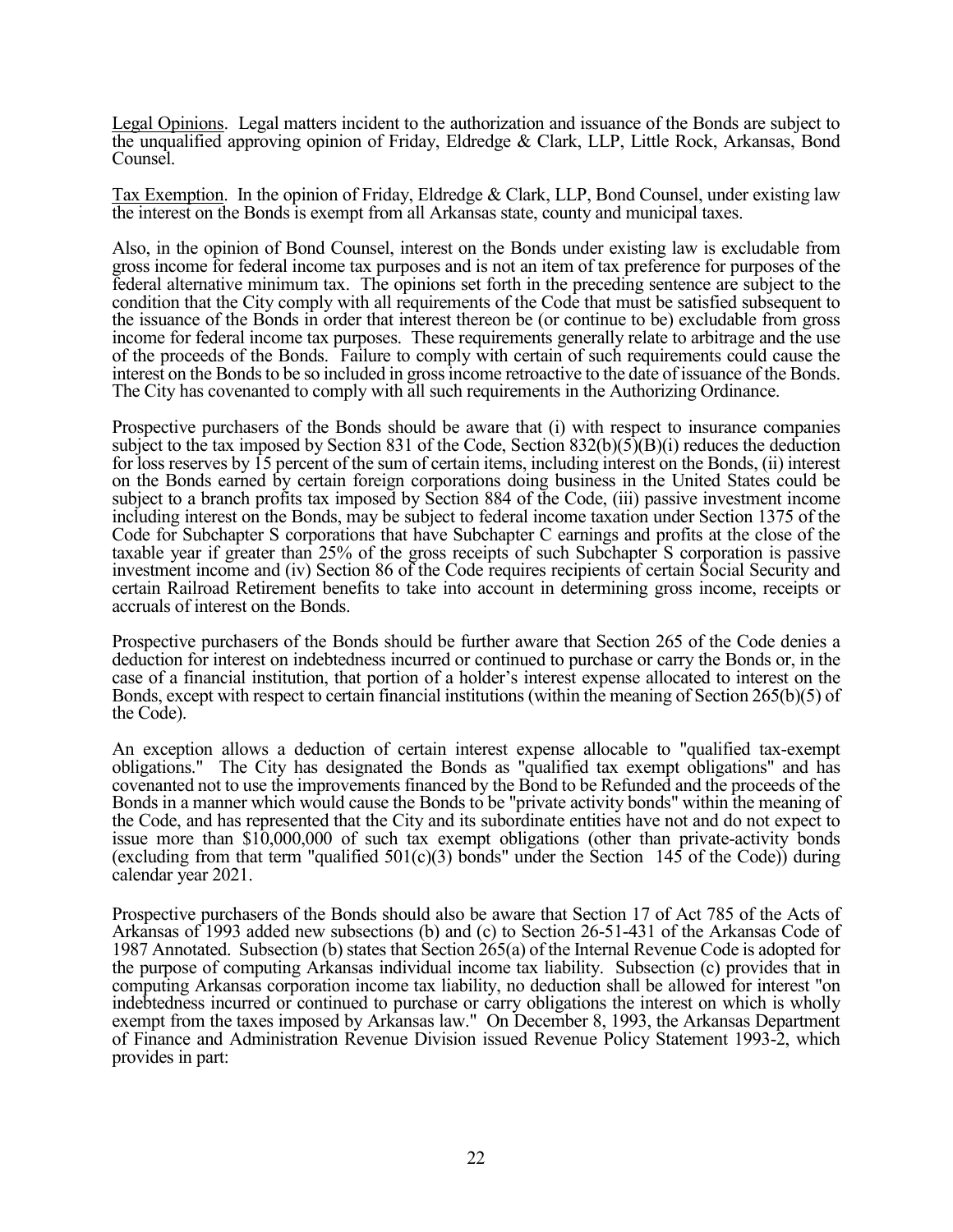Financial institutions may continue to deduct interest on indebtedness incurred or continued to purchase or carry obligations which generate tax-exempt income to the same extent that the interest was deductible prior to the adoption of Section 17 of Act 785 of 1993.

As shown on the front cover of this Official Statement, certain of the Bonds are being sold at an Original Issue Discount (collectively, the "Discount Bonds"). The difference between the initial public offering prices, as set forth on the cover page, of such Discount Bonds and their stated amounts to be paid at maturity constitutes original issue discount treated as interest which is excluded from gross income for federal income tax purposes, as described above.

The amount of original issue discount which is treated as having accrued with respect to such Discount Bond is added to the cost basis of the owner in determining, for federal income tax purposes, gain or loss upon disposition of such Discount Bond (including its sale, redemption, or payment at maturity). Amounts received upon disposition of such Discount Bond which are attributable to accrued original issue discount will be treated as tax-exempt interest, rather than as taxable gain, for federal income tax purposes.

Original issue discount is treated as compounding semiannually, at a rate determined by reference to the yield to maturity of each individual Discount Bond, on days which are determined by reference to the maturity date of such Discount Bond. The amount treated as original issue discount on such Discount Bond for a particular semiannual accrual period is equal to the product of (i) the yield of maturity for such Discount Bond (determined by compounding at the close of each accrual period) and (ii) the amount which would have been the tax basis of such Discount Bond at the beginning of the particular accrual period if held by the original purchaser, less the amount of any interest payable for such Discount Bond during the accrual period. The tax basis is determined by adding to the initial public offering price on such Discount Bond the sum of the amounts which have been treated as original issue discount for such purposes during all prior periods. If such Discount Bond is sold between semiannual compounding dates, original issue discount which would have been accrued for that semiannual compounding period for federal income tax purposes is to be apportioned in equal amounts among the days in such compounding period.

Owners of the Discount Bonds should consult their tax advisors with respect to the determination and treatment of original issue discount accrued as of any date and with respect to the state and local tax consequences of owning a Discount Bond.

As shown on the front cover of this Official Statement, certain of the Bonds are being sold at a premium (collectively, the "Premium Bonds"). An amount equal to the excess of the issue price of a Premium Bond over its stated redemption price at maturity constitutes premium on such Premium Bond. An initial purchaser of a Premium Bond must amortize any premium over such Premium Bond's term using constant yield principles, based on the purchaser's yield to maturity (or, in the case of Premium Bonds callable prior to their maturity, by amortizing the premium to the call date, based on the purchaser's yield to the call date and giving effect to the call premium). As premium is amortized, the amount of the amortization offsets a corresponding amount of interest for the period and the purchaser's basis in such Premium Bond is reduced by a corresponding amount resulting in an increase in the gain (or decrease in the loss) to be recognized for federal income tax purposes upon a sale or disposition of such Premium Bond prior to its maturity. Even though the purchaser's basis may be reduced, no federal income tax deduction is allowed. Purchasers of the Premium Bonds should consult their tax advisors with respect to the determination and treatment of premium for federal income tax purposes and with respect to the state and local tax consequences of owning a Premium Bond.

Current and future legislative proposals, if enacted into law, clarification of the Code or court decisions may cause interest on the Bonds to be subject, directly or indirectly, in whole or in part, to federal income taxation or otherwise prevent holders of the Bonds from realizing the full current benefit of the tax status of such interest. On December 20, 2017, Congress passed The Tax Cuts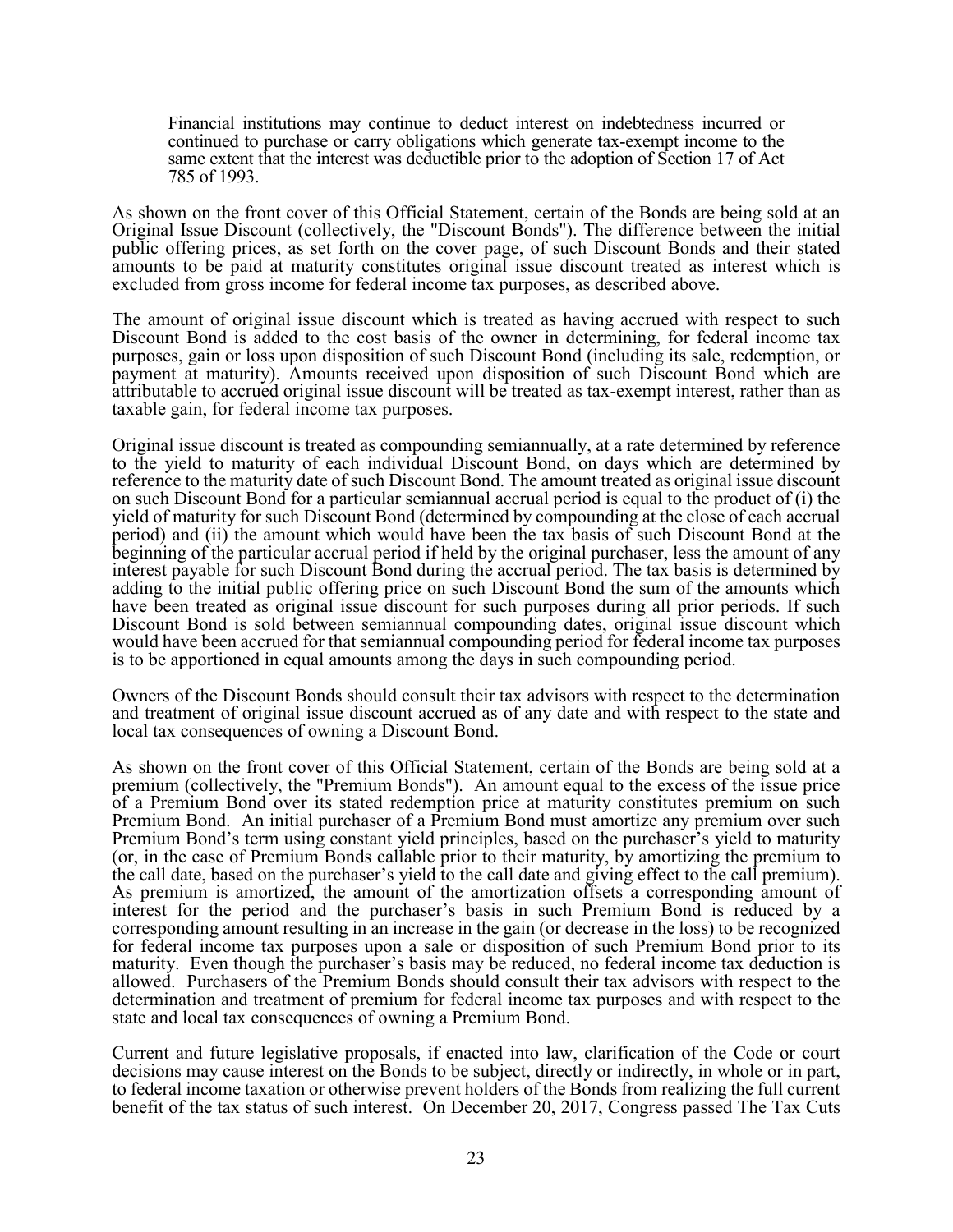and Jobs Act (the "Tax Legislation"), which, for tax years beginning after December 31, 2017, among other things, significantly changes the income tax rates for individuals and corporations, modifies the current provisions relative to the federal alternative minimum tax on individuals and eliminates the federal alternative minimum tax for corporations. The Tax Legislation or the introduction or enactment of any other legislative proposals or clarification of the Code or court decisions may affect, perhaps significantly, the market price for, or marketability of, the Bonds. Prospective purchasers of the Bonds should consult their own tax advisors regarding any proposed or enacted federal or state tax legislation (including particularly, without limitation, the Tax Legislation), regulations or litigation, as to which Bond Counsel expresses no opinion.

It is not an event of default on the Bonds if legislation is enacted reducing or eliminating the exclusion of interest on state and local government bonds from gross income for federal or state income tax purposes.

# **MISCELLANEOUS**

Underwriting. Under a Bond Purchase Agreement (the "Agreement") entered into by and between the City, as issuer, and Stephens Inc., as underwriter (the "Underwriter"), the Bonds are being purchased at a price of \$2,322,235.40 (principal amount plus \$41,960.40 of net original issue premium less \$34,725 of Underwriter's discount). The Agreement provides that the Underwriter will purchase all of the Bonds if any are purchased. The obligation of the Underwriter to accept delivery of the Bonds is subject to various conditions contained in the Agreement, including the absence of pending or threatened litigation questioning the validity of the Bonds or any proceedings in connection with the issuance thereof, and the absence of material adverse changes in the financial or business condition of the City.

The Underwriter intends to offer the Bonds to the public initially at the offering prices set forth on the cover page of this Official Statement, which prices may subsequently change without any requirement of prior notice. The Underwriter reserves the right to join with dealers and other underwriters in offering the Bonds to the public. The Underwriter may offer and sell Bonds to certain dealers (including dealers depositing Bonds into investment trusts) at prices lower than the public offering price.

The City has agreed to indemnify the Underwriter against certain civil liabilities in connection with the offering and sale of the Bonds, including certain liabilities under federal securities laws.

Mark C. Doramus, Chief Financial Officer of Stephens Inc., serves on the Board of Directors of the Trustee.

Enforceability of Remedies. Rights of the registered owners of the Bonds and the enforceability of the remedies available under the Authorizing Ordinance may depend on judicial action and may be subject to the valid exercise of the constitutional powers of the United States of America and of the sovereign police powers of the State or other governmental units having jurisdiction, and to the application of federal bankruptcy laws or other debtor relief or moratorium laws in general. Therefore, enforcement of those remedies may be delayed or limited, or the remedies may be modified or unavailable, subject to the exercise of judicial discretion in accordance with general principles of equity. Bond Counsel expresses no opinion as to any effect upon any right, title, interest or relationship created by or arising under the Authorizing Ordinance resulting from the application of state or federal bankruptcy, insolvency, reorganization, moratorium or similar debtor relief laws affecting creditors' rights which are presently or may from time to time be in effect.

Information in Official Statement. Any statements made in this Official Statement involving matters of opinion or of estimates, whether or not so expressly stated, are set forth as such and not as representations of fact, and no representation is made that any of the estimates will be realized. This Official Statement is not to be construed as a contract or agreement between the City and the purchasers or owners of any of the Bonds.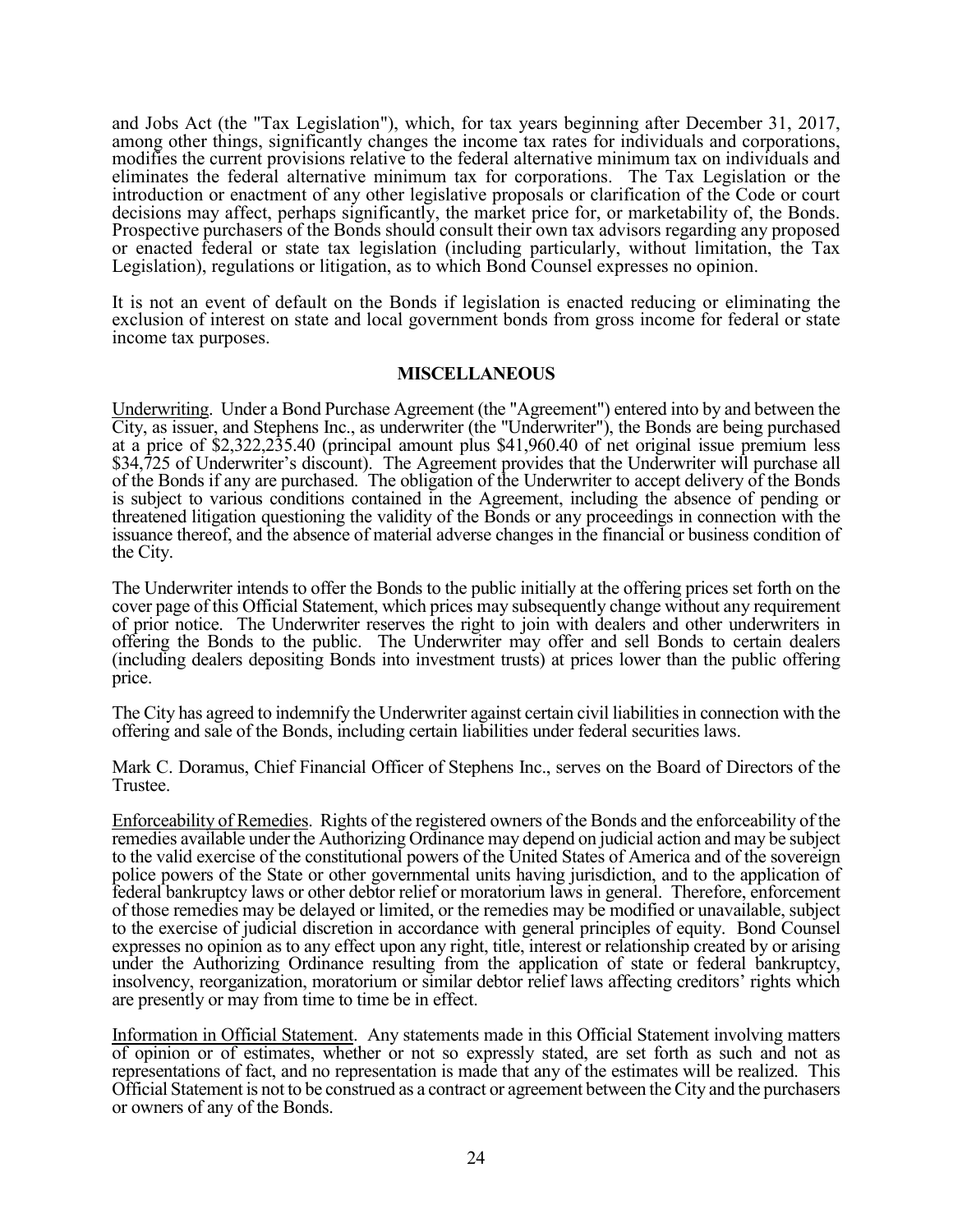The information contained in this Official Statement has been taken from sources considered to be reliable, but is not guaranteed. To the best of the knowledge of the undersigned the Official Statement does not include any untrue statement of a material fact, nor does it omit the statement of any material fact required to be stated therein, or necessary to make the statements therein, in light of the circumstances under which they were made, not misleading.

The execution of this Official Statement has been duly authorized by the City.

# CITY OF TRUMANN, ARKANSAS

By /s/ Barbara Lewallen Mayor

Dated: As of the Cover Page hereof.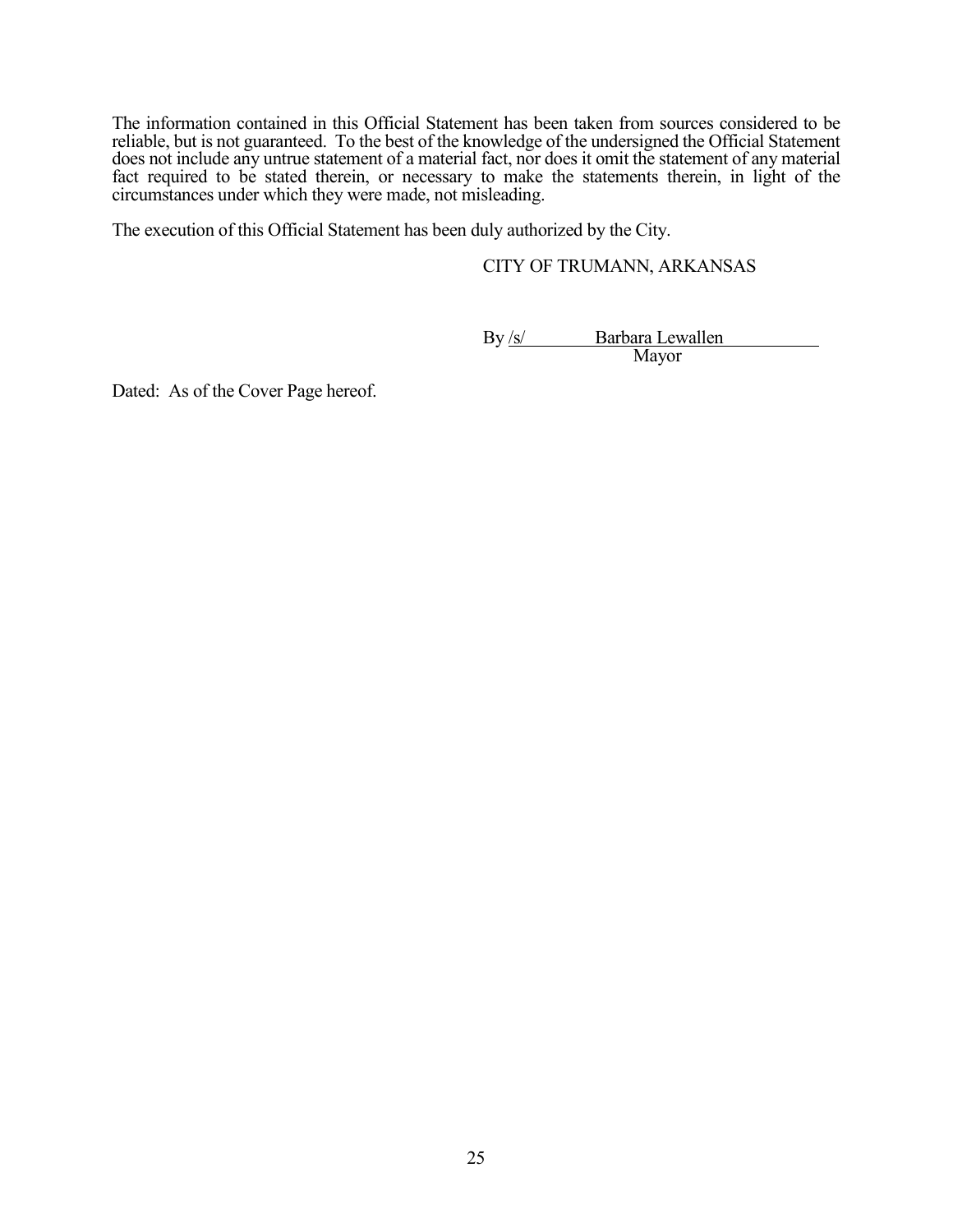# **EXHIBIT A**

# **SUMMARY OF STATE SALES AND USE TAX PROVISIONS**

Sales Tax. The sales tax portion of the Tax is generally levied upon the gross proceeds and receipts derived from all sales to any person within the City of the following (list not exclusive):

- (a) (i) Tangible personal property;
	- (ii) Specified digital products sold;
	- (iii) Digital codes;

 (b) Natural or artificial gas, electricity, water, ice, steam, or any other utility or public service except transportation services, sewer services and sanitation or garbage collection services;

 (c) (i) Service of furnishing rooms, suites, condominiums, townhouses, rental houses or other accommodations by hotels, apartment hotels, lodging houses, tourist camps, tourist courts, property management companies, accommodations intermediaries, or any other provider of accommodations to transient guests;

 (ii) Service of cable television, community antenna television, and any and all other distribution of television, video, or radio services with or without the use of wires provided to subscribers, paying customers or users, including installation, service, rental, repair and other charges having any connection with the providing of the said services;

 (iii) Service of initial installation, alteration, addition, cleaning, refinishing, replacement and repair of motor vehicles, aircraft, farm machinery and implements, motors of all kinds, tires and batteries, boats, electrical appliances and devices, furniture, rugs, flooring, upholstery, household appliances, televisions and radios, jewelry, watches and clocks, engineering instruments, medical and surgical instruments, machinery of all kinds, bicycles, office machines and equipment, shoes, tin and sheet metal, mechanical tools and shop equipment; however, the tax does not apply to (A) coin operated car washes, (B) the maintenance or repair of railroad parts, railroad cars and equipment brought into the City solely and exclusively for the purpose of being repaired, refurbished, modified, or converted within the City, (C) the service of alteration, addition, cleaning, refinishing, replacement or repair of commercial jet aircraft or commercial jet aircraft components or subcomponents, (D) the repair or remanufacture of industrial metal rollers or platens that have a remanufactured non-metallic material covering on all or a part of the roller or platen surface, (E) the initial installation, alteration, addition, cleaning, refinishing, replacement or repair of non-mechanical, passive or manually operated components of buildings or other improvements or structures affixed to real estate, (F) services performed on watches and clocks received by mail or common carrier from outside this state and which, after the service is performed, are returned by mail or common carrier or in the repairer's own conveyance to points outside this state, (G) services performed by a temporary or leased employee or other contract laborer on items owned or leased by the employer, or (H) service of initial installation of any property that is specifically exempted from the tax imposed by this chapter;

 (iv) Service of providing transportation or delivery of money, property or valuables by armored car; service of providing cleaning or janitorial work; service of pool cleaning and servicing; pager services; telephone answering services; landscaping and non-residential lawn care services; service of parking a motor vehicle or allowing a motor vehicle to be parked; service of storing a motor vehicle; service of storing furs; and the service of providing indoor tanning at a tanning salon;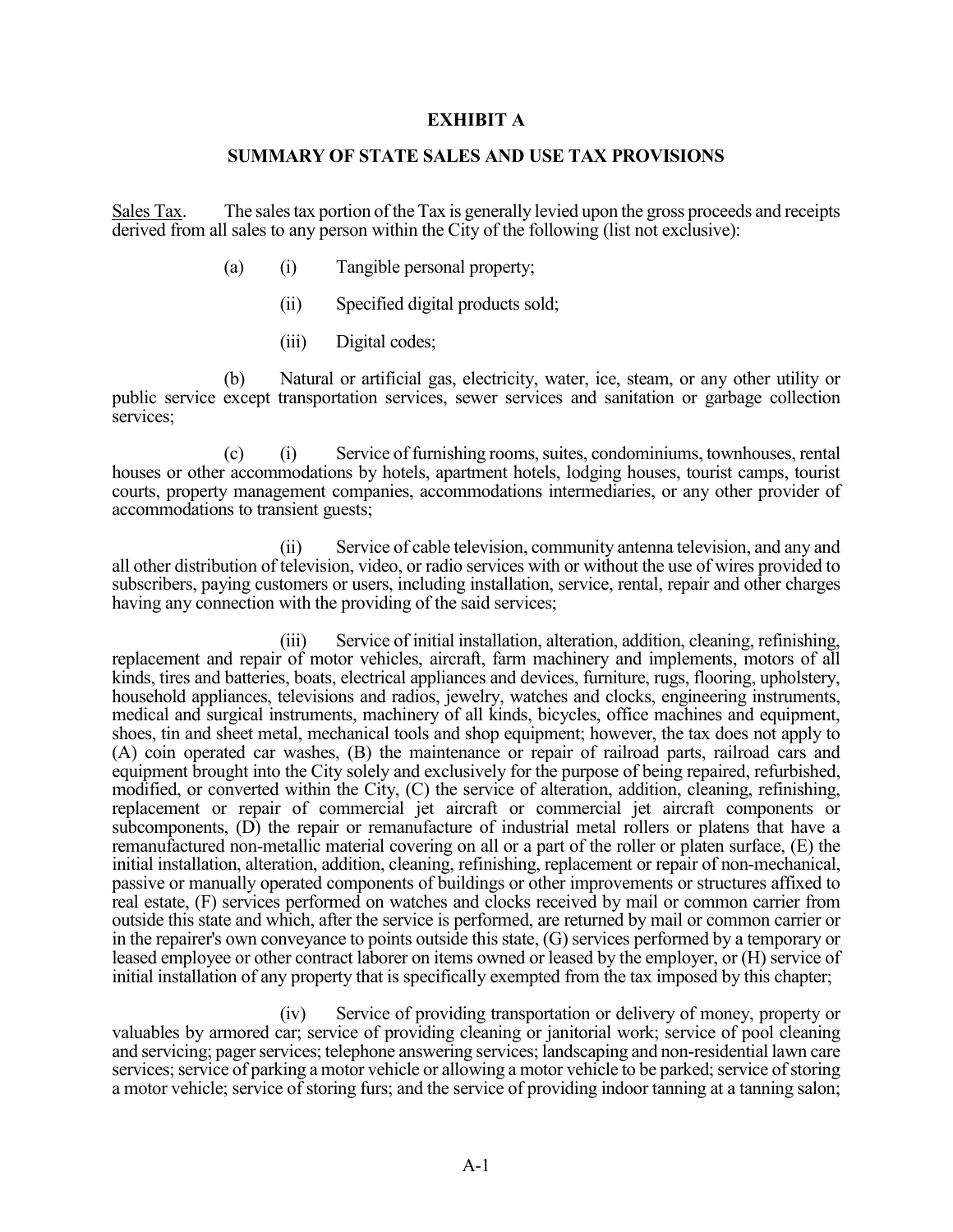(d) Printing of all kinds, types and characters, including the service of overprinting, and photography of all kinds;

 (e) Tickets or admissions to places of amusement, to athletic, entertainment, recreational events, or fees for access to or the use of amusement, entertainment, athletic or recreational facilities;

 (f) Dues and fees to health spas, health clubs and fitness clubs; dues and fees to private clubs which hold any permit from the Alcoholic Beverage Control Board allowing the sale, dispensing or serving of alcoholic beverages of any kind on the premises;

 (g) Contracts, including service contracts, maintenance agreements, and extended warranties, which in whole or in part provide for future performance of or payment for services which are subject to gross receipts tax;

 (h) Retail sale of any device used in playing bingo and any charge for admittance to facilities or for the right to play bingo or other games of chance;

 (i) Prepaid calling service or prepaid wireless calling service and the recharge of such services;

(j) Beer, wine, liquor, or any intoxicating beverages;

 (k) Tangible personal property, specified digital products, a digital code, and services sold to financial institutions;

- (l) Wrecker and towing services;
- (m) Collection and disposal of solid wastes;
- (n) Cleaning of parking lots and gutters;
- (o) Dry cleaning and laundry services;
- (p) Industrial laundry services;
- (q) Body piercing, tattooing, and electrolysis services;
- (r) Pest control services;
- (s) Security and alarm monitoring services;
- (t) Boat storage and docking fees;

 (u) Furnishing camping spaces or trailer spaces at public or privately-owned campgrounds, except for federal campgrounds, on less than a month-to-month basis;

- (v) Locksmith services;
- (w) Pet grooming and kennel services; and

 (x) Portable toilet lease or rental and services associated with the lease or rental of portable toilets.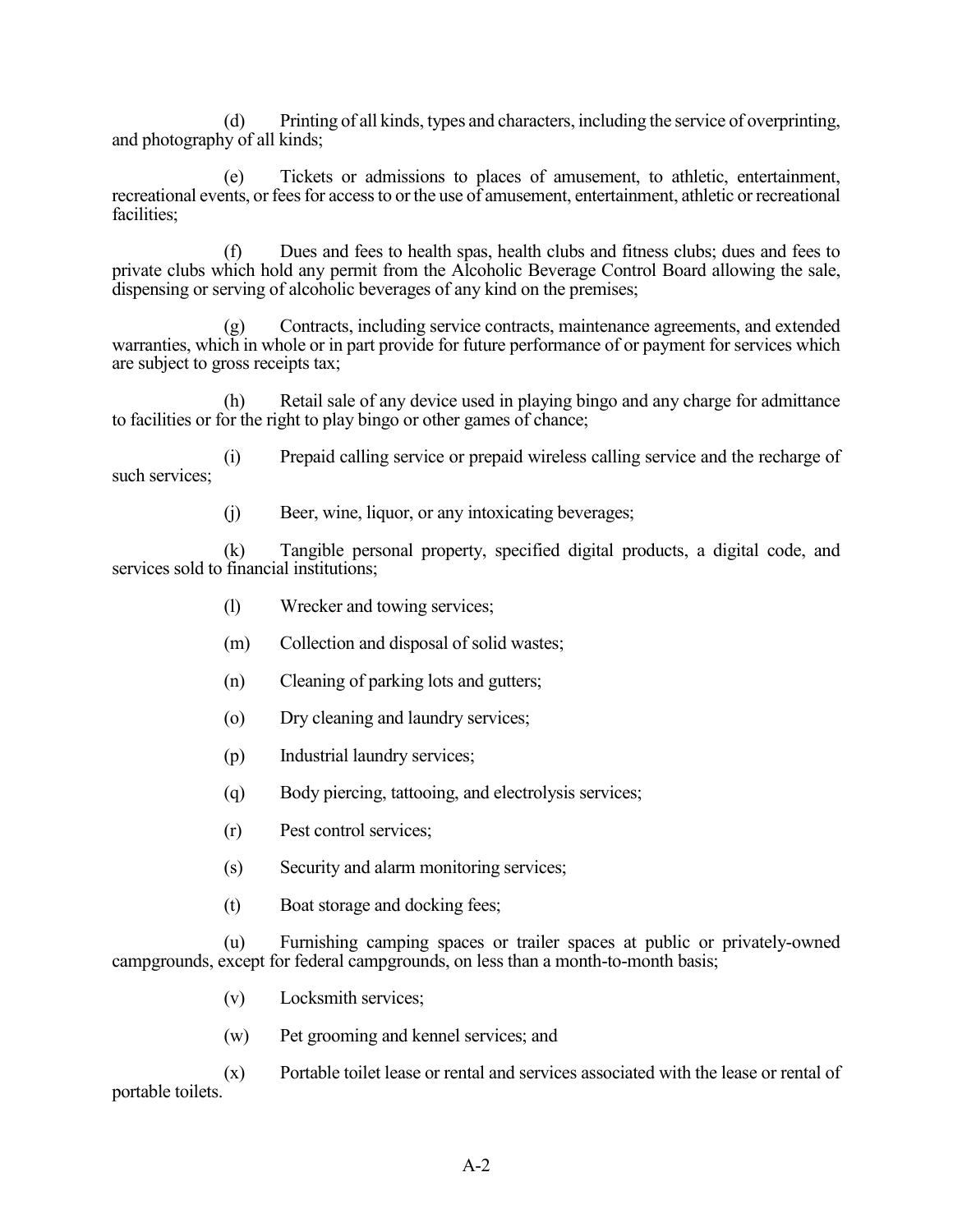- (y) (i) Computer software, including prewritten computer software;
	- (ii) Service of repairing or maintaining computer equipment or hardware

in any form;

 (iii) However, gross receipts or gross proceeds derived from the sale of a computer software maintenance contract are not taxable;

 (z) (i) Any intrastate, interstate, and international telecommunications service that is sourced in this state;

- (ii) Any ancillary service; and
- (iii) Any installation, maintenance, or repair service of telecommunication

equipment;

(aa) The sale of new or used heavy equipment;

 (bb) A fishing guide service provided as a part of a guided fishing trip if the fishing guide service is purchased in conjunction with the sale or lease of taxable tangible personal property by the person providing the fishing guide service; and

(cc) Withdrawals from stock.

Exemptions from Sales Tax. As summarized below, several types of transactions have been exempted from the sales tax by the General Assembly of the State. Some of the current exemptions include the sale of:

 (a) New or used house trailers, mobile homes, aircraft, motor vehicles, trailers or semi-trailers and a used house trailer, mobile home, aircraft, motor vehicle, trailer or semi-trailer is taken as a credit or part payment of the purchase price, when the total consideration is less than the following: \$2,000 for aircraft, house trailers and mobile homes (or \$10,000 in case the house trailer or mobile home is a "manufactured home"); and \$4,000 for motor vehicles, trailers and semi-trailers;

 (b) Aircraft held for resale and used for rental or charter, whether by a business or an individual for a period not to exceed one year from the date of purchase of aircraft;

 (c) Tangible personal property, specified digital products, a digital code or services by churches, except when such organizations may be engaged in business for profit;

 (d) Tangible personal property, specified digital products, a digital code or services by charitable organizations, except when such organizations may be engaged in business for profit;

 (e) Food in public, common, high school or college cafeterias and lunchrooms operated primarily for teachers and pupils, and not operated primarily for the public or for profit;

(f) Newspapers;

 (g) Property or services to the United States Government; motor vehicles and adaptive equipment to disabled veterans who have purchased said vehicles or equipment with financial assistance of the Veterans Administration; specified digital products, a digital code, tangible personal property to and leasing motor vehicles to the Boy Scouts of America, the Girl Scouts of America or any of the Scout Councils in the State; tangible personal property, specified digital products, a digital code, or service to the Salvation Army, Heifer Project International, Inc., or Habitat for Humanity;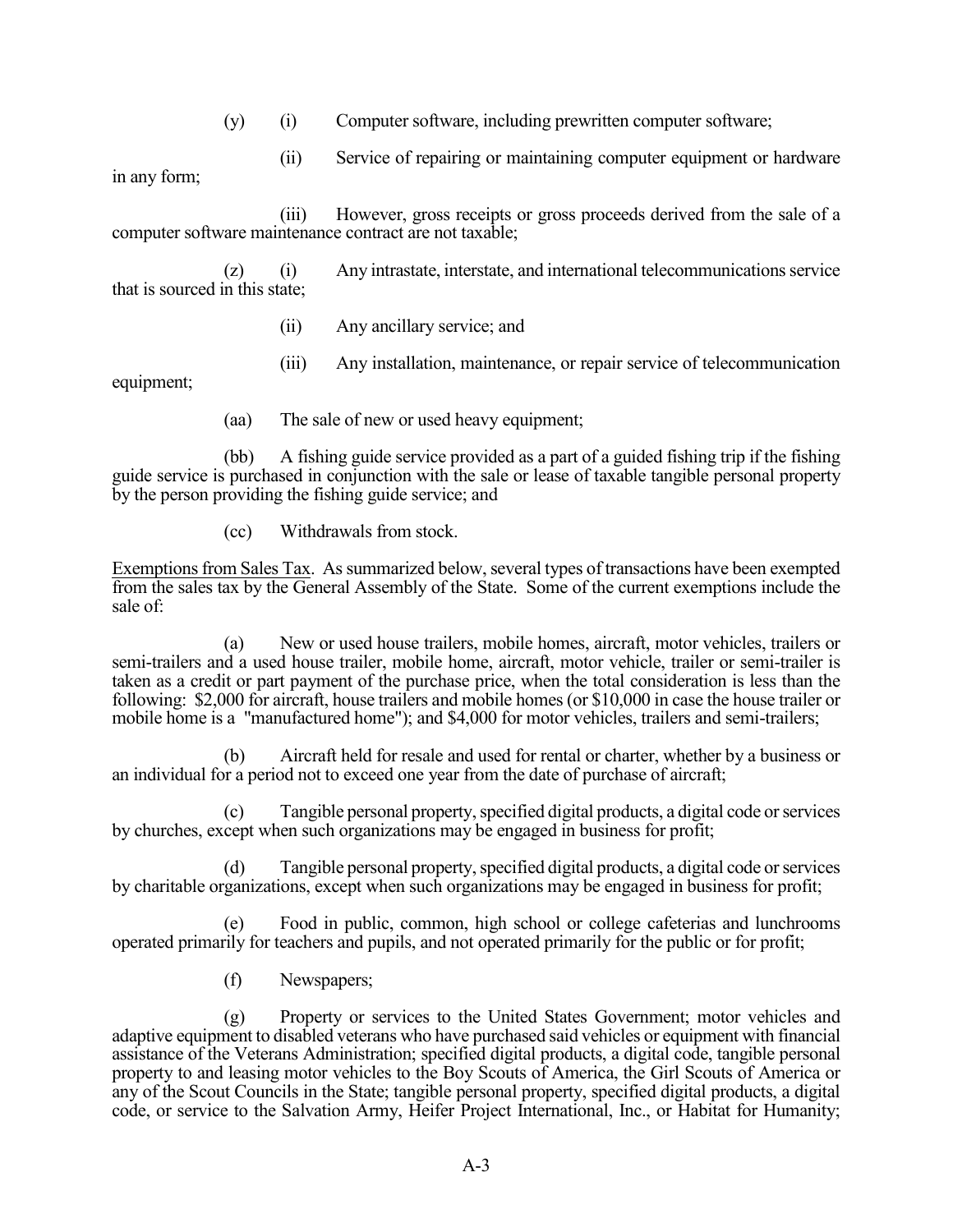tangible personal property, specified digital products, a digital code, or service to the Boys & Girls Club of America, to the Poets' Roundtable of Arkansas, to 4-H Clubs and FFA Clubs, to the Arkansas 4-H Foundation, the Arkansas Future Farmers of America Foundation and the Arkansas Future Farmers of America Association;

 (h) Gasoline or motor vehicle fuel on which the motor vehicle fuel or gasoline tax has been paid to the State, special fuel or petroleum products sold for consumption by vessels, barges and other commercial watercraft and railroads, dyed distillate special fuel on which a tax has been paid and biodiesel fuel;

 (i) Property resales to persons regularly engaged in the business of reselling the articles purchased;

 (j) Advertising space in newspapers and publications, billboard advertising services, or on a public transit bus;

 (k) Gate admissions at State, district, county or township fairs or at any rodeo if the receipts derived from gate admissions to the rodeo are used exclusively for the improvement, maintenance and operation of such rodeo, and if no part of the net earnings thereof inures to the benefit of any private stockholder or individual;

 (l) Property or services which the State is prohibited by the constitution or laws of the United States or by the constitution of the State from taxing or further taxing;

(m) Isolated sales not made by an established business;

 (n) Cotton, seed cotton, lint cotton, baled cotton, whether compressed or not, or cotton seed in its original condition; seed for use in commercial production of an agricultural product or of seed; raw products from the farm, orchard or garden, where such sale is made by the producer of such raw products directly to the consumer and user; livestock, poultry, poultry products and dairy products of producers owning not more than five cows; and baby chickens;

 (o) Foodstuffs to governmental agencies for free distribution to any public, penal and eleemosynary institutions or for free distribution to the poor and needy, and the rental or sale of medical equipment, for the benefit of persons enrolled in and eligible for Medicare or Medicaid programs;

 (p) Tangible personal property, specified digital products, a digital code, or services provided to any hospital or sanitarium operated for charitable and nonprofit purposes or any nonprofit organization whose sole purpose is to provide temporary housing to the family members of patients in a hospital or sanitarium;

 (q) Used tangible personal property when the used property was (1) traded in and accepted by the seller as part of the sale of other tangible personal property and (2) the Arkansas Gross Receipts Tax was collected and paid on the total amount of consideration for the sale of the other tangible personal property without any deduction or credit for the value of the used tangible personal property; provided, however, this exemption does not apply to transactions involving used automobiles or used aircraft;

(r) Unprocessed crude oil;

 (s) Tangible personal property consisting of machinery and equipment used directly in producing, manufacturing, fabricating, assembling, processing, finishing or packaging of articles of commerce at (i) new manufacturing or processing plants or facilities in the State or (ii)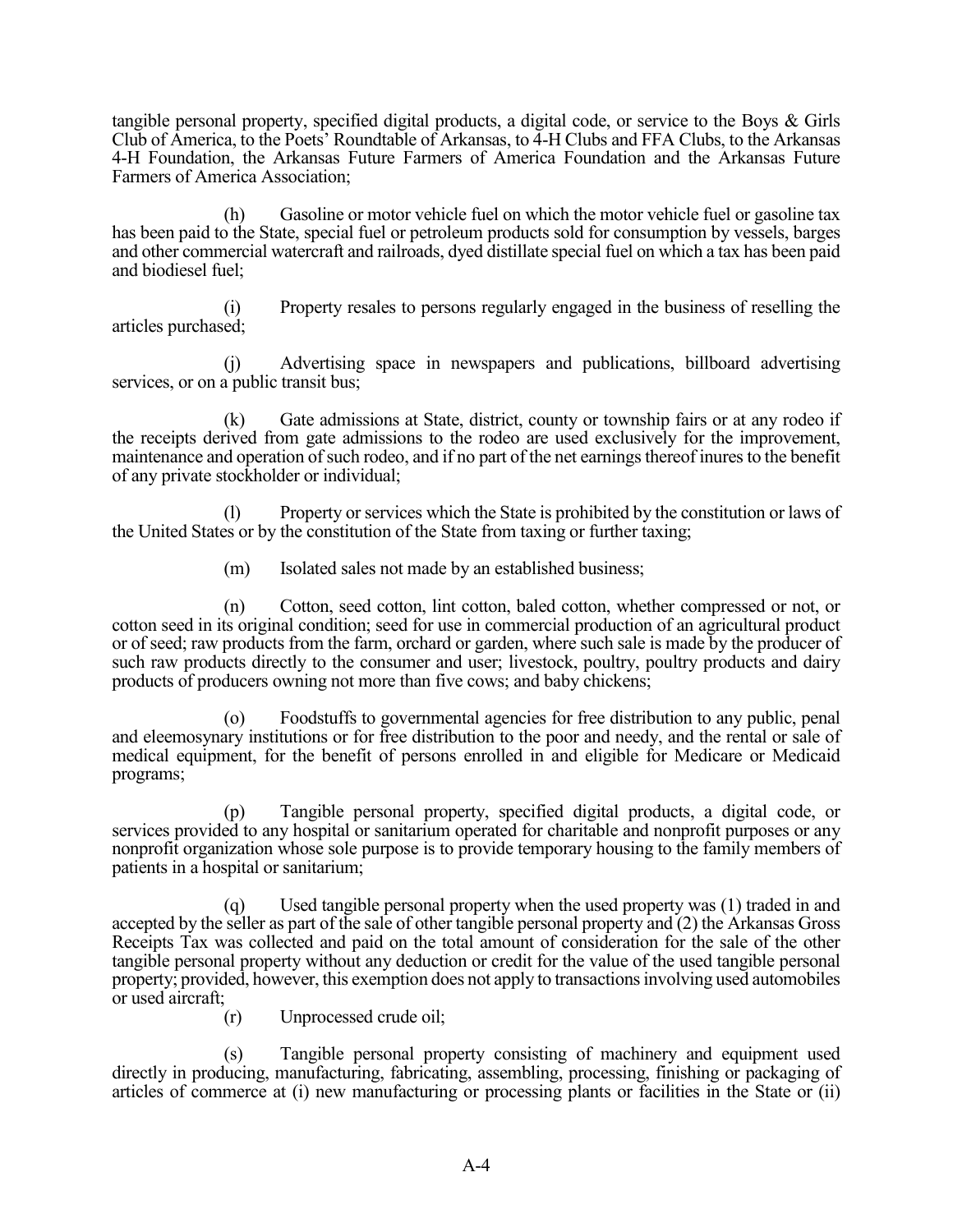existing manufacturing or processing plants or facilities in the State if the tangible personal property is used to replace existing machinery and equipment;

 (t) Property consisting of machinery and equipment required by State or federal law or regulations to be installed and utilized by manufacturing or processing plants or facilities, cities or towns in the State to prevent or reduce air and/or water pollution or contamination;

 (u) Electricity used in the manufacture of aluminum metal by the electrolytic reduction process and sale of articles sold on the premises of the Arkansas Veterans Home;

 (v) Automobile parts which constitute "core charges," which are received for the purpose of securing a trade-in for the article purchased;

 (w) Bagging and other packaging and tie materials sold to and used by cotton gins for packaging and/or tying baled cotton and from the sale of twine which is used in the production of tomato crops;

 (x) Prescription drugs by licensed pharmacists, hospitals, or physicians, and oxygen sold for human use on prescription of a licensed physician;

(y) Property or services to humane societies;

 (z) Vessels, barges and towboats of at least fifty tons load displacement and parts and labor used in the repair and construction of the same;

 (aa) Property or sales to all orphans' homes, or children's homes, which are not operated for profit and whether operated by a church, religious organization or other benevolent charitable association;

 (bb) Agricultural fertilizer, agricultural limestone, agricultural chemicals, and water purchased from a public surface-water delivery project to reduce or replace water used for in-ground irrigation or reduce dependence on ground water for agriculture.

 (cc) Sale of tickets or admissions, by municipalities and counties, to places of amusement, to athletic entertainment, recreational events, or fees for the privilege of having access to or the use of amusement, entertainment, athletic or recreational facilities, including free or complimentary passes, tickets, admissions, dues or fees;

(dd) New and used farm machinery and equipment;

 (ee) New automobiles to a veteran of the United States Armed Services who is blind as a result of a service connected injury;

 (ff) Motor vehicles sold to municipalities, counties, school districts, and state supported colleges and universities;

 (gg) School buses sold to school districts and, in certain cases, to other purchasers providing school bus service to school districts;

 (hh) Catalysts, chemicals, reagents, and solutions which are consumed or used by manufacturing or processing plants or facilities in the State in producing, manufacturing, fabricating, processing, or finishing articles of commerce or to prevent or reduce air or water pollution or contamination;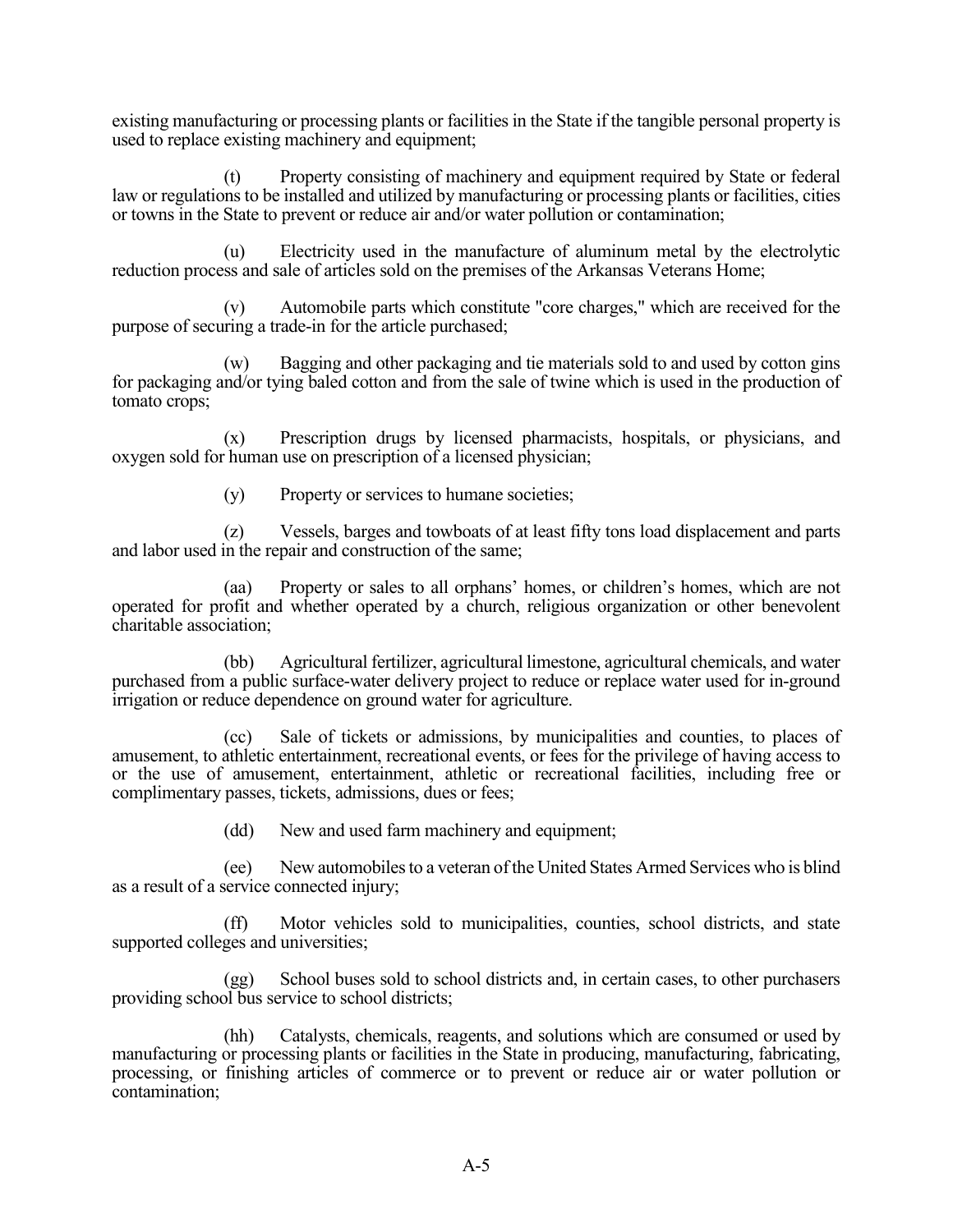(ii) Feedstuffs used in the commercial production of livestock or poultry;

 (jj) Modular homes constructed from materials on which the State sales tax has been paid;

 (kk) The first 500 kilowatt hours of electricity per month and the total franchise tax billed to each residential customer whose household income is less than \$12,000 per year;

(ll) Electricity and natural gas to qualified steel manufacturers;

 (mm) Tangible personal property lawfully purchased with food stamps, food coupons, food instruments or vouchers in connection with certain Federal programs;

(nn) Publications sold through regular subscriptions;

 (oo) Tickets for admission to athletic events and interscholastic activities of public and private elementary and secondary schools in the State and tickets for admission to athletic events at public and private colleges and universities in the State;

 (pp) Durable medical equipment, mobility enhancing equipment, a prosthetic device, and disposable medical supplies prescribed by a physician;

(qq) Insulin and test strips for testing blood sugar levels in humans;

 (rr) Telephone instruments sent into the State for refurbishing or repair and then shipped back to the state of origin;

 (ss) Industrial metal rollers sent into the State for repair or remanufacture and then shipped back to the state of origin;

 (tt) New motor vehicles purchased by non-profit organizations and used for the performance of contracts with the Department of Human Services, and new motor vehicles purchased with Federal Transit Administration funds if (i) vehicles meet minimum State specifications and (ii) vehicles are used for transportation under the Department of Human Services' programs for the aging, individuals with disabilities, individuals with mental illness, and children and family services;

 (uu) Motor fuels to owners or operators of motor buses operated on designated streets according to regular schedule and under municipal franchise which are used for municipal transportation purposes;

 (vv) Parts or other tangible personal property incorporated into or which become a part of commercial jet aircraft component or subcomponents;

 (ww) Transfer of fill material by a business engaged in transporting or delivering fill material;

 (xx) Long-term leases, thirty days or more, of commercial trucks used for interstate transportation of goods under certain conditions;

(yy) Foodstuffs to nonprofit agencies;

 (zz) Tangible personal property consisting of forms constructed of plaster, cardboard, fiberglass, natural fibers, synthetic fibers or composites and which are destroyed or consumed during the manufacture of the item;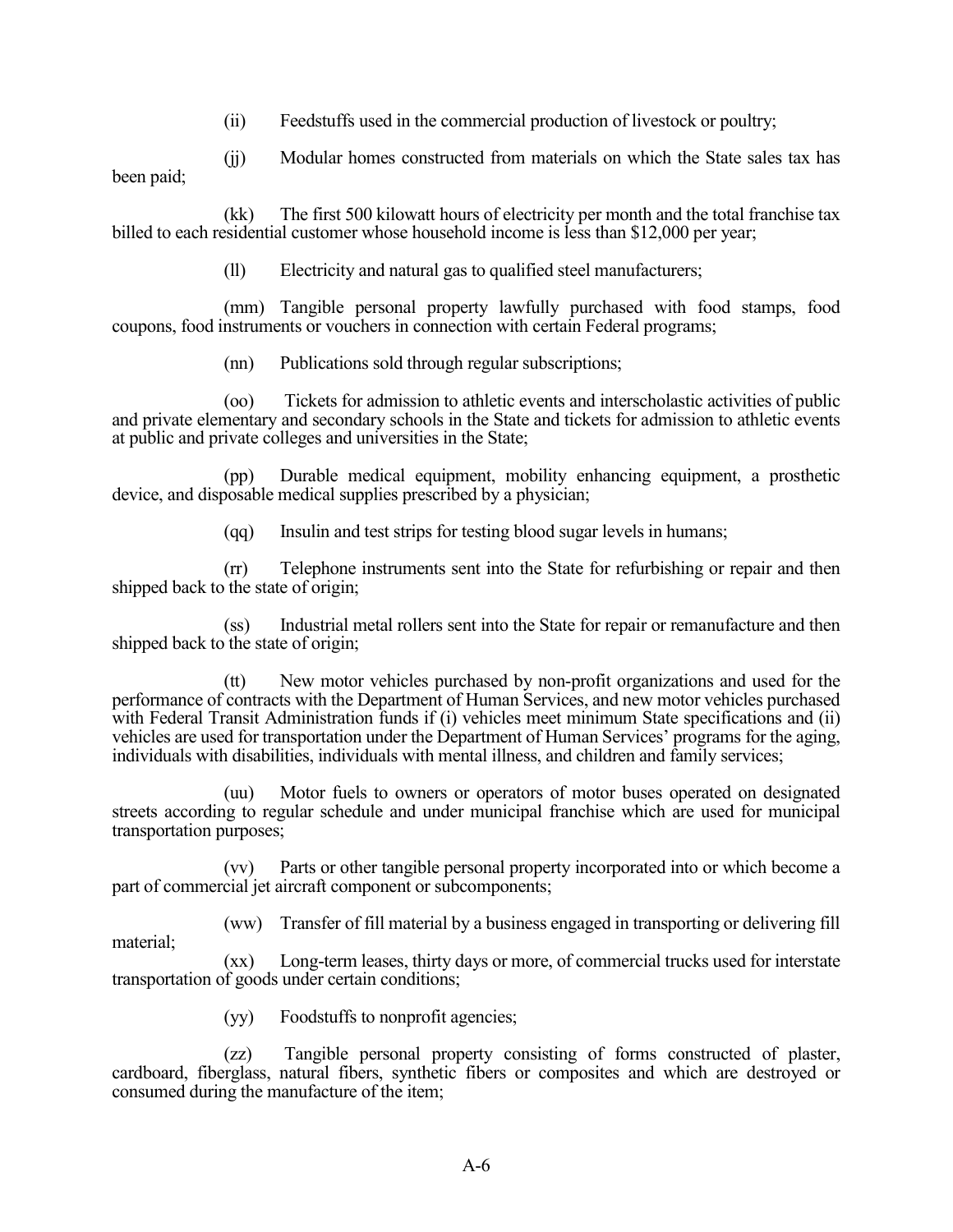(aaa) Natural gas used as a fuel in the process of manufacturing glass;

(bbb) Sales to Community Service Clearinghouse, Inc. of Fort Smith;

 (ccc) Substitute fuel used in producing, manufacturing, fabrication, assembling, processing, finishing or packaging of articles at manufacturing facilities or processing plants in the State;

 (ddd) Railroad rolling stock used in transporting persons or property in interstate commerce;

 (eee) Parts or other tangible personal property which become a part of railroad parts, railroad cars and equipment brought into the State for the purpose of being repaired, refurbished, modified or converted within the State;

 (fff) Fire protection and emergency equipment to be owned by and exclusively used by a volunteer fire department, and supplies and materials to be used in the construction and maintenance of volunteer fire departments;

 (ggg) Gas produced from biomass and sold for the purpose of generating steam, hot air or electricity to be sold to the gas producer;

 (hhh) Fuel packaging materials sold to a person engaged in the business of processing hazardous and non-hazardous waste materials into fuel products at an approved site and machinery and equipment, including analytical equipment and chemicals used directly in the processing and packaging of hazardous and non-hazardous waste materials into fuel products at an approved site;

 (iii) Electricity and natural gas used in the manufacturing of wall and floor tile by approved manufacturers;

 (jjj) Textbooks, library books, and instructional materials purchased by an Arkansas school district or the State for free distribution to Arkansas school districts or Arkansas public schools;

 (kkk) Tangible personal property, specified digital products, a digital code, or services to the Arkansas Symphony Orchestra, Inc.;

 (lll) Electricity used for the production of chlorine and other chemicals using a chlor-alkali manufacturing process;

 (mmm) Tangible personal property, specified digital products, a digital code, or services to a qualified museum;

(nnn) Livestock reproduction equipment or substances;

(ooo) Natural gas and electricity used in the manufacturing of tires in the State;

 (ppp) Thermal imaging equipment purchased by a county government for use by law enforcement aircraft;

 (qqq) Tangible property, specified digital products, a digital code, or services to the Arkansas Search Dog Association, Inc.;

(rrr) Certain new or used trucks to be engaged in interstate commerce;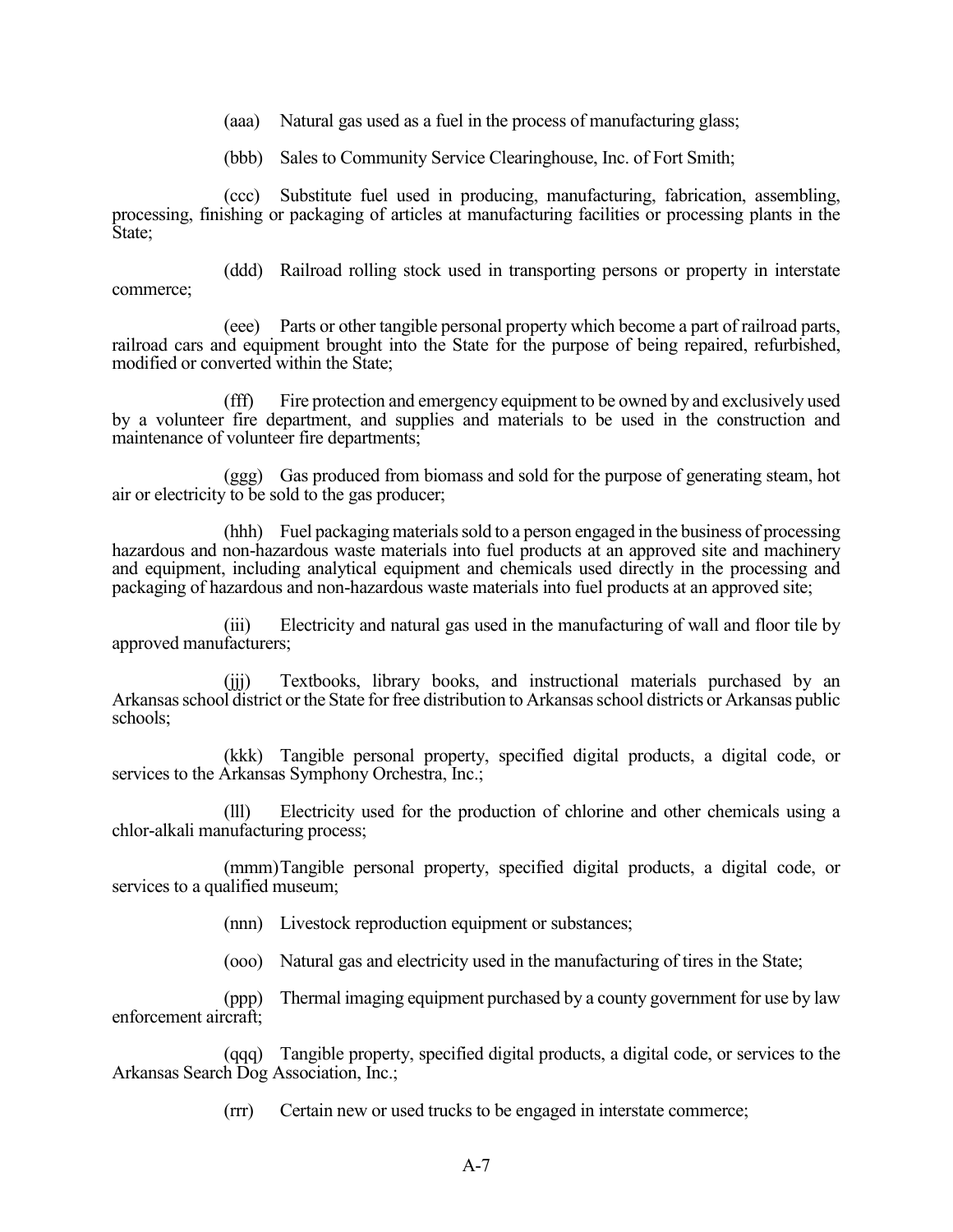(sss) Tangible personal property, specified digital products, a digital code, or services to the Arkansas Black Hall of Fame Foundation;

 (ttt) Sale, lease or rental of kegs used to sell beer wholesale by a wholesale manufacturer of beer;

(uuu) Repair parts and labor for pollution control machinery and equipment;

 (vvv) Sales by commercial farmers of certain baling twine, net wrap, silage wrap, and similar products;

 (www) Sales of tangible personal property, specified digital products, a digital code, or a service to a nonprofit blood donation organization;

(xxx) Sales of utilities used by qualifying agriculture and horticultural equipment;

(yyy) Sales of utilities used by a grain drying and storage facility;

(zzz) Dental appliances sold by or to dentists or certain other professionals; and

 (aaaa) Machinery, new and used equipment, and related attachments that are sold to or used by a person engaged primarily in the harvesting of timber;

 (bbbb) Sales of tangible personal property at a concession stand operated by a nonprofit youth athletic organization; and

 (cccc) (i) Tangible personal property, specified digital products, or a digital code by or to a car wash operator for use in an automatic car wash, a car wash tunnel, or a self-service bay or as part of an ancillary service; (ii) services to a car wash operator; and (iii) ancillary services by a car wash operator.

Reference is made to "The Arkansas Gross Receipts Act of 1941," Title 26, Chapter 52 of the Arkansas Code of 1987 Annotated, for more information concerning the sales tax.

Use Tax. The use tax portion of the Tax is levied on every person for the privilege of storing, using, distributing or consuming in the City any article of tangible personal property, specified digital products, a digital code, or a taxable service purchased for storage, use, distribution or consumption. The use tax applies to the use, distribution, storage or consumption of every article of tangible personal property except as hereinafter provided. The use tax does not apply to aircraft equipment, and railroad parts, cars, and equipment, nor to tangible personal property owned or leased by aircraft, automotive or railroad companies brought into the City solely and exclusively for refurbishing, conversion, or modification within the City or storage for use outside or inside the City regardless of the length of time any such property is so stored in the City. The use tax is levied on the following described tangible personal property:

Tractors, trailers, semi-trailers, trucks, buses and other rolling stock, including replacement tires, used directly in the transportation of persons or property in intrastate or interstate common carrier transportations;

(b) Railroads (except fuel) consumed in the operation of railroad rolling stock;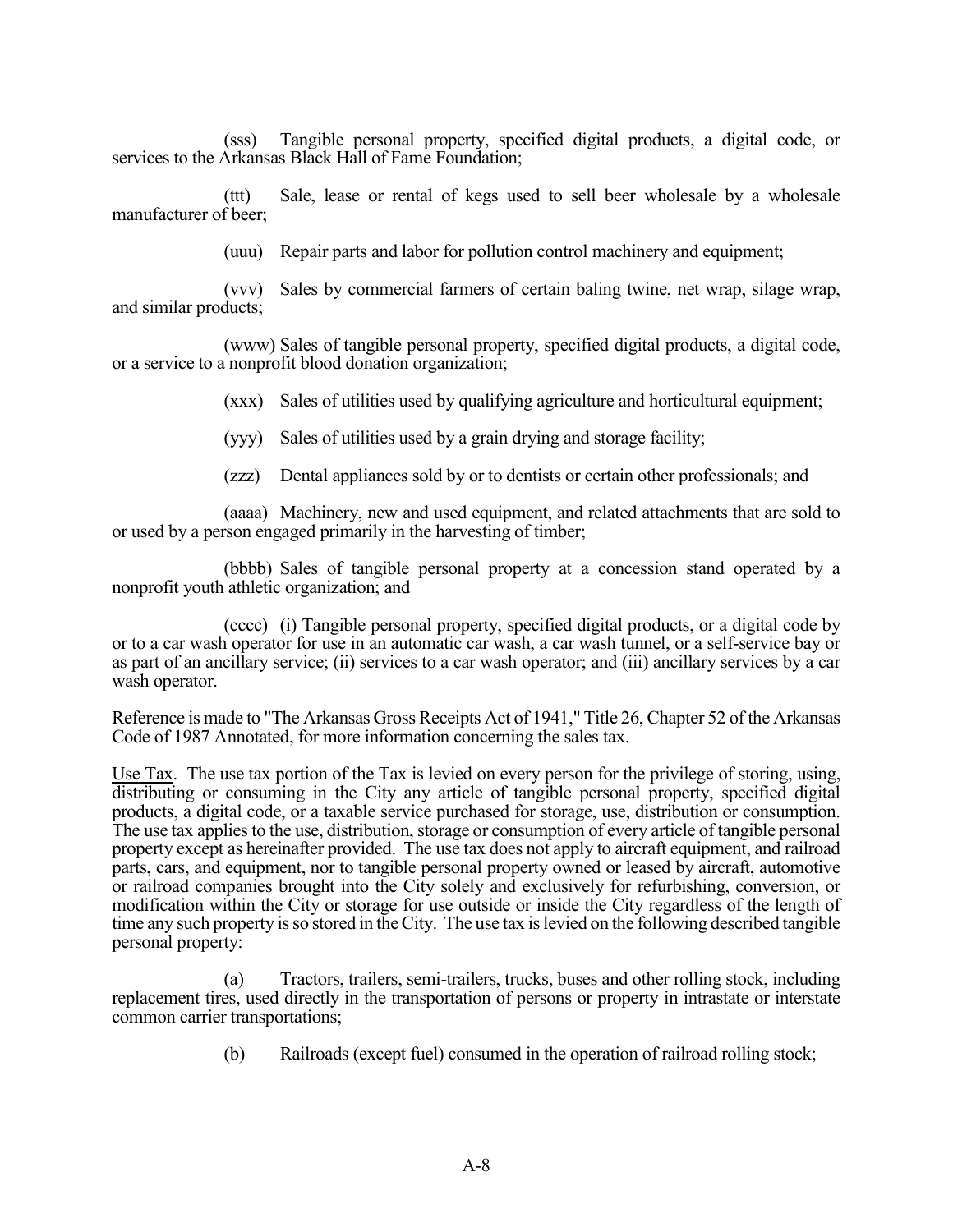(c) Transmission lines and pumping or pressure control equipment used directly in or connected to the primary pipeline facility engaged in intrastate or interstate common carrier transportation of property;

 (d) Airplanes and navigation instruments used directly in or becoming a part of flight aircraft engaged in transportations of persons or property in regular scheduled intrastate or interstate common carrier transportation;

 (e) Exchange equipment, lines, boards and all accessory devices used directly in and connected to the primary facility engaged in the transmission of messages;

 (f) Transmission and distribution pipelines in pumping or pressure control and equipment used in connection therewith used directly in primary pipeline facility for the purpose of transporting and delivering natural gas;

 (g) Transmission and distribution lines, pumping machinery and controls used in connection therewith in cleaning or treating equipment of primary water distribution system;

 (h) Property of public electric power companies consisting of all machinery and equipment including reactor cores and related accessory devices used in the generation and production of electric power and energy and transmission facilities consisting of the lines, including poles, towers and other supporting structures, transmitting electric power and energy together with substations located on or attached to such lines;

(i) Computer software; and

 (j) Tangible personal property, specified digital products, a digital code, and services provided to a financial institution.

Exemptions from Use Tax. Some of the property exempted from the use tax by the General Assembly of the State is as follows:

 (a) Property, the storage, use or consumption of which the State is prohibited from taxing under the Constitution or laws of the United States of America or the State;

 (b) Sales of tangible personal property, specified digital products, a digital code, or services on which the tax under the Arkansas Gross Receipts Act of 1941 is levied;

 (c) Tangible personal property, specified digital products, a digital code, or services which is exempted from the sales tax under the Arkansas Gross Receipts Act of 1941;

(d) Feedstuffs used in the commercial production of livestock or poultry in the

State;

(e) Unprocessed crude oil;

Machinery and equipment used directly in producing, manufacturing, fabricating, assembling, processing, finishing or packaging of articles of commerce at manufacturing or processing plants or facilities in the State, including facilities and plants for manufacturing feed, processing of poultry and/or eggs and livestock and the hatching of poultry and such equipment is either (1) purchased to create or expand manufacturing or processing plants in the State, (2) purchased to replace existing machinery and used directly in producing, manufacturing, fabricating, assembling, processing, finishing or packaging of articles of commerce at manufacturing or processing plants in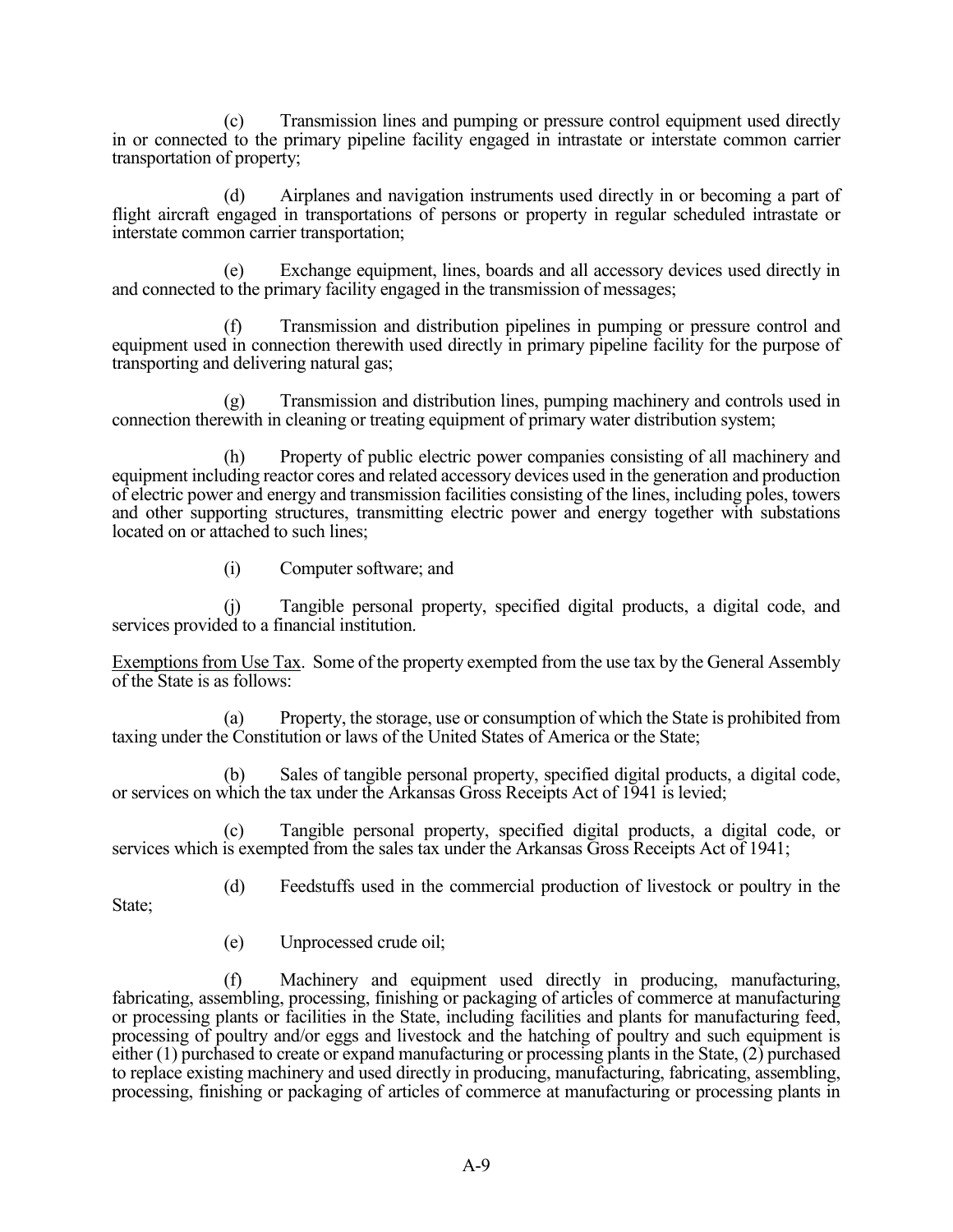the State, or (3) required by State law to be installed and utilized by manufacturing or processing plants to prevent or reduce air and/or water pollution or contamination;

 (g) Modular homes constructed with materials on which the sales or use tax has once been paid;

 (h) Aircraft, aircraft equipment, railroad parts, cars, and equipment, and tangible personal property owned or leased by aircraft, airmotive, or railroad companies, brought into the State solely and exclusively for refurbishing, conversion, or modification or for storage for use outside or inside the State;

Vessels, barges, and towboats of at least 50 tons load displacement and parts and labor used in the repair and construction of them;

 (j) Sales of motor fuels to the owners or operators of motor buses operated on designated streets according to regular schedule, under municipal franchise, which are used for municipal transportation purposes;

 (k) Agricultural fertilizer, agricultural limestone, agricultural chemicals, including agricultural pesticides and herbicides used in commercial production of agricultural products, and vaccines, medications, and medicinal preparations, used in treating livestock and poultry being grown for commercial purposes and other ingredients used in the commercial production of yeast;

All new and used motor vehicles, trailers or semi-trailers that are purchased for a total consideration of less than \$4,000;

 (m) Any tangible personal property used, consumed, distributed, or stored in the State upon which a like tax, equal to or greater than the Arkansas Compensating (Use) Tax, has been paid in another state;

 (n) Durable medical equipment, mobility enhancing equipment, a prosthetic device, and prescriptive disposable medical supplies prescribed by a physician;

 (o) Fire protection and emergency equipment to be owned by and exclusively used by a volunteer fire department, and supplies and materials to be used in the construction and maintenance of volunteer fire departments;

 (p) Electricity and natural gas used in the manufacturing of wall and floor tile by approved manufacturers;

 (q) Tangible personal property consisting of forms constructed of plaster, cardboard, fiberglass, natural fibers, synthetic fibers or composites and which are destroyed or consumed during the manufacture of the item;

(r) Natural gas used as a fuel in the process of manufacturing glass;

(s) Sales to Community Service Clearinghouse Inc. of Fort Smith;

 (t) Prepaid telephone calling cards or prepaid authorization numbers and the recharge of such cards or numbers;

(u) Foodstuffs to nonprofit agencies;